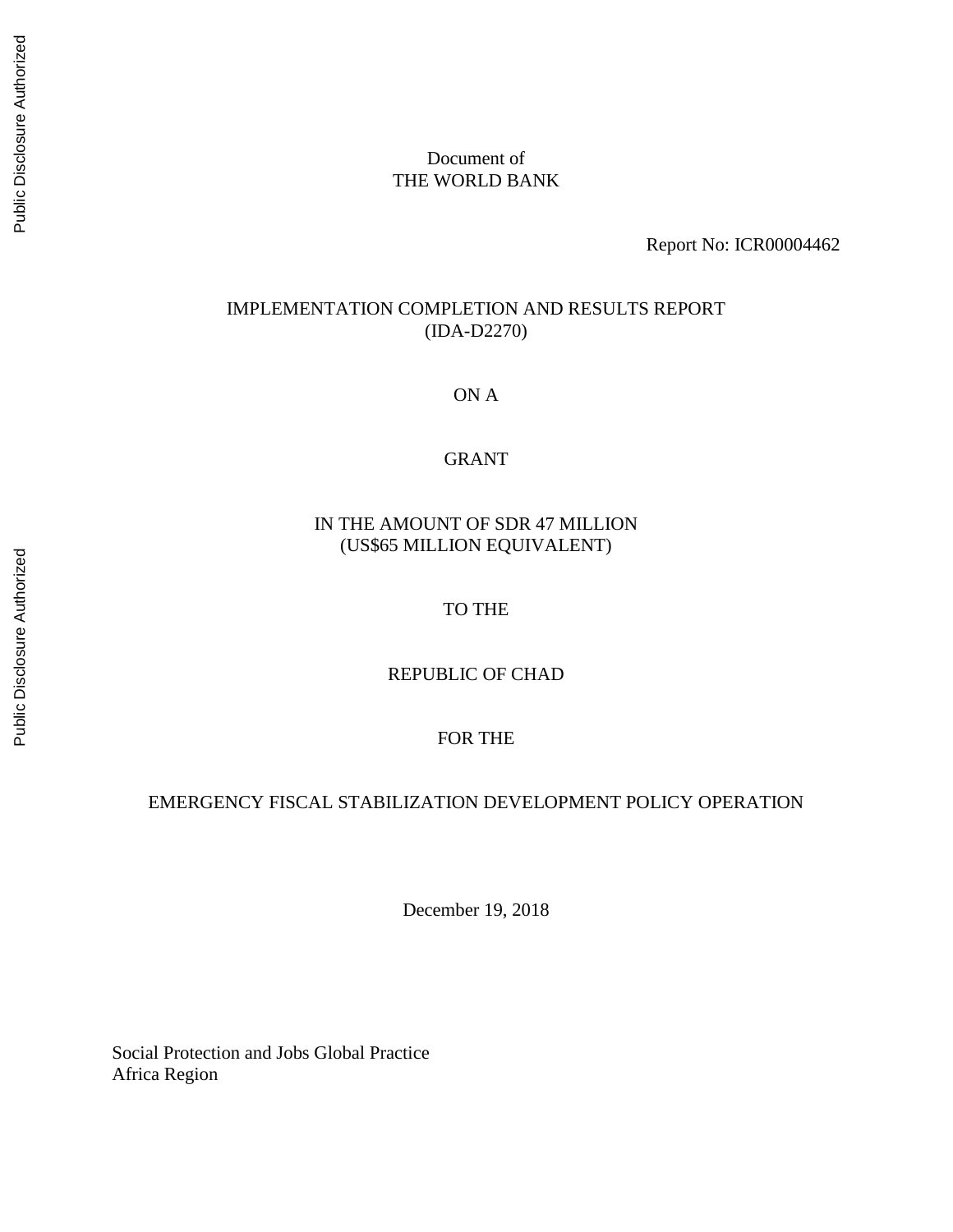# **CURRENCY EQUIVALENTS**

(Exchange Rate Effective as of December 31, 2018)

Currency Unit = CFA Franc (CFAF) 1 SDR=773.675 CFAF 1USD= 532.152 CFAF 1 USD=0.688 SDR

# **FISCAL YEAR**

January 1 – December 31

# **ABBREVIATIONS AND ACRONYMS**

| <b>ARMP</b>  | <b>Public Procurement Regulatory Authority</b>                                  |
|--------------|---------------------------------------------------------------------------------|
| <b>CEMAC</b> | <b>Central African Economic and Monetary Community</b>                          |
| <b>CFS</b>   | Cellule Filets Sociaux (Social Safety Net Unit)                                 |
| <b>DFID</b>  | UK Department for International Development                                     |
| <b>DPO</b>   | <b>Development Policy Operation</b>                                             |
| <b>ECF</b>   | <b>Extended Credit Facility</b>                                                 |
| <b>EFSO</b>  | <b>Emergency Fiscal Stabilization Development Policy Operation</b>              |
| EU           | European Union                                                                  |
| <b>GDP</b>   | <b>Gross Domestic Product</b>                                                   |
| GoC          | Government of Chad                                                              |
| <b>HIPC</b>  | <b>Heavily Indebted Poor Countries</b>                                          |
| <b>ICR</b>   | <b>Implementation Completion and Results Report</b>                             |
| <b>IDA</b>   | <b>International Development Association</b>                                    |
| <b>IMF</b>   | <b>International Monetary Fund</b>                                              |
| <b>MOFB</b>  | Ministry of Finance and Budget                                                  |
| <b>NDP</b>   | <b>National Development Plan</b>                                                |
| <b>NSPS</b>  | <b>National Social Protection Strategy</b>                                      |
| PA           | Prior Action                                                                    |
| <b>PDO</b>   | <b>Program Development Objectives</b>                                           |
| <b>SNPS</b>  | National Strategy for Social Safety (Stratégie nationale de protection sociale) |
| <b>SOE</b>   | <b>State-Owned Enterprise</b>                                                   |
| <b>SSN</b>   | Social Safety Net                                                               |
|              |                                                                                 |

| Senior Global Practice Director: Hafez Ghanem |                                                                |
|-----------------------------------------------|----------------------------------------------------------------|
| Country Director: Soukeyna Kane               |                                                                |
|                                               | Practice Manager: Jehan Arulpragasam                           |
|                                               | Project Team Leaders: Giuseppe Zampaglione / Markus Kitzmuller |
|                                               | ICR Team Leaders: Dimitris Mavridis / Mba Minko Djekombe Rony  |
|                                               | ICR Primary Authors: Dimitris Mavridis / Rosechin Olfindo      |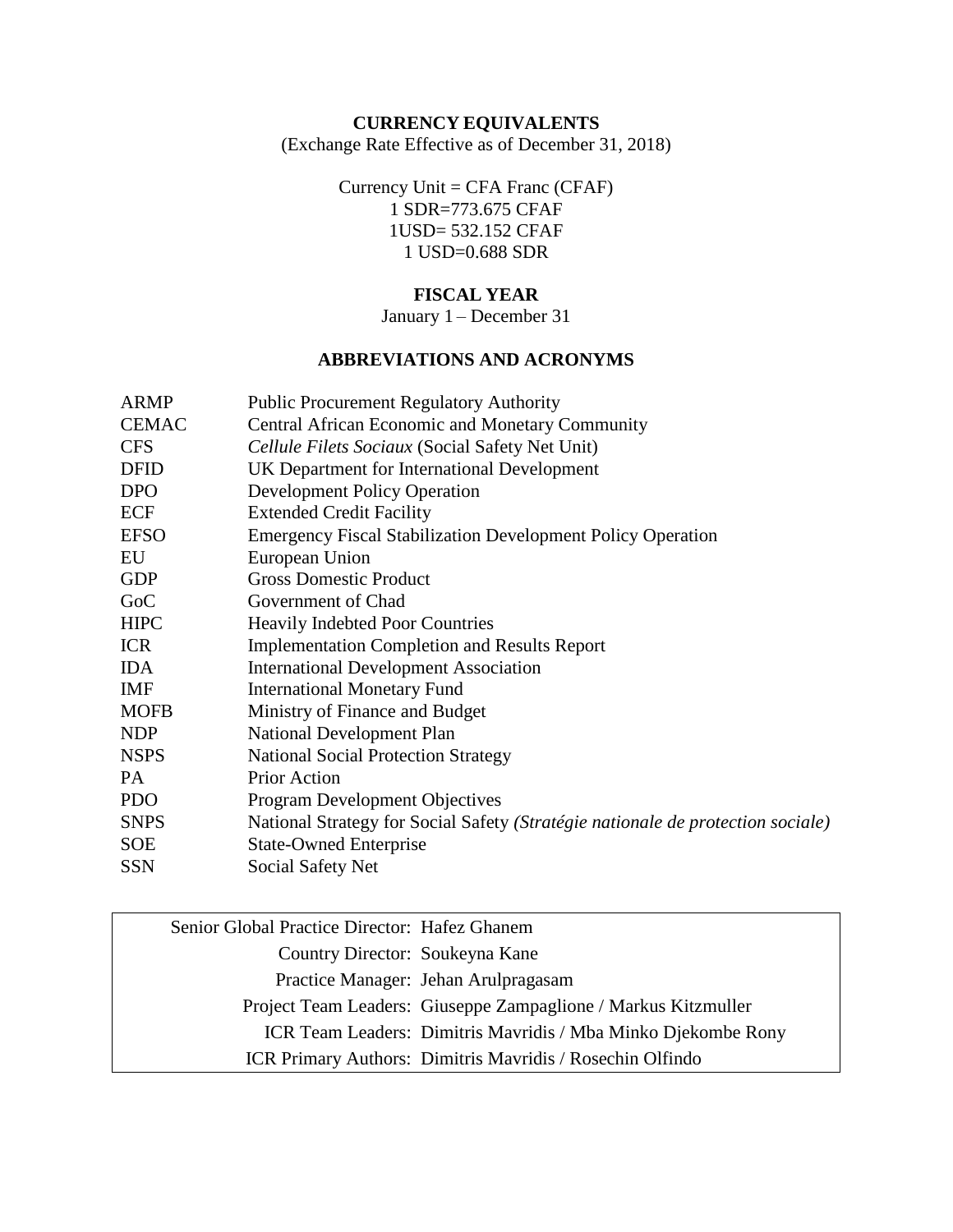

# Republic of Chad **Emergency Fiscal Stabilization Development Policy Operation**

# **TABLE OF CONTENTS**

# **DATA SHEET**

- A. Basic Information
- B. Key Dates
- C. Ratings Summary
- D. Sector and Theme Codes
- E. Bank Staff
- F. Results Framework Analysis
- G. Ratings of Project Performance in ISRs
- H. Restructuring

| 1. PROJECT CONTEXT, DEVELOPMENT OBJECTIVES AND DESIGN 1      |  |
|--------------------------------------------------------------|--|
| 2. KEY FACTORS AFFECTING IMPLEMENTATION AND OUTCOMES10       |  |
|                                                              |  |
|                                                              |  |
| 5. ASSESSMENT OF BANK AND BORROWER PERFORMANCE25             |  |
|                                                              |  |
| <b>7. COMMENTS ON ISSUES RAISED BY BORROWER/IMPLEMENTING</b> |  |
| ANNEX 1: BANK LENDING AND IMPLEMENTATION SUPPORT/SUPERVISION |  |
|                                                              |  |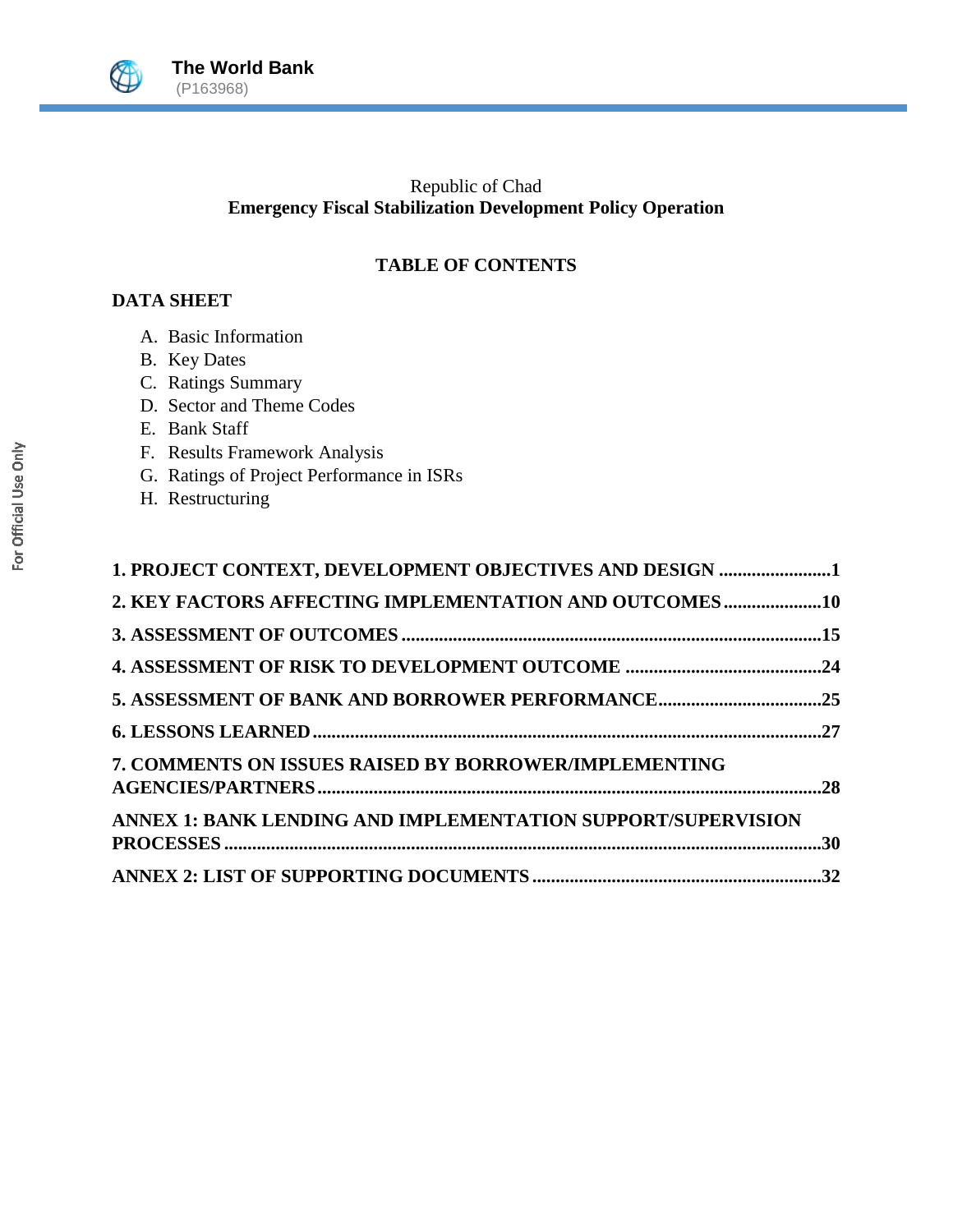

# **A. BASIC INFORMATION**

| Country:                      | Chad                | Program Name:       | FY17 Chad Emergency<br><b>DPO</b> |
|-------------------------------|---------------------|---------------------|-----------------------------------|
| Program ID:                   | P <sub>163968</sub> | $L/C/TF$ Number(s): | <b>IDA-D2270</b>                  |
| <b>ICR</b> Date:              | 12/10/2018          | ICR Type:           | Core ICR                          |
| Financing Instrument:         | <b>DPL</b>          | Borrower:           | <b>REPUBLIC OF CHAD</b>           |
| Original Total<br>Commitment: | <b>USD 65.00M</b>   | Disbursed Amount:   | <b>USD 66.31M</b>                 |
| <b>Revised Amount:</b>        | <b>USD 65.00M</b>   |                     |                                   |

#### **Implementing Agencies:** Ministry of Finance and Budget

**Cofinanciers and Other External Partners:**

# **B. KEY DATES**

| P: IPLI, P:ILU         |            |                   |                      |                                 |  |
|------------------------|------------|-------------------|----------------------|---------------------------------|--|
| <b>Process</b>         | Date       | <b>Process</b>    | <b>Original Date</b> | <b>Revised / Actual Date(s)</b> |  |
| <b>Concept Review:</b> | 05/30/2017 | Effectiveness:    | 07/27/2017           | 07/27/2017                      |  |
| Appraisal:             | 03/15/2017 | Restructuring(s): |                      |                                 |  |
| Approval:              | 06/29/2017 | Mid-term Review:  |                      |                                 |  |
|                        |            | Closing:          | 12/31/2017           | 12/31/2017                      |  |

## **C. RATINGS SUMMARY**

| <b>C.1 Performance Rating by ICR</b> |                                |  |  |
|--------------------------------------|--------------------------------|--|--|
| Outcomes:                            | Moderately Unsatisfactory      |  |  |
| <b>Risk to Development Outcome:</b>  | High                           |  |  |
| <b>Bank Performance:</b>             | <b>Moderately Satisfactory</b> |  |  |
| <b>Borrower Performance:</b>         | Moderately Unsatisfactory      |  |  |

# **C.2 Detailed Ratings of Bank and Borrower Performance (by ICR)**

| Bank<br><b>Ratings</b>                                           |                                | <b>Borrower</b>                                | <b>Ratings</b>                   |
|------------------------------------------------------------------|--------------------------------|------------------------------------------------|----------------------------------|
| Quality at Entry:                                                | Satisfactory                   | Government:                                    | Moderately Unsatisfactory        |
| <b>Moderately Satisfactory</b><br><b>Quality of Supervision:</b> |                                | Implementing<br>Agency/Agencies:               | <b>Moderately Satisfactory</b>   |
| <b>Overall Bank</b><br><b>Performance:</b>                       | <b>Moderately Satisfactory</b> | <b>Overall Borrower</b><br><b>Performance:</b> | <b>Moderately Unsatisfactory</b> |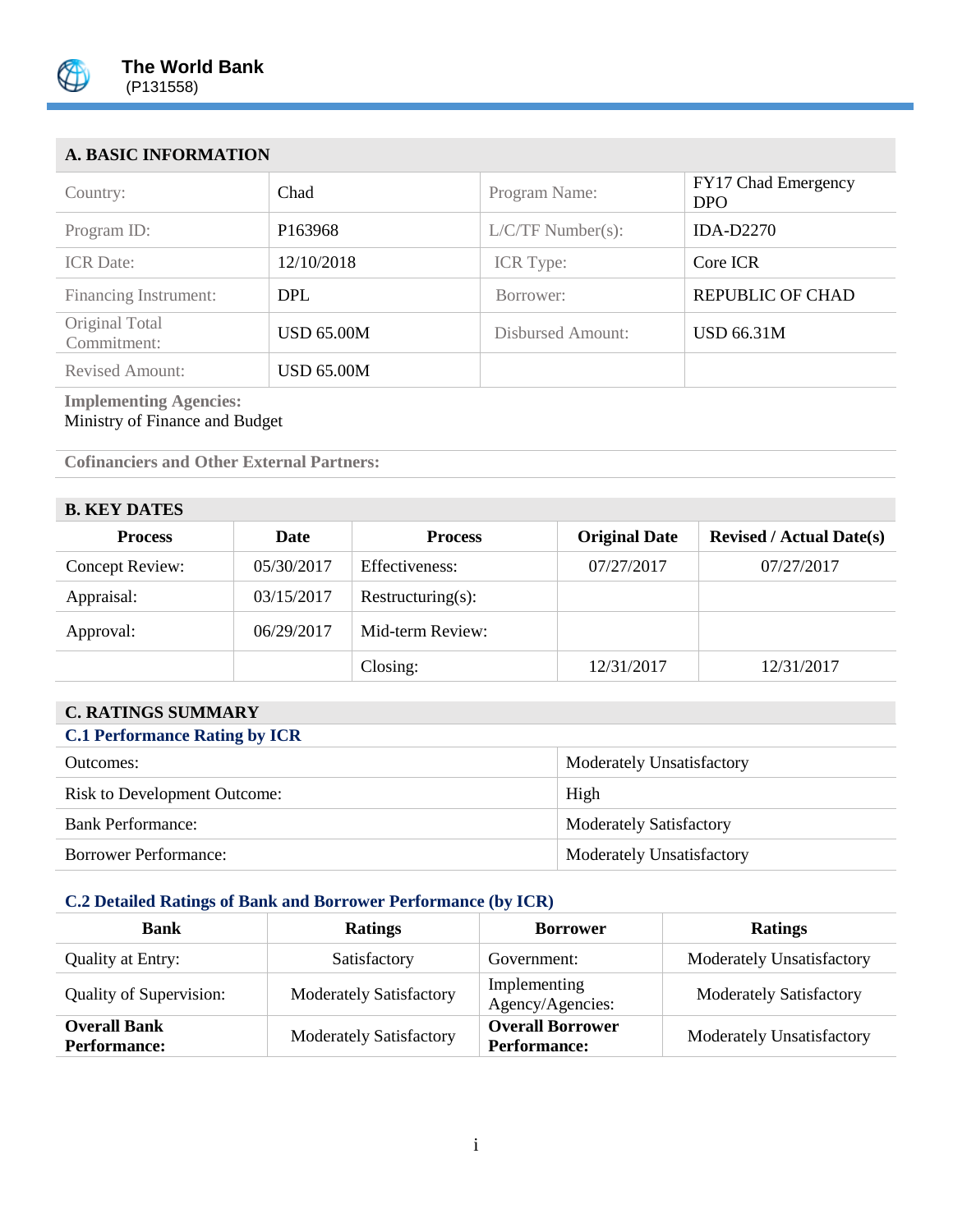

# **C.3 Quality at Entry and Implementation Performance Indicators**

| Implementation<br><b>Performance</b>               | <b>Indicators</b> | <b>QAG</b> Assessments<br>(if any)         | <b>Rating</b> |
|----------------------------------------------------|-------------------|--------------------------------------------|---------------|
| Potential Problem Program<br>at any time (Yes/No): | No                | <b>Quality at Entry</b><br>$(OEA)$ :       | None          |
| Problem Program at any<br>time $(Yes/No)$ :        | No                | <b>Quality of Supervision</b><br>$(QSA)$ : | None          |
| DO rating before<br>Closing/Inactive status:       |                   |                                            |               |

# **D. SECTOR AND THEME CODES**

|                                            | Original | Actual |
|--------------------------------------------|----------|--------|
| Sector Code (as % of total Bank financing) |          |        |
| <b>Public Administration</b>               |          |        |
| Other Public Administration                | 17       | 17     |
| Central Government (Central Agencies)      | 67       | 67     |
| Social Protection                          |          |        |
| Social Protection                          | 16       | 16     |

| Theme Code (as % of total Bank financing)       |    |    |
|-------------------------------------------------|----|----|
| <b>Economic Policy</b>                          | 15 | 15 |
| <b>Fiscal Policy</b>                            | 15 | 15 |
| Fiscal sustainability                           | 8  | 8  |
| <b>Public Expenditure Policy</b>                | 15 | 15 |
| Tax policy                                      | 15 | 15 |
| <b>Public Sector Management</b>                 | 17 | 17 |
| <b>Public Administration</b>                    | 17 | 17 |
| Administrative and Civil Service Reform         | 15 | 15 |
| State-owned Enterprise Reform and Privatization | 17 | 17 |
| <b>Public Finance Management</b>                | 13 | 13 |
| Public Expenditure Management                   | 13 | 13 |
| Social Development and Protection               | 17 | 17 |
| <b>Social Protection</b>                        | 17 | 17 |
| Social protection delivery systems              | 17 | 17 |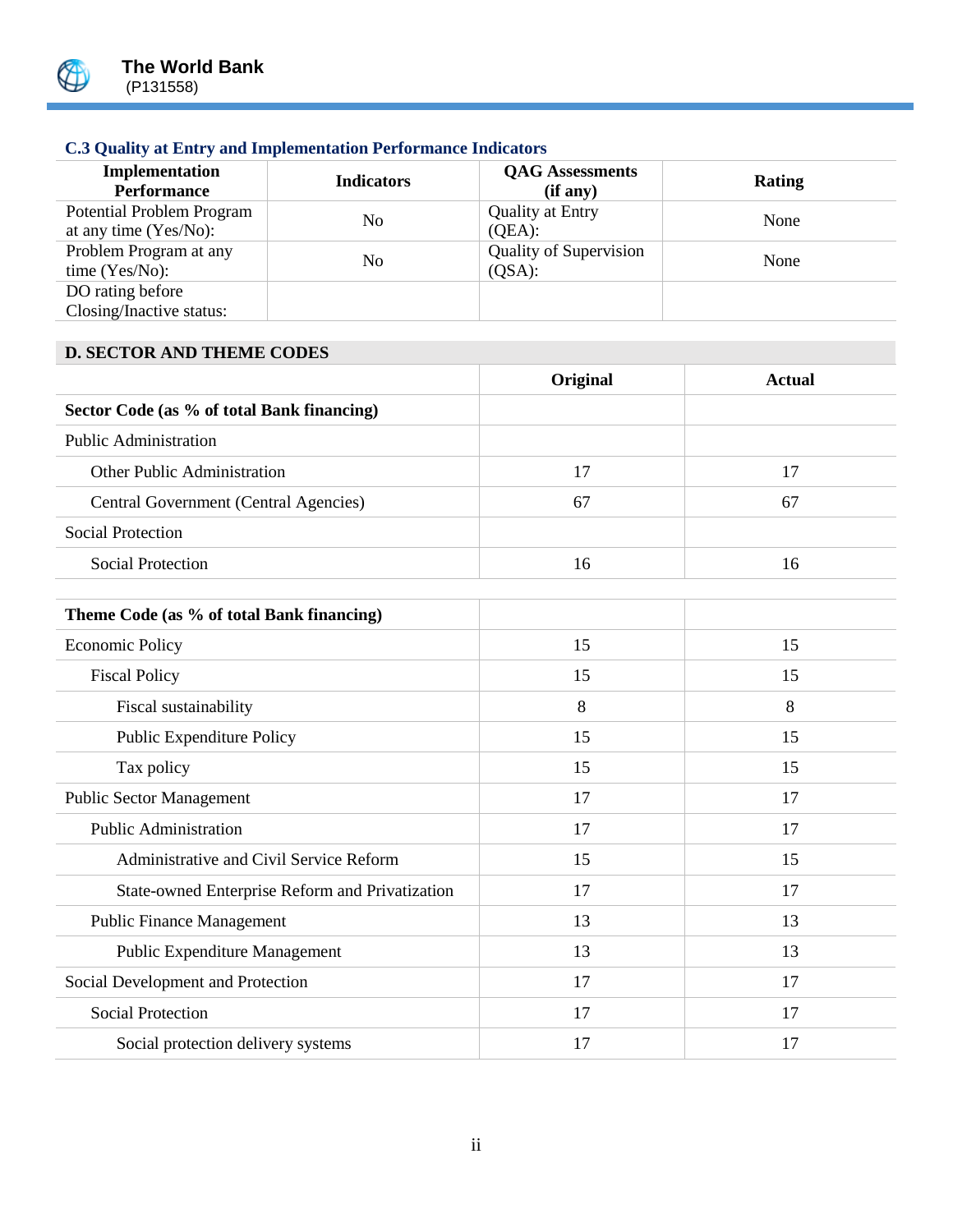

# **E. BANK STAFF**

| <b>Positions</b>            | At ICR                  | <b>At Approval</b>   |  |
|-----------------------------|-------------------------|----------------------|--|
| Vice President:             | Hafez M. H. Ghanem      | <b>Makhtar Diop</b>  |  |
| Country Director:           | Soukeyna Kane           | Soukeyna Kane        |  |
| Practice Manager/Manager:   | Jehan Arulpragasam      | Stefano Paternostro  |  |
| Program Team Leaders:       | Giuseppe Zampaglione    | Giuseppe Zampaglione |  |
|                             |                         | Markus Kitzmuller    |  |
| <b>ICR</b> Team Leader:     | Dimitris Mayridis       |                      |  |
| <b>ICR Co-Team Leader:</b>  | Mba Minko Djekombe Rony |                      |  |
| <b>ICR Primary Authors:</b> | Dimitris Mayridis       |                      |  |
|                             | Rosechin Olfindo        |                      |  |
|                             |                         |                      |  |

#### **F. RESULTS FRAMEWORK ANALYSIS**

**Program Development Objectives (from Project Appraisal Document)**

The Program Development Objectives of the operation were as follows: (i) to support immediate fiscal stabilization through expenditure rationalization; and (ii) to establish social protection mechanisms that help mitigate related negative social effects on the poor and vulnerable.

#### **Revised Program Development Objectives (if any, as approved by original approving authority)** Not applicable

#### **(a) PDO Indicator(s)**

| <b>Indicator</b>                         | <b>Baseline Value</b><br>(2016)                                                        | <b>Original Target Values</b><br>(from approval)<br>documents) | <b>Formally Revised</b><br><b>Target Values</b> | <b>Actual Value</b><br>Achieved at<br><b>Completion or</b><br><b>Target Years</b> |
|------------------------------------------|----------------------------------------------------------------------------------------|----------------------------------------------------------------|-------------------------------------------------|-----------------------------------------------------------------------------------|
| <b>Indicator 1:</b>                      |                                                                                        | Compound growth in wage bill vis-a-vis 2015 (percent)          |                                                 |                                                                                   |
| Value quantitative or<br>Qualitative)    | $-1\%$                                                                                 | $-3%$                                                          | none                                            | 1%                                                                                |
| Date achieved                            | 06/30/2016                                                                             | 06/30/2017                                                     | 06/30/2017                                      | 12/31/2017                                                                        |
| Comments<br>(incl. %<br>achievement)     | <b>Not achieved.</b> Wage bill grew by 1% (compounded) compared to<br>2015 level.      |                                                                |                                                 |                                                                                   |
| <b>Indicator 2:</b>                      | SOEs submitting financial statements to the Ministry of Finance and Budget<br>(number) |                                                                |                                                 |                                                                                   |
| Value<br>quantitative or<br>Qualitative) | 10                                                                                     | 20                                                             | None                                            | 15                                                                                |
| Date achieved                            | 06/30/2016                                                                             | 06/30/2017                                                     | 06/30/2017                                      | 12/31/2017                                                                        |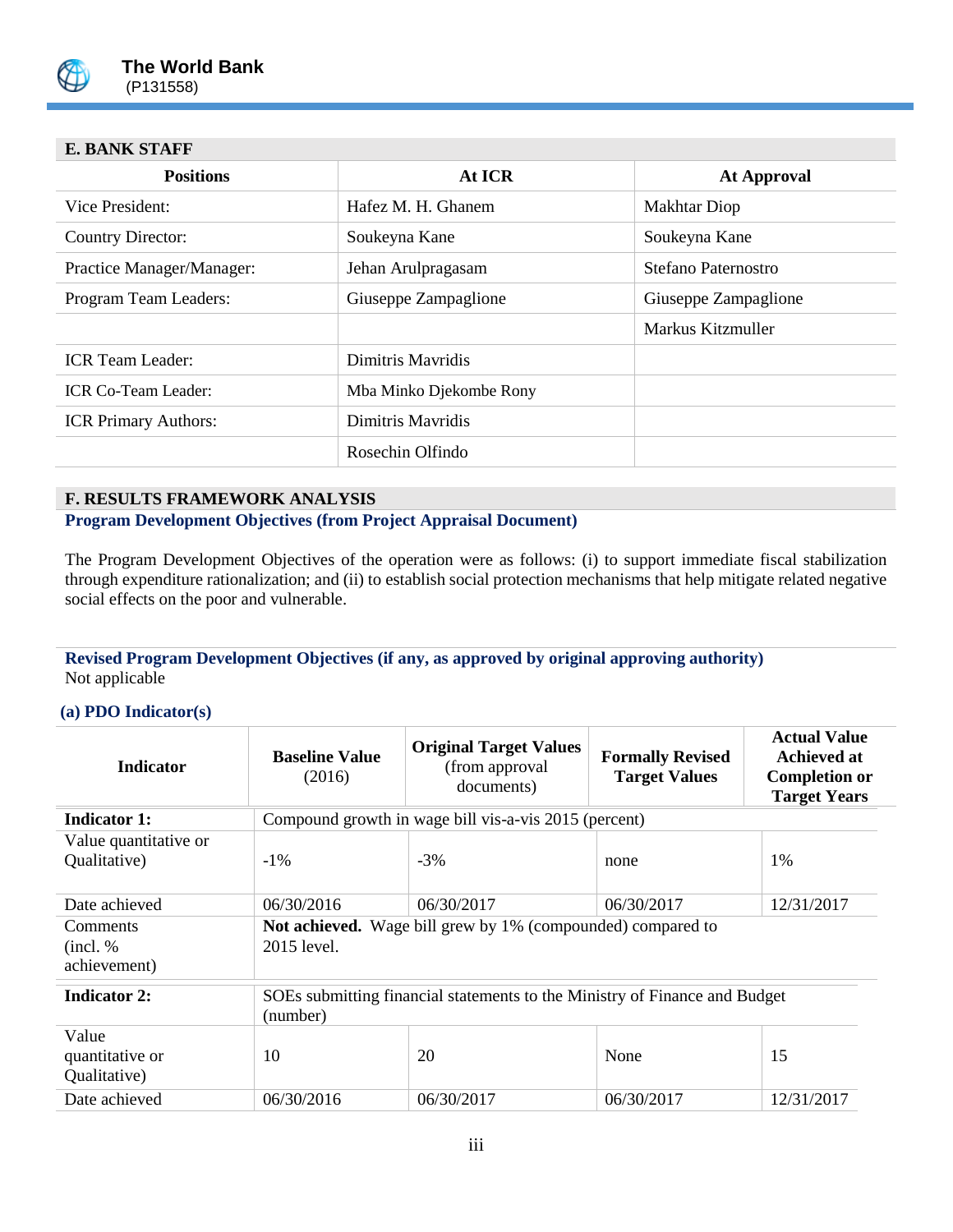

| Comments<br>(incl. %<br>achievement)     | <b>Partially achieved.</b> Only 15 SOEs submitted their financial statements to MOFB                                                                                             |                |            |              |  |  |  |
|------------------------------------------|----------------------------------------------------------------------------------------------------------------------------------------------------------------------------------|----------------|------------|--------------|--|--|--|
| <b>Indicator 3:</b>                      | New tax exemptions issued per year (number)                                                                                                                                      |                |            |              |  |  |  |
| Value<br>quantitative or<br>Qualitative) | $\boldsymbol{0}$                                                                                                                                                                 | $\overline{0}$ | None       | $\mathbf{0}$ |  |  |  |
| Date achieved                            | 06/30/2016                                                                                                                                                                       | 06/30/2017     | 06/30/2017 | 12/31/2017   |  |  |  |
| Comments<br>(incl. %<br>achievement)     | Achieved. No new tax exemptions were issued in 2017.                                                                                                                             |                |            |              |  |  |  |
| <b>Indicator 4:</b>                      | Single-source procurement contract value as a share of total contracts value (percent)                                                                                           |                |            |              |  |  |  |
| Value<br>quantitative or<br>Qualitative) | 36.7%                                                                                                                                                                            | 30%            | None       | 42%          |  |  |  |
| Date achieved                            | 06/30/2016                                                                                                                                                                       | 06/30/2017     | 06/30/2017 | 12/31/2017   |  |  |  |
| Comments<br>(incl. %<br>achievement)     | Not achieved. Value of single-source procurement contracts as share of total<br>contracts increased to 42 percent.                                                               |                |            |              |  |  |  |
| <b>Indicator 5:</b>                      | Identification and Targeting strategy finalized and at least 4,500 poor and vulnerable<br>households in Logone Occidental are registered as identified by such strategy (Yes/No) |                |            |              |  |  |  |
| Value<br>quantitative or<br>Qualitative) | N <sub>o</sub>                                                                                                                                                                   | Yes            | None       | Yes          |  |  |  |
| Date achieved                            | 06/30/2016                                                                                                                                                                       | 06/30/2017     | 06/30/2017 | 12/31/2017   |  |  |  |
| Comments<br>(incl. %<br>achievement)     | Achieved. Identification and targeting strategy finalized and 4,650 poor and vulnerable<br>households are receiving cash transfers in Logone Occidental.                         |                |            |              |  |  |  |

# **(b) Intermediate Outcome Indicator(s)**

| <b>Indicator</b> | <b>Baseline Value</b> | <b>Original Target</b><br><b>Values (from</b><br>approval<br>documents) | <b>Formally</b><br><b>Revised Target</b><br>Values | <b>Actual Value Achieved at</b><br><b>Completion or Target Years</b> |
|------------------|-----------------------|-------------------------------------------------------------------------|----------------------------------------------------|----------------------------------------------------------------------|
|------------------|-----------------------|-------------------------------------------------------------------------|----------------------------------------------------|----------------------------------------------------------------------|

| <b>G. RATINGS OF PROJECT PERFORMANCE IN ISRs</b> |                             |            |    |                                               |  |  |  |  |
|--------------------------------------------------|-----------------------------|------------|----|-----------------------------------------------|--|--|--|--|
| No.                                              | Date ISR<br><b>Archived</b> | <b>GEO</b> | IP | <b>Actual Disbursements</b><br>(USD millions) |  |  |  |  |
|                                                  | H. RESTRUCTURING (IF ANY)   |            |    |                                               |  |  |  |  |
| Not Applicable                                   |                             |            |    |                                               |  |  |  |  |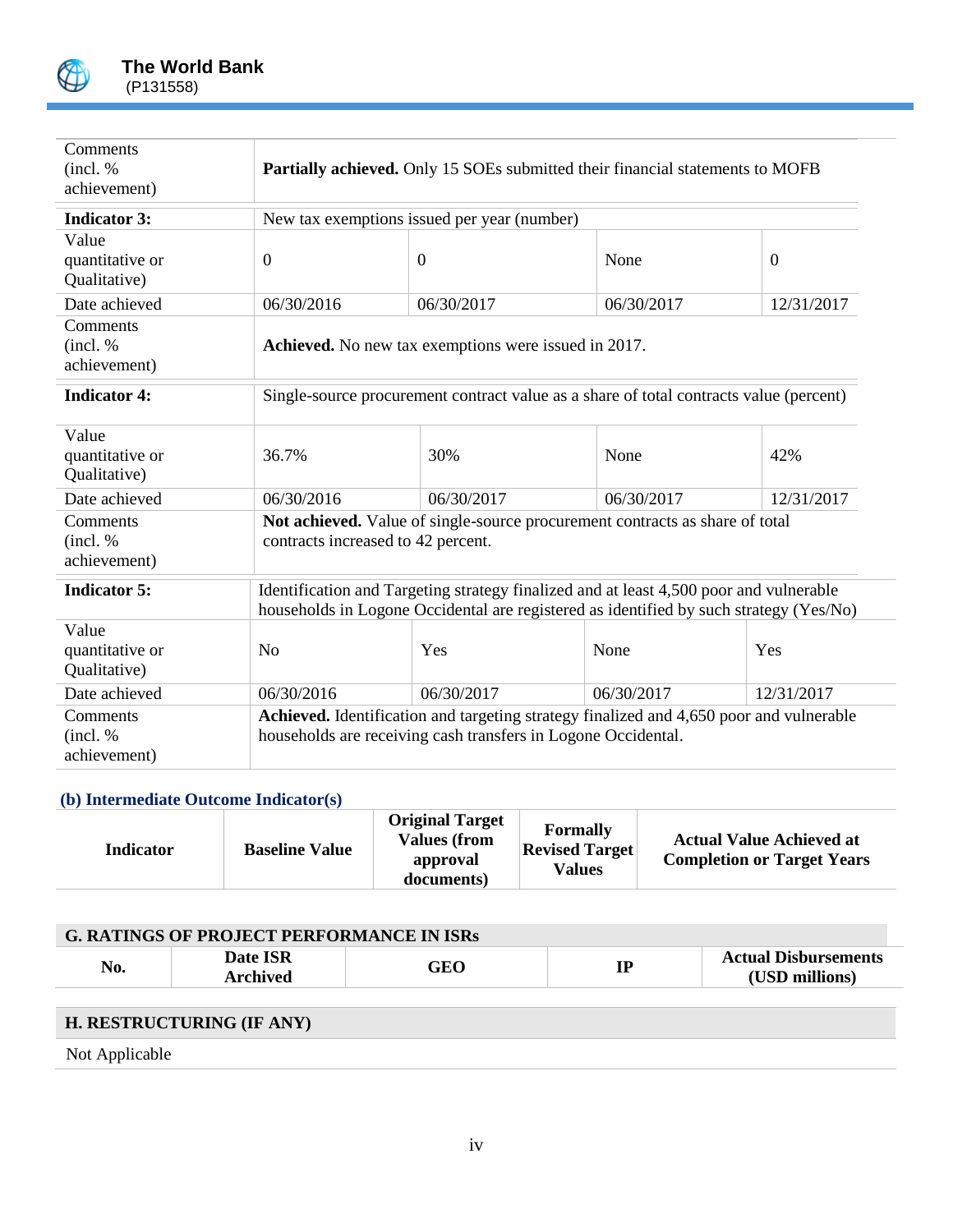### **1. PROJECT CONTEXT, DEVELOPMENT OBJECTIVES AND DESIGN**

1. **This Implementation Completion and Results (ICR) Report assesses the results of the Emergency Fiscal Stabilization Development Policy Operation (EFSO), an IDA grant of US\$65 million to the Government of Chad (GoC).** EFSO was a stand-alone single-tranche budget support operation programmed under IDA17 and was approved by the Board and disbursed in July 2017. The primary objective of EFSO was to support immediate fiscal consolidation through expenditure rationalization; and the second objective was to establish social protection mechanism that helps mitigate related negative social effects on the poor and vulnerable. EFSO came after a development policy operation (DPO) that aimed to maintain stability on the fiscal and macroeconomic fronts and set the basis for medium term reforms (Fiscal Consolidation Program Support Grant and Supplemental Financing, P155480 and P162548), and was immediately followed by the upcoming First Economic Recovery and Resilience DPO, a programmatic DPO focused on structural reforms (P163424).<sup>1</sup>

### **1.1 Context at Appraisal**

2. **At appraisal, Chad was experiencing a deep and protracted crisis following a sharp decline in oil price that began in 2014 and exacerbated by security challenges to the region.** Chad is a net oil exporter and its economy hinges heavily on oil revenues. Oil revenues accounted for 63 percent of total public revenues, 85 percent of exports, and 20 percent of GDP (data in 2013). The relatively stable oil price in 2010-2013 helped accelerate Chad's economy, bringing GDP growth to a rate of 6.9 percent in 2014. However, oil price began to collapse toward the end of 2014. Chadian crude oil fell from an average price of US\$104 per barrel in 2013 to only US\$40 per barrel in 2015, and further down to US\$36 per barrel in 2016 (Table 1). As expected, oil revenues declined from 12 percent of non-oil GDP in 2014 to only 3.5 percent in 2016. The economy began to slow down in 2015, growing by a modest rate of 1.8 percent, and eventually contracted by 6.4 percent in 2016 and by 3.1 percent in 2017. The effect of the oil price shock on the economy was magnified by the significant budgetary pressures from GoC's involvement in the critical fight to support regional stability against terrorist groups, especially in the Lake Chad Basin.

3. **The crisis was much deeper and longer than expected, with severe repercussions on the fiscal**  and social fronts. The GDP contraction of 3.1 percent in 2017 was more severe than previously forecasted.<sup>2</sup> The fall in oil GDP by 8.4 percent in 2016 dragged the economy downward, as oil-related investments were cut by more than 80 percent, while aging oil fields put additional downward pressure on production. As Chad's past growth had been largely driven by public demand and financed by oil revenues, the decline in revenues also led to a decrease in expenditures (from 23 percent of non-oil GDP in 2015 to 18 percent in 2016). Bankruptcy of several domestic companies, reduction of recurrent expenditures, and postponement of public investment projects caused many layoffs in urban areas. While private consumption in rural areas seemed to have not been significantly impacted by oil prices, the security challenges along the borders constrained trade activities such that livestock producers and pastoralists who were unable to trade across the Nigerian border lost revenues and cut back on private consumption.

 $\overline{\phantom{a}}$ 

<sup>&</sup>lt;sup>1</sup> See Table 4 for the amount and Board approval dates of these DPOs.

<sup>2</sup> See, for instance, IMF Chad Country Report No. 16/364 (November 2016), where GDP was projected to contract by only 0.3 percent in 2017.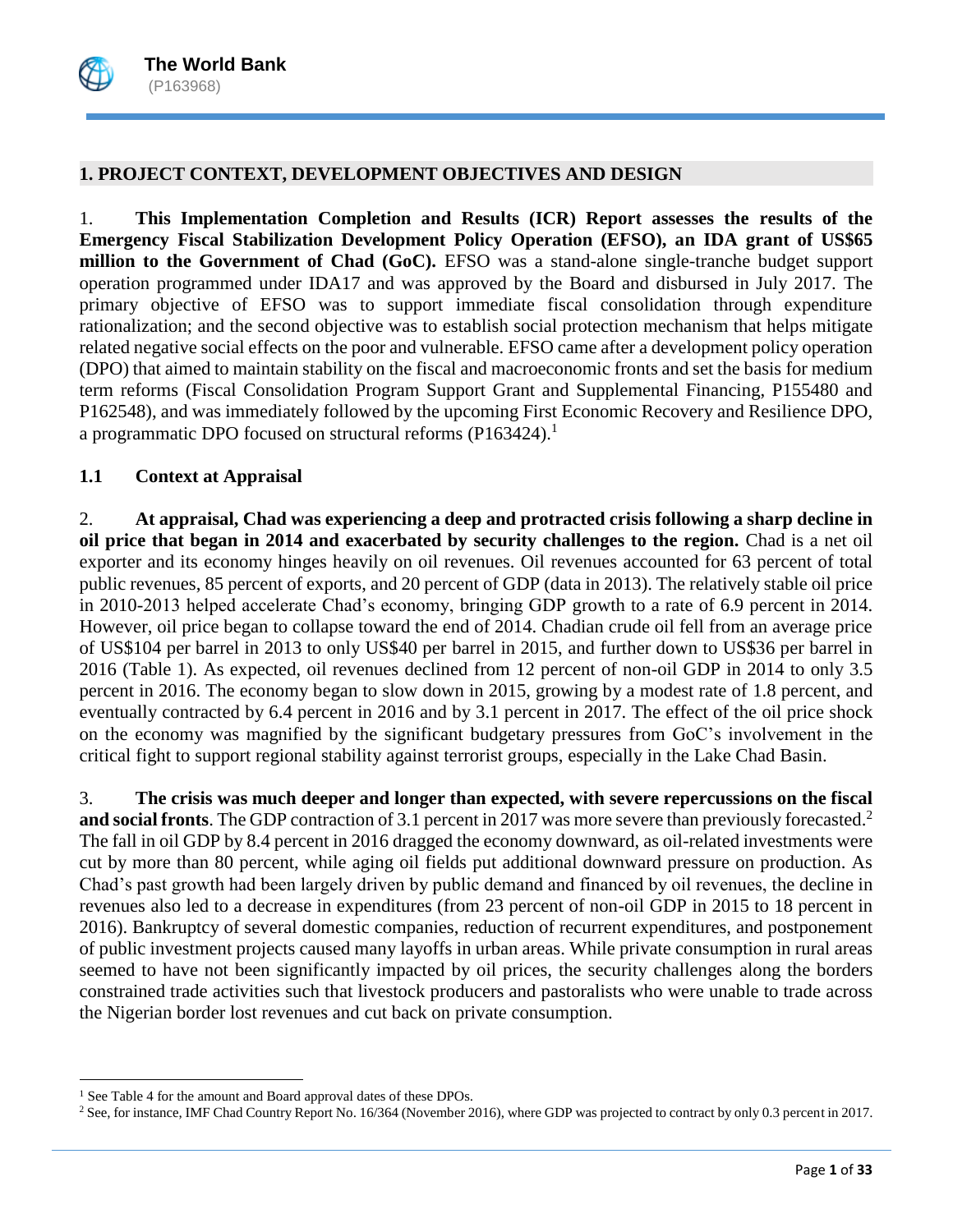

|                                                                                  | 2015    | 2016    | 2017                                                  | 2018     | 2019      | 2020     | 2021     |
|----------------------------------------------------------------------------------|---------|---------|-------------------------------------------------------|----------|-----------|----------|----------|
|                                                                                  | Prel.   | Prel.   | Est.                                                  | Proj.    | Proj.     | Proj.    | Proj.    |
| <b>Real Economy</b>                                                              |         |         | (annual percentage change unless otherwise specified) |          |           |          |          |
| Real GDP                                                                         | 1.8     | $-6.4$  | $-3.1$                                                | 3.5      | 3.6       | 6.9      | 4.8      |
| Oil GDP                                                                          | 32.1    | $-8.4$  | $-16.2$                                               | 15.2     | $\rm 8.0$ | 21.9     | 8.2      |
| Non-oil GDP                                                                      | $-2.9$  | $-6.0$  | $-0.5$                                                | 1.5      | 2.7       | 3.8      | 4.0      |
| Per Capita GDP (US\$, current prices)                                            | 946     | 1,160   | 810                                                   | 890      | 918       | 997      | 1,050    |
| <b>GDP</b> Deflator                                                              | $-8.0$  | $-1.2$  | $-0.9$                                                | 2.2      | 2.5       | 3.0      | 3.0      |
| Consumer Price Index (annual average) <sup>1</sup>                               | 6.8     | $-1.1$  | $-0.9$                                                | 2.1      | 2.6       | 3.0      | 3.0      |
| <b>Oil Prices</b>                                                                |         |         |                                                       |          |           |          |          |
| Brent (US\$/barrel) <sup>2</sup>                                                 | 52.4    | 44.0    | 54.4                                                  | 73.3     | 72.5      | 68.7     | 66.0     |
| Chadian Price (US\$/barrel) <sup>3</sup>                                         | 39.9    | 36.2    | 49.4                                                  | 67.6     | 68.5      | 64.7     | 62.0     |
| Oil Production for Exportation (millions of barrels)                             | 47.5    | 44.4    | 35.9                                                  | 39.8     | 42.6      | 53.5     | 58.5     |
| <b>Money and Credit</b>                                                          |         |         |                                                       |          |           |          |          |
| Net foreign assets                                                               | $-40.3$ | $-38.2$ | 0.5                                                   | 11.8     | 6.3       | 10.7     | 9.5      |
| Net domestic assets                                                              | 35.6    | 30.5    | $-4.7$                                                | $-4.6$   | 1.2       | $-3.1$   | $-2.4$   |
| Of which: Credit to the Private Sector                                           | 1.1     | $-2.7$  | $-1.7$                                                | $1.0\,$  | 1.2       | 1.4      | 1.5      |
| <b>Broad Money</b>                                                               | $-4.7$  | $-7.7$  | $-4.3$                                                | $7.2\,$  | $7.5$     | 7.7      | 7.1      |
| <b>External Sector (valued in US\$)</b>                                          |         |         |                                                       |          |           |          |          |
| Exports of goods and services, f.o.b.                                            | $-34.0$ | $-15.4$ | 10.4                                                  | 37.8     | 7.0       | 15.4     | 5.0      |
| Imports of goods and services, f.o.b.                                            | $-23.7$ | $-15.3$ | 2.9                                                   | 20.3     | 6.3       | 10.2     | 5.7      |
| Terms of Trade                                                                   | $-47.7$ | $-6.9$  | 28.1                                                  | 25.8     | $-0.1$    | $-5.1$   | $-4.2$   |
| Current account balance (incl. official transfers), % of                         | $-12.3$ | $-9.2$  | $-5.7$                                                | $-4.2$   | $-5.5$    | $-4.4$   | $-4.6$   |
| Gross Reserves (US\$ billions, eop.)                                             | 0.4     | $-0.3$  | 0.0                                                   | 0.1      | 0.3       | 0.5      | 0.7      |
| Gross Reserves (imputed, months of next year's imports)                          | 1.0     | $-1.0$  | $-0.1$                                                | 0.4      | 0.8       | 1.3      |          |
| External Debt, % of GDP                                                          | 25.0    | 27.1    | 27.3                                                  | 26.2     | 24.9      | 22.2     | 19.7     |
| Exchange Rate CFAF per US\$ (period average)                                     | 591.2   | 592.7   | 582.1                                                 | $\ddots$ |           | $\cdots$ | $\cdots$ |
| <b>Fiscal Accounts</b>                                                           |         |         | (percent of non-oil GDP unless otherwise specified)   |          |           |          |          |
| Expenditures (total)                                                             | 22.9    | 18.0    | 18.0                                                  | 18.3     | 18.3      | 18.4     | 18.0     |
| Current                                                                          | 15.6    | 14.2    | 13.7                                                  | 12.9     | 12.4      | 12.4     | 11.8     |
| Capital                                                                          | 7.3     | 3.7     | 4.4                                                   | 5.5      | 5.9       | 6.0      | 6.2      |
| Revenues and Grants (total)                                                      | 17.1    | 14.9    | 17.1                                                  | 19.4     | 18.5      | 20.0     | 19.5     |
| Of which: oil revenue 4                                                          | 4.9     | 3.5     | 4.1                                                   | 6.3      | 5.9       | 7.2      | 7.0      |
| Of which: non-oil revenue                                                        | 8.3     | 8.4     | 8.7                                                   | 8.3      | 8.8       | 9.2      | 9.6      |
| Overall Fiscal Balance (inc. grants, commitments basis)                          | $-5.9$  | $-3.0$  | $-1.0$                                                | 1.0      | 0.2       | 1.6      | 1.5      |
| Non-oil Primary Balance (commitment basis, exc. grants)                          | $-9.7$  | $-4.4$  | $-3.8$                                                | $-4.4$   | $-4.1$    | $-3.7$   | $-3.0$   |
| <b>Memorandum Items:</b>                                                         |         |         |                                                       |          |           |          |          |
| Nominal Non-oil GDP (CFAF billions)                                              | 5,184   | 4,838   | 4,829                                                 | 5,011    | 5,283     | 5,631    | 6,028    |
| Nominal GDP (CFAF billions)                                                      | 6,474   | 5,984   | 5,746                                                 | 6,079    | 6,455     | 7,103    | 7,602    |
| Sources: World Bank (MFMOD and staff calculations), IMF and Chadian Authorities. |         |         |                                                       |          |           |          |          |

### **Table 1: Key Macroeconomic Indicators, 2015-2021**

Notes:

<sup>1</sup>2017 inflation rate reflects that authorities' data using the year 2014 as base year.

<sup>2</sup>WEO projection for Brent crude oil price.

<sup>3</sup>The Chadian oil price is the Brent price minus a quality discount.

<sup>4</sup> Oil revenues for 2018 includes receipts associated with Government oil cargo initially planned for 2017.

<sup>5</sup>Total revenue excluding grants and oil revenue, minus total expenditure excluding net interest payments and foreign-financed investment.

4. **In 2015, GoC was facing an extremely severe debt problem, the exact magnitude of which was not previously known.** The declining revenues, combined with immediate spending needs (primarily on security), disrupted debt service payments, which led to substantial accumulation of external (1 percent of non-oil GDP) and domestic arrears (2.8 percent of non-oil GDP). They eventually led to a drop in credit to the private sector, and an increase in non-performing loans. In 2016, the fiscal situation continued to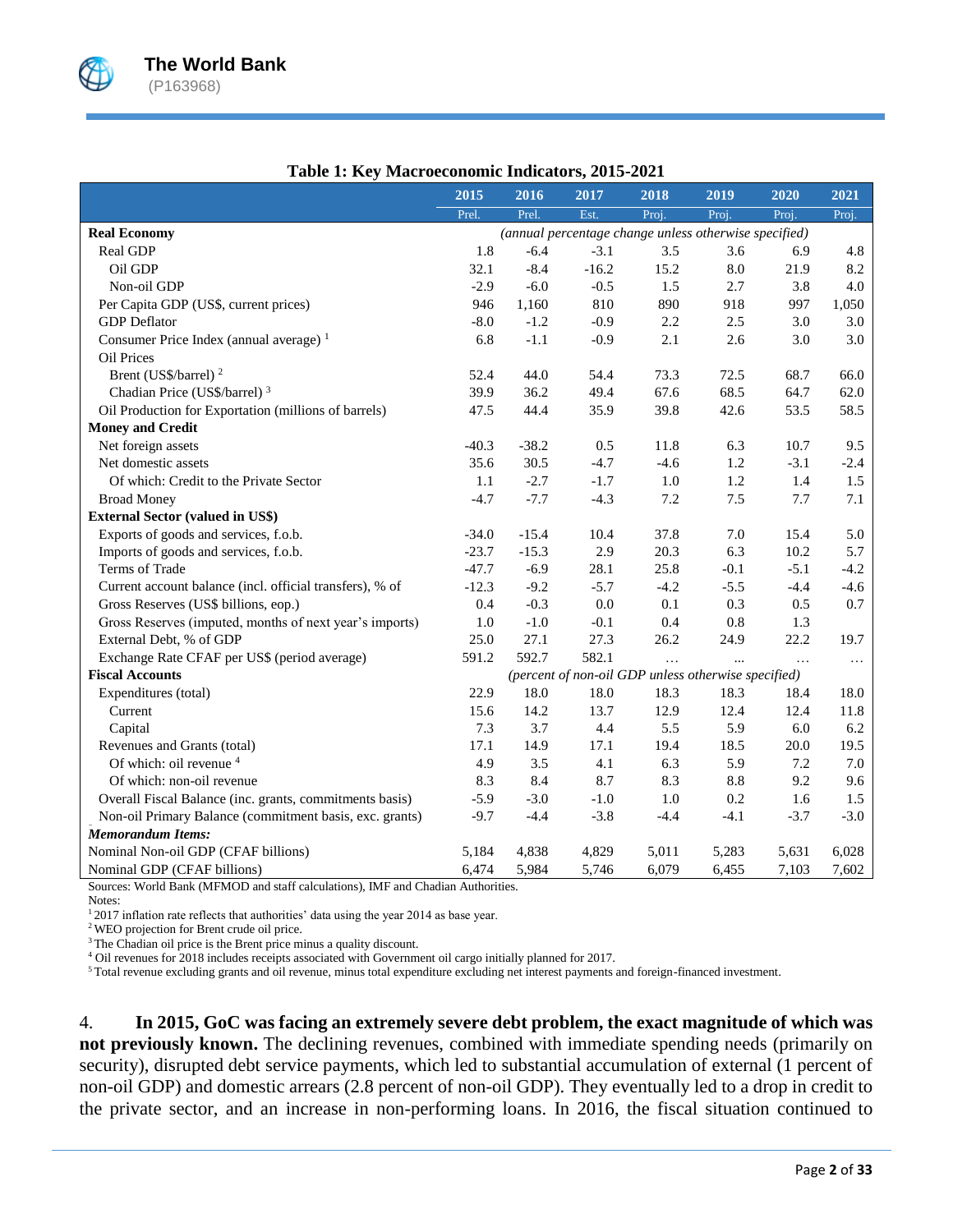deteriorate, which was aggravated by delays in the sale of a government asset that would have provided some fiscal relief. The IMF estimated that GoC's overall deficit amounted to US\$628 million and a financing gap of US\$282 million in 2016.<sup>3</sup> By 2017, the financing gap was estimated to reach US\$521 million, and half of this amount was the needed budget support from international donors (Table 2).

| Year                        | 2017 | 2018 | 2019 |
|-----------------------------|------|------|------|
| <b>Financing gap</b>        | 521  | 531  |      |
| External debt restructuring | '74  | 249  | 192  |
| <b>IMF-ECF</b>              | 95   | 95   | 76   |
| Needed budget support       | 252  | 187  | 163  |

| Table 2. External Financing Requirement and Sources (2017-2019), US\$ million |  |  |  |  |  |
|-------------------------------------------------------------------------------|--|--|--|--|--|
|-------------------------------------------------------------------------------|--|--|--|--|--|

Source: World Bank staff calculations (presented in EFSO project appraisal document).

5. **Significantly adding to the debt problem was the payment to the amortization to an oilcollateralized loan, which accounted for a substantial portion of oil revenues.** Prior to the crisis, GoC had entered into an oil-collateralized loan contract with a commercial entity, where the payment of amortization to such loan amounted to almost 3.2 percent of non-oil GDP in 2017. Although the maturity of the loan contract is until 2021, the loan contract was heavily frontloaded. Interest payments alone amounted to 1.9 percent of non-oil GDP in 2016, and while amortization was only 0.9 percent in 2016, the amount was substantial relative to the oil revenues generated during the year, which was only 3.5 percent of non-oil GDP. The repayment of these loans (balance of US\$1.45 billion in 2015), sourced directly from oil sales, depleted almost all of Chad's annual oil revenues in 2014-2016. IMF assessment suggested that reducing the burden of external debt through a restructuring of this loan was critical for fiscal stabilization. However, at appraisal, the prospect of rapid and successful renegotiation of the loan was dim.

6. **Chad's external position was at critically low levels.** As its current account balance depends heavily on oil, the falling oil prices had widened the current account deficit to 12.3 percent of GDP in 2015, which was before hard currency rationing and substantial fiscal consolidation helped reduce the current account deficit to 9.2 percent in 2016. International foreign exchange reserves went down to an imputed - 1 months of import coverage by end 2016 compared to 2.1 at end-2014. The oil price shock of 2014-2015 also severely affected the external and fiscal balances of all six-member states of Central African Economic and Monetary Community (CEMAC), which were already in distress. For the 2016-2017 period, IMF estimated that regional GDP contracted by 1.3 percent, regional debt levels rose from 45 to 54 percent of GDP, and the regional primary fiscal deficit, which reached a high of 5.3 percent of GDP in 2015, was reduced to 0.2 percent of GDP.

7. **Regional security challenges, which eventually led to a humanitarian crisis, also put pressure on public finances**. Since its independence from France in 1960, Chad has been plagued with local, national, and regional conflicts that negatively impacted growth. While the country is also among the targets of armed attacks in the region, Chad has been a regional powerbroker and leader in the fight against terrorism. Chad has shown improved levels of stability since the 2010 peace agreement with Sudan, which helped stabilize the country and opened a window of opportunity for development. However, maintaining

 $\overline{a}$ 

<sup>&</sup>lt;sup>3</sup> IMF Chad Country Report No. 16/364 (November 2016).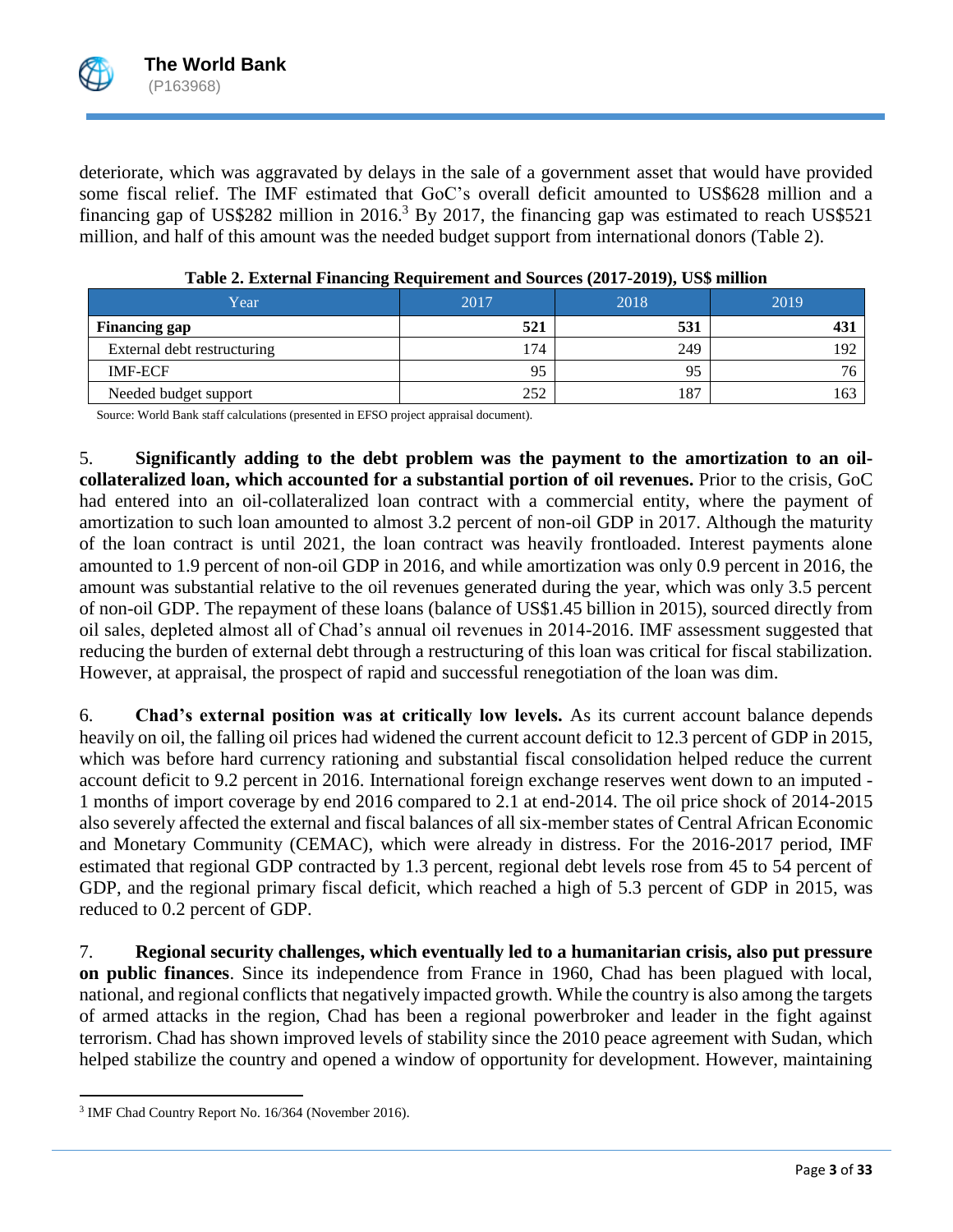

peace and order in Chad has caused significant pressure on public spending. Security conditions around Lake Chad have deteriorated since 2013. Chad also hosts about 450,000 refugees while around 150,000 Chadians had been internally displaced or had returned from bordering countries. UN estimates show that the annual cost of hosting these refugees in Chad is around US\$282 million.

8. **These crises happened at the time when Chad was showing resolve to implement fiscal and social reforms**. Since 2016, GoC undertook substantial fiscal consolidation. It adopted an Emergency Fiscal Plan aimed at mitigating the short-term impacts of the crisis, introduced cash-based budgeting, and cut capital and recurrent spending. Public spending was compressed from 30 percent in 2014 to 18 percent in 2016-2017 and current expenditures declined from 17 percent of non-oil GDP in 2014 to 14.2 percent in 2016, and then to 13.3 percent in 2017. Non-oil primary deficit improved (from 16.2 percent of non-oil GDP in 2014 to 4.2 percent in 2017) and overall fiscal deficit was contained (from 4.5 percent of non-oil GDP in 2015 to 5.5 percent in 2016 and 2.3 percent in 2017). On the social front, GoC approved in July 2015 a National Social Protection Strategy (NSPS) that established a system to identify, register, target, support, and monitor beneficiary households of a social safety net. The NSPS aims to transition Chad's social protection system from an emergency approach to vulnerabilities to a longer-term approach aimed at building resilience and strengthening livelihoods proactively.

9. **It was apparent that failure to provide the much-needed external budget support to GoC would likely to result in a generalized macroeconomic crisis with unpredictable social and security repercussions.** Failure to meet the financing needs would have brought a balance of payment crisis. The fiscal crisis might also destabilize the banking sector as commercial banks were highly exposed to the public finances. While CEMAC membership has bolstered macroeconomic stability in recent years, low foreign exchange reserves and the constrained fiscal space of its members pose additional downside risks. The fiscal crisis could also translate into a broader social, security, and humanitarian crisis, as the deteriorating security conditions in Chad could have serious repercussions on the already fragile subregional economic and social situation, with potentially very high long-term costs. In addition, unpredictable security costs and potential economic disruptions could divert resources away from priority social programs and reverse some of the efforts intended to lay the foundation for structural reforms and institutional capacity-building.

# **1.2 Original Project Development Objectives (PDO) and Key Indicators**

10. **The primary objective of EFSO was to support immediate fiscal consolidation through expenditure rationalization; and the second objective was to establish social protection mechanism that help mitigate related negative social effects on the poor and vulnerable**. For the primary objective, EFSO supported GoC's efforts aimed at reducing and streamlining the public wage bill, improving the oversight of the state-owned enterprises (SOE), rationalizing tax expenditures, and strengthening public procurement. For the second objective, EFSO supported the efforts aimed at finalizing the identification and targeting strategy for the safety net system and registering an initial number of households into the system using such strategy. Table 3 shows the indicators of the PDOs.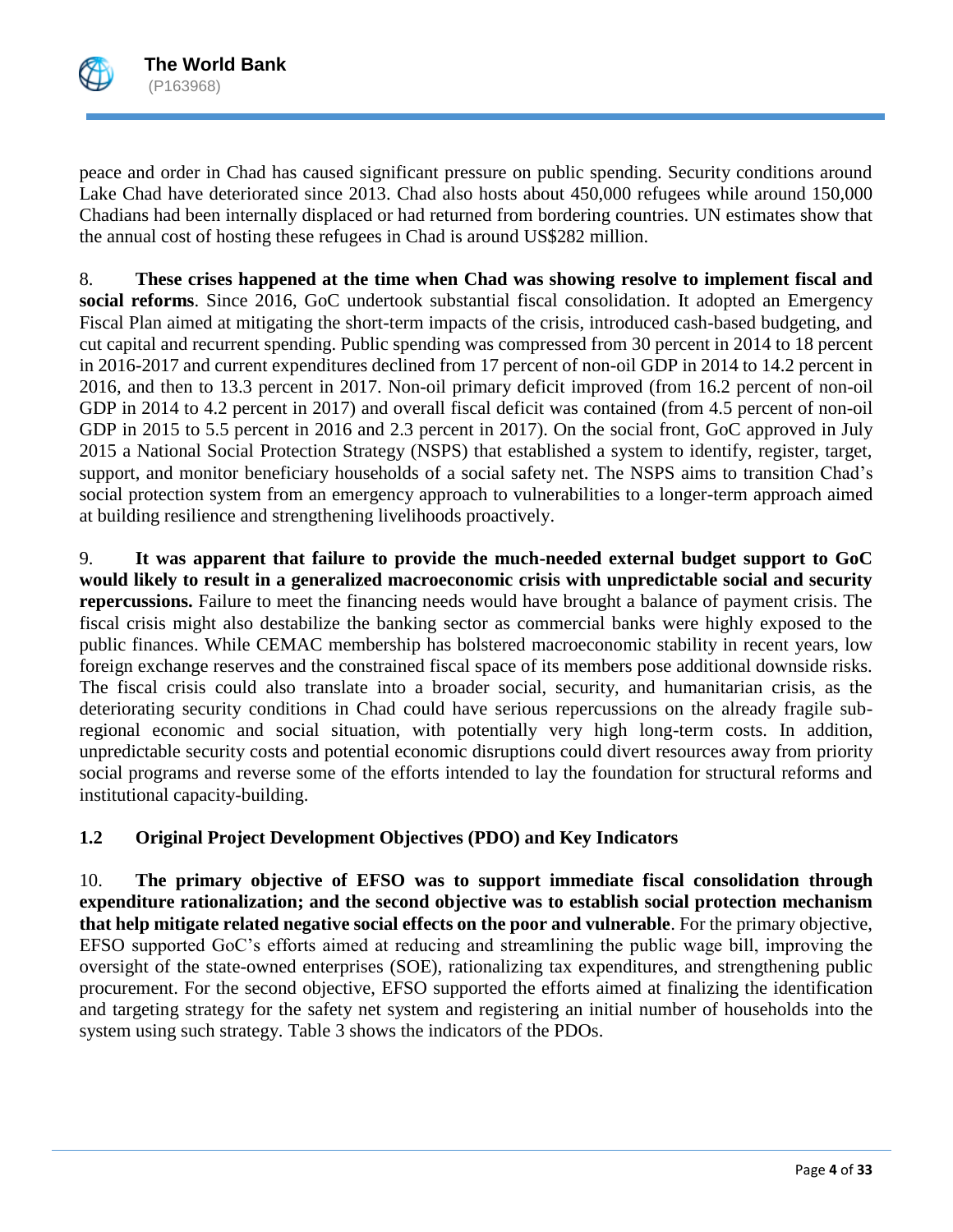

| <b>Indicators</b>                                                                                                                                                                      | <b>Baseline</b> (2016) | <b>Target</b> (2017) |
|----------------------------------------------------------------------------------------------------------------------------------------------------------------------------------------|------------------------|----------------------|
| PDO 1: Support immediate fiscal consolidation                                                                                                                                          |                        |                      |
| 1. Compound growth in wage bill vis-à-vis 2015 (percent)                                                                                                                               | $-1.0\%$               | $-3.0\%$             |
| 2. SOEs submitting financial statements to the Ministry of<br>Finance and Budget (number)                                                                                              | 10                     | 20                   |
| 3. New tax exemptions granted per year (number)                                                                                                                                        | $\Omega$               | 0                    |
| 4. Single-source procurement contracts' value as a share of total<br>contracts' value (percent)                                                                                        | 36.7%                  | 30.0%                |
| PDO 2: Establish social protection mechanism                                                                                                                                           |                        |                      |
| 5. Identification and Targeting strategy finalized and at least<br>4,500 poor and vulnerable households in Logone Occidental<br>are registered as identified by such strategy (Yes/No) | No                     | Yes                  |

# **Table 3: Results Indicators**

# **1.3 Revised PDO and Key Indicators, and reasons/justification**

Not applicable

# **1.4 Original Policy Areas Supported by the Program**

11. The policy areas supported by EFSO can be categorized into two main pillars: *fiscal management* and *social protection*. The fiscal management pillar consisted of measures aimed at: (1) reducing and streamlining of the public wage bill; (2) improving SOE oversight; (3) rationalizing tax expenditures; and (4) strengthening public procurement. There was a widespread need to significantly improve public expenditure efficiency in Chad and some of the reforms in this area had been supported by previous DPOs and will be supported by the upcoming programmatic DPO series (Table 4). The social protection pillar consisted of measures aimed at building a safety net system, which will also be supported by the upcoming DPO series.

# **Pillar 1: Fiscal Management**

12. **This pillar supported efforts for fiscal consolidation through expenditure rationalization**. Reducing and streamlining of the oversized wage bill was among the major priorities as a biometric census of government workers indicated that this effort could generate substantial savings to the government. Improving the SOE oversight was aimed to address the largely unregulated SOE sector that relies heavily on direct government subsidies. Rationalizing tax expenditures was aimed to reduce the potential economic losses associated with tax exemptions. Moreover, strengthening public procurement aimed to increase efficiency in the use of public funds.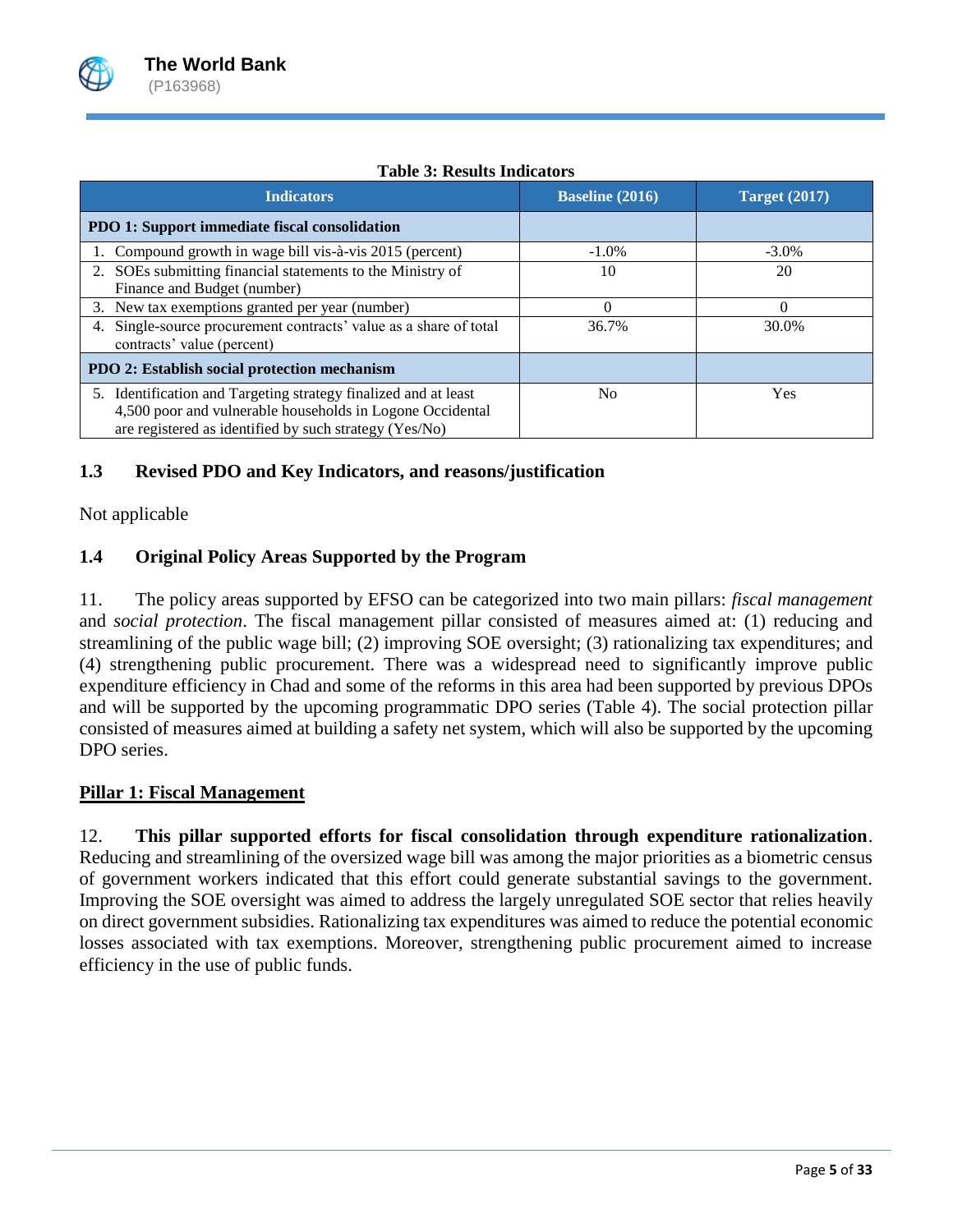

|                                            |              | Previous DPO <sub>s</sub>                                                                            | This DPO                                                  | <b>Upcoming DPO series</b>                                        |
|--------------------------------------------|--------------|------------------------------------------------------------------------------------------------------|-----------------------------------------------------------|-------------------------------------------------------------------|
| Areas of Policy Support<br>(EFSO only)     |              | <b>Fiscal Consolidation Program Support</b><br>Grant & Supplemental Financing<br>(P155480 & P162548) | <b>Emergency Fiscal</b><br>Stabilization<br>DPO (P163968) | <b>First Economic</b><br>Recovery and Resilience<br>DPO (P163424) |
| Reducing and streamlining<br>the wage bill |              |                                                                                                      |                                                           |                                                                   |
| <i>Improving SOE oversight</i>             |              |                                                                                                      |                                                           |                                                                   |
| Rationalizing tax<br>expenditures          |              |                                                                                                      |                                                           |                                                                   |
| Strengthening public<br>procurement        |              |                                                                                                      |                                                           |                                                                   |
| Building a safety net system               |              |                                                                                                      |                                                           |                                                                   |
| Memo items:                                |              |                                                                                                      |                                                           |                                                                   |
| Amount                                     | \$65 million | \$80 million                                                                                         | \$65 million                                              | \$65 million                                                      |
| Date of Board Approval                     | 2015         | 2017                                                                                                 | 2017                                                      | 2018                                                              |

### **Table 4. Areas of Policy Support in Chad DPOs**

*Reducing and streamlining the wage bill*

13. **Faced with significant shortfall in revenues, GoC needed to reduce and streamline the oversized payroll system of the central government**. The payroll system of GoC has been plagued with irregularities, such as consisting of wages paid to so-called "ghost workers" (i.e., not reporting to office but receiving salaries). The payroll management system also saw 7,975 newly hired civil servants since 2014. From 2007 to 2015, total wages and salaries in the public administration tripled, while the number of civil servants doubled. An updated database that took into account only the reporting civil servants indicated that GoC could generate an estimated savings of over CFAF 17 billion per year. The persistent irregularities in wages and salaries of civil servants in Chad have cost GoC substantial amount, which were estimated at 8 percent of total government salaries, equivalent to 0.8 percent of non-oil GDP in 2016.

14. **In this regard, GoC reduced the allowances for all civil servants by 50 percent through adoption of a decree that took effect in November 2016**. This measure was included in the emergency package adopted in the Revised Finance Law of September 2016 and has remained active until further adjustments. With a view to address the decline in revenues, GoC revised the budget in June 2016 and again in September 2016, where the latter revision included a package of austerity measures aimed at reducing public spending and mitigating the short-term impact of the oil crisis on the fiscal front. Other identified key measures in the package included reducing the deconcentrated administrative offices from 550 to 160, merging of all public agencies in charge of sport and youth, restructuring the National Radio Television Agency, auditing the efficiency of large government projects, revising the criteria for scholarships, and conducting a census of community teachers.

15. **GoC hired a firm to perform an audit of the payroll system for the central government to strengthen its effectiveness**. This effort aimed to improve the management of the payroll through the achievement of an accounting and organizational audit that would establish a diagnostic of the payroll management and propose recommendations for its improvement. The audit would focus on the irregularities in the payroll system, including: (i) identification of ghost workers among the newly recruited civil servants after the census; (ii) assessment of the inconsistencies regarding the levels of wages of the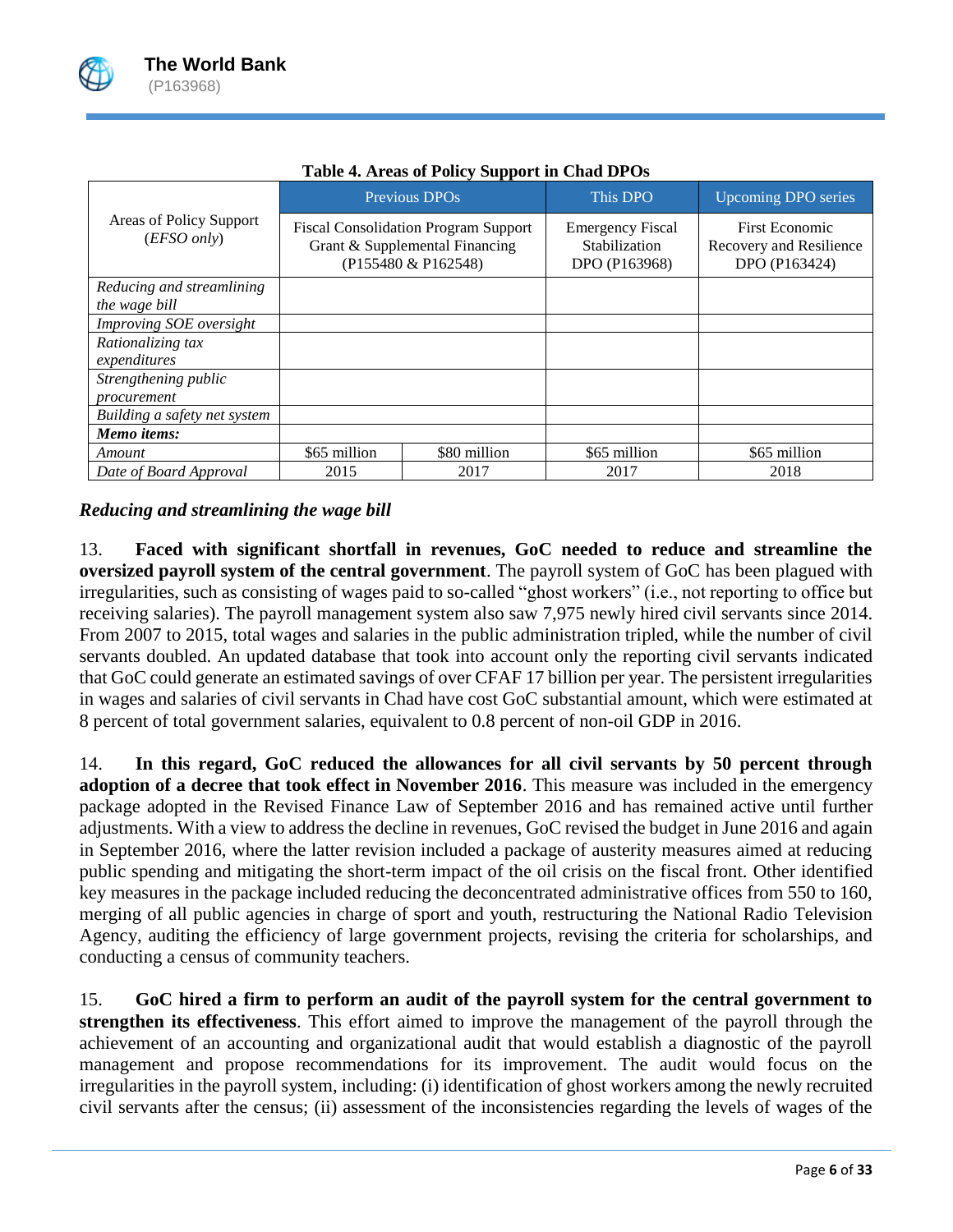

 $\overline{\phantom{a}}$ 

civil servant; and (iii) verification of non-compliance of salary increases, pensions, scholarships, and allowances across the full public payroll.

16. **The reduction in the allowances of civil servants and the auditing of the payroll system were expected to contribute to a contraction of the annual wage bill**. The wage bill in 2015 was estimated at CFAF 369 billion,<sup>4</sup> which was expected to decline to about CFAF 347 billion in 2017, indicating a compound contraction of 3 percent, due primarily to GoC's efforts to reduce the allowances of civil servants and the enhancement of the payroll system. The audit report would enable GoC to identify specific areas for immediate action and the planned structural reforms should help increase permanently the efficiency of the public payroll system that covers a significant share of overall recurrent government expenditures, equivalent to around 7 percent of non-oil GDP. Such actions will be strengthened and consolidated under the forthcoming DPO programmatic series.

# *Improving SOE oversight*

17. **SOEs in Chad are largely unregulated and cost GoC significant public resources**. There were about 30 entities in Chad in which GoC has an equity stake, including SOEs, parastatal companies, and private companies. The financial situation of many of these entities does not allow them to meet their salary and tax obligations as well as other financial charges. The financial balance of some of the entities is achieved only through direct subsidies from the government's operating budget. Preliminary estimates suggest that subsidies to SOEs rose from 3.4 percent of non-oil GDP in 2011 to 4.8 percent in 2014. In addition to the traditional recipients of subsidies such as the electricity and water companies or the cotton parastatal, the list of subsidized entities included new companies such as the cement plant, oil refinery, tractor assembly plant, and a fruit juice company. All these entities sell their products and services at prices significantly below cost recovery levels and constitute monopolies.

18. **Given the substantial risk to fiscal sustainability, GoC conducted measures to reduce the large information asymmetries characterizing the SOEs**. The activities of the SOEs in Chad remain largely unregulated and there was uncertainty as to the exact list and number of SOEs, the nature of their creation, as well as their legal status. In this regard, GoC completed a preliminary inventory of its SOE portfolio, initiated an audit of its SOE portfolio, and put in place a mechanism to ensure that latest financial statements of all SOEs are made available to the Ministry of Finance and Budget. The audit of the SOE portfolio aimed to assess the financial position of these entities and the related implications on fiscal sustainability. Specifically, the objectives of the audit were as follows: (i) establish an inventory of SOEs in Chad; (ii) undertake a financial, organizational, and institutional diagnosis and propose corrective actions of the list of SOEs identified; (iii) propose policies and strategies for the management of the portfolio of state-owned enterprises and government shareholding activities; and (iv) propose measures to strengthen the organizational and institutional capacity of the oversight entity/structure in the Ministry of Finance and Budget responsible for managing the SOEs, including measures on the control and monitoring of SOEs.

19. **Information on the financial performance of SOEs would allow GoC to alleviate the drain in budget through reduction of transfers and subsidies**. Necessary conditions for an effective and

<sup>&</sup>lt;sup>4</sup> Based on IMF database, which corresponds to the compensation of all government employees, including civil servants and members of the armed and security forces.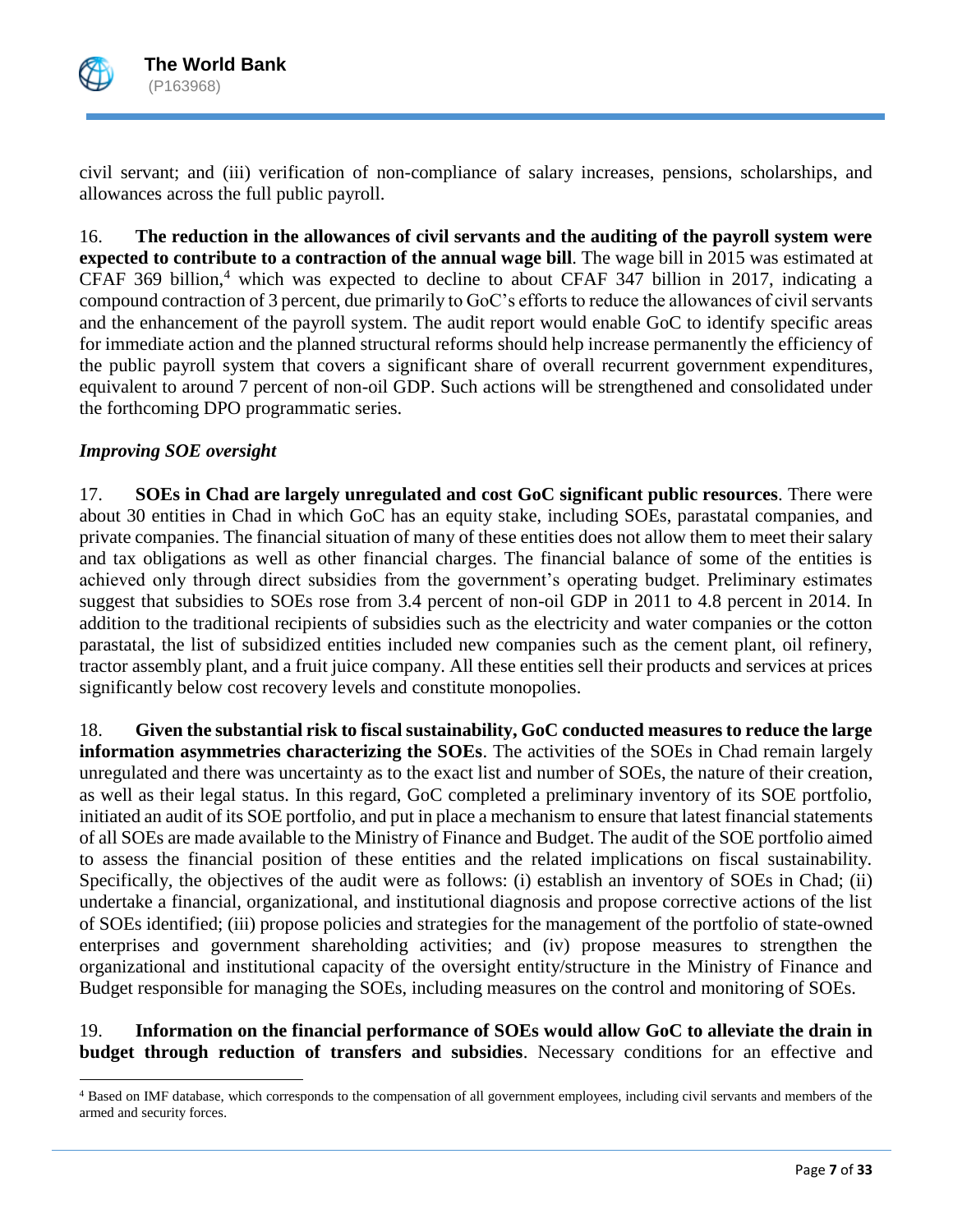

successful completion of the audit include a comprehensive inventory of SOEs and the assurance that the Ministry of Finance and Budget is provided with full and most up-to-date financial statements and related data. GoC's action to conduct an inventory of major SOEs and to mandate all SOEs in Chad to transmit their financial statements for the last three years (years 2014, 2015, and 2016) indicated a serious effort to assess the government's exposure to fiscal risk inherent in its SOE portfolio.

### *Rationalizing tax expenditures*

20. **GoC conducted a study on the existing tax exemptions and their financial implications**. Tax exemptions were estimated to generate loss in revenue to GoC of an amount equivalent to 50 percent of total non-oil revenues in 2014, and this ratio had likely increased by appraisal. At the time of appraisal, GoC, in collaboration with the EU, conducted a study on tax expenditures that aimed to perform a census of existing exemptions, analyze the regimes under which they were granted, and estimate their size. It aimed to produce an inventory of tax exemptions granted and assess the revenues losses caused by these exemptions (total cost of expenditures) compared to their impact on investment, economic, and social development. It also aimed to clarify the implementation modalities, including the terms of budget transparency and monitoring and evaluation in order to draw conclusions on their relevance and usefulness, and to develop recommendations, which could be used to redefine the policy on tax exemptions.

21. **Until the tax expenditure study had been completed, GoC had frozen new tax exemptions, except those falling under the Vienna convention or pertaining to relations with technical and financial partners**. In addition to the tax expenditure study, GoC initiated efforts to further rationalize tax expenditures by first conducting series of audits on current exemptions granted to the largest firms. The audits aimed to assess the fiscal losses embedded in the firms' Tax Exoneration Agreements and to correct the irregularities arising from the findings. The audits conducted as of May 19, 2017 of 24 of these largest firms revealed a total fiscal loss of around US\$277 million worth of tax exemptions and multiple anomalies. The tax expenditure study and the series of audits indicated the commitment of GoC to bring forward rationalization of tax expenditures and to end those exemptions that are deemed to be unjustifiable under existing regulations or in the context of Chad's very constrained fiscal situation.

22. **These actions to rationalize tax expenditures were expected to pave the way to a more comprehensive tax policy and administration reform**. The lack of diversification of revenue sources in Chad and its strong dependence on the oil sector has put revenues at great risk. Currently, Chad has a narrow tax base of around 11,200 firms, of which approximately only 250 are responsible for about half of all non-oil tax revenues. There were initiatives in the past to increase the tax base and diversify revenues mainly as a result of successive fiscal crisis—but they were largely incomplete, remained limited, and/or have not resulted in implementation, and thus the achievements are yet to materialize. The low capacity of the tax administration and the slow pace of non-oil GDP growth limited the scope to increase non-oil revenues further in the short- and medium-term. For instance, there had been little progress in strengthening the tax administration through developing an action plan to fight fraud and strengthen capacity of major revenue authorities and in launching the Standard Integrated Government Tax Administration System. Moreover, the move towards widening the tax base through strengthening tax administration and tax collection of 32,000 enterprises (up from only 11,200 firms) and reducing tax exemptions had been slow.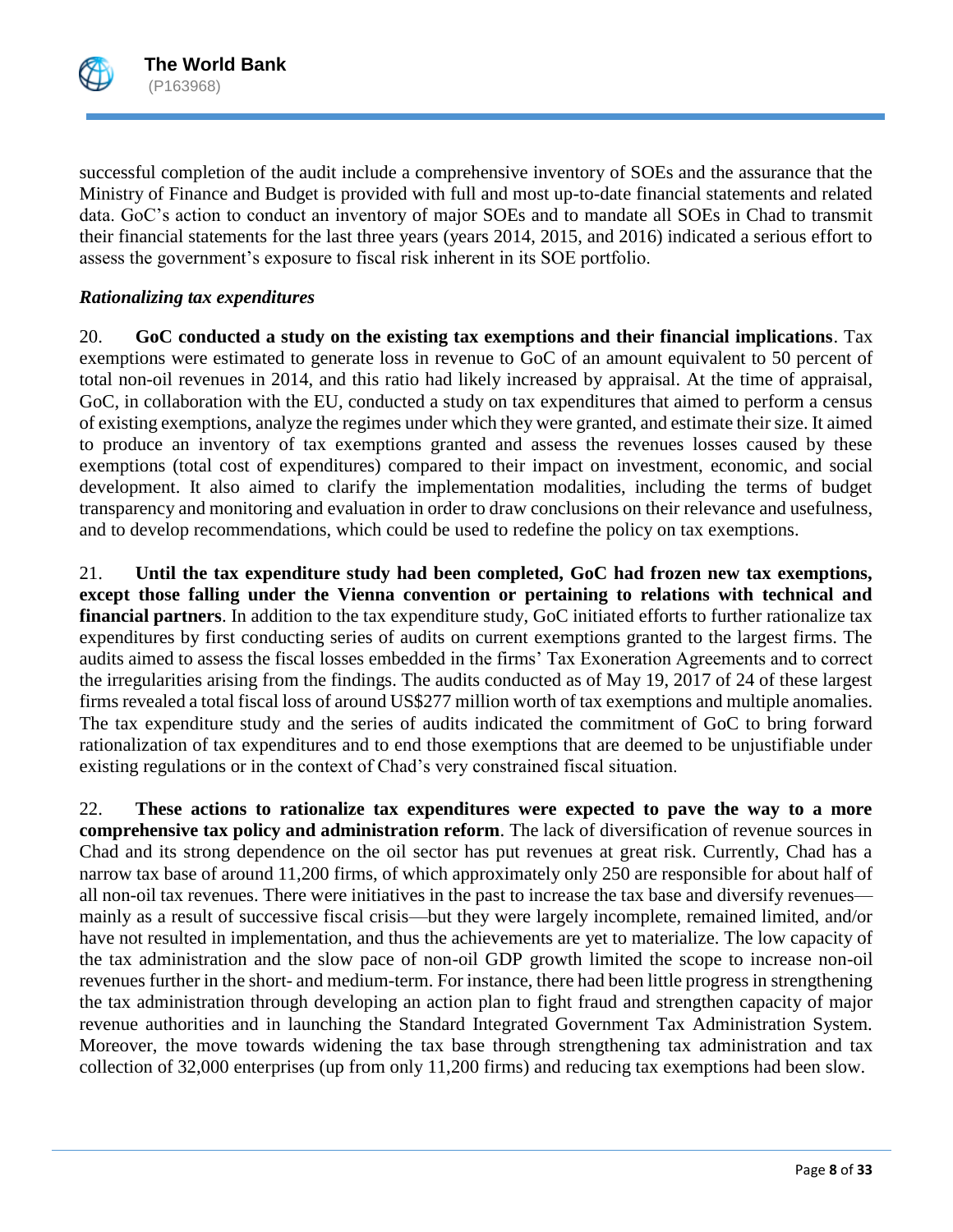

# *Strengthening public procurement*

23. **Soon after the oil price shock, GoC was ramping up its efforts to strengthen its public procurement system**. GoC established a framework for a functional procurement regulatory agency, which included the enactment of a new procurement code in December 2015 that also created a procurement regulatory agency (ARMP). A functional procurement regulatory agency was expected to increase efficiency in the use of public funds and promote overall transparency. GoC appointed the President as well as the members of the National Council of Regulation and allocated a budget line to the agency. The next steps were to strengthen the operational capacities of all stakeholders involved in the procurement chain and contract management, which will include development of tools needed to guide the activities of procurement goods and services such as standard bidding documents that include the General Conditions.

24. **The public procurement framework in 2015 addresses the inefficiencies in the procurement code of 2003**. With the support of partners, GoC initiated the revision of the procurement code, which was adopted by the Council of Ministers on September 11, 2015. The improvements included the following: (i) clear definition of roles for the different sectors involved in the procurement process and an overly complex set of procedures; (ii) creation of an independent institution in charge of the regulation of public procurement and separate from the control of public procurement; (iii) clear and effective provisions for independent audits and public procurement controls; (iv) increased procurement thresholds; and (v) clear rules for when single-source procurement can be used in line with international standards. The new procurement code covers the public procurement process from planning to contract award, regulates the institutional framework for procurement, defines the overall organization of the procurement system, and provides adequate provisions for contact implementation.

### **Pillar 2: Social Protection**

### *Building a safety net system*

25. **Beyond the short-term measures to protect the most vulnerable groups from the impacts of the crisis, GoC initiated an important move towards a more systematic and structured approach to safety nets**. In July 2015, GoC approved a National Social Protection Strategy (NSPS), which includes the establishment of systems to identify, register, target, support, and monitor beneficiary households. The NSPS is intended to help GoC and its partners to transition from emergency approach to vulnerabilities to a longer-term approach aimed at building resilience and strengthening livelihoods proactively. With the introduction of the NSPS, GoC was looking to establish a more permanent safety nets system that in the long-term may become the key platform to deliver direct support to chronic and transient poor in Chad. The direct support comes in a combination of cash support and training, which has been proven to help the ultra-poor and vulnerable groups escape extreme poverty, support them in time of crisis and graduate in much more sustainable ways than households receiving just cash or just training and inputs. It has been demonstrated that such an approach is also relevant in post conflict and fragile contexts.

26. **The national social protection strategy enhances the existing safety nets that are mostly crisis response or subsidies**. The safety net system in place to help the poor households out of their chronic poverty is very limited and unable to reduce their vulnerabilities or unable them to cope with covariate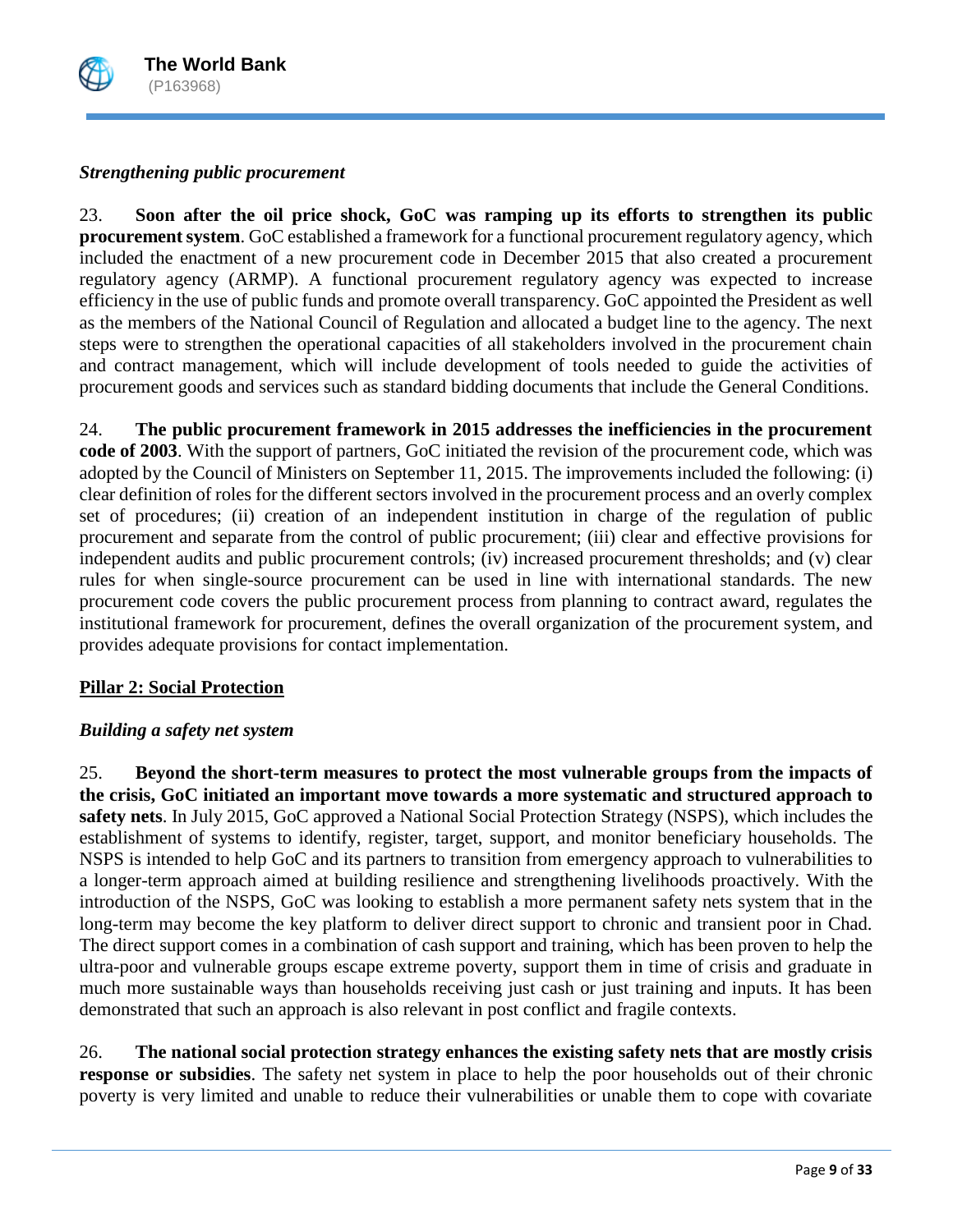risks. Estimates revealed that in 2014 about US\$109 million was spent to finance different types of safety nets in Chad, equivalent to 0.8 percent of national GDP. Although this amount is below the Sub-Saharan average, it still represents a significant amount of resources. These resources serve mainly as an emergency response tool, particularly to food crisis. Development partners funded a significant portion of the social safety net system (74 percent) while the government funded the rest. The safety nets provided by the government are limited to subsidies to children, either as in-kind support in education and nutrition, or as free access to healthcare services. Other support is provided in the form of exemptions from health costs and expenditures. However, such exemptions are universal in nature and not targeted, which tend to be intrinsically regressive.

27. **Following the approval of the NSPS, GoC established a safety nets unit to implement a pilot social protection project**. The safety net unit (*Cellule Filets Sociaux* or CFS), which was established in March 2016, was tasked to implement the World Bank/UK DFID-funded Adaptive Social Protection Project of US\$10 million. The project aimed to pilot cash transfers and cash-for-work interventions to the poor and lay the foundations of an adaptive safety nets system. At appraisal of EFSO, GoC was completing the competitive recruitment process of key staff of the CFS and the pilot was being launched in the regions of Bar-el-Gazal, Logone Occidental, and N'Djamena.<sup>5</sup> When at full speed, the pilot was expected to support more than 15,000 poor and vulnerable households with cash transfers, cash-for-work activities, and accompanying measures.

# **1.5 Revised Policy Areas**

Not applicable.

# **1.6 Other significant changes**

Not applicable.

 $\overline{\phantom{a}}$ 

# **2. KEY FACTORS AFFECTING IMPLEMENTATION AND OUTCOMES**

# **2.1 Program Performance**

28. **All prior actions of the DPO were completed prior to Board approval.** The list of prior actions and their status by DPO completion are reported in Table 5.

 $<sup>5</sup>$  These regions were chosen as pilot programs as they were considered to be the most disadvantaged areas of the country, where chronic</sup> poverty and malnutrition are the highest.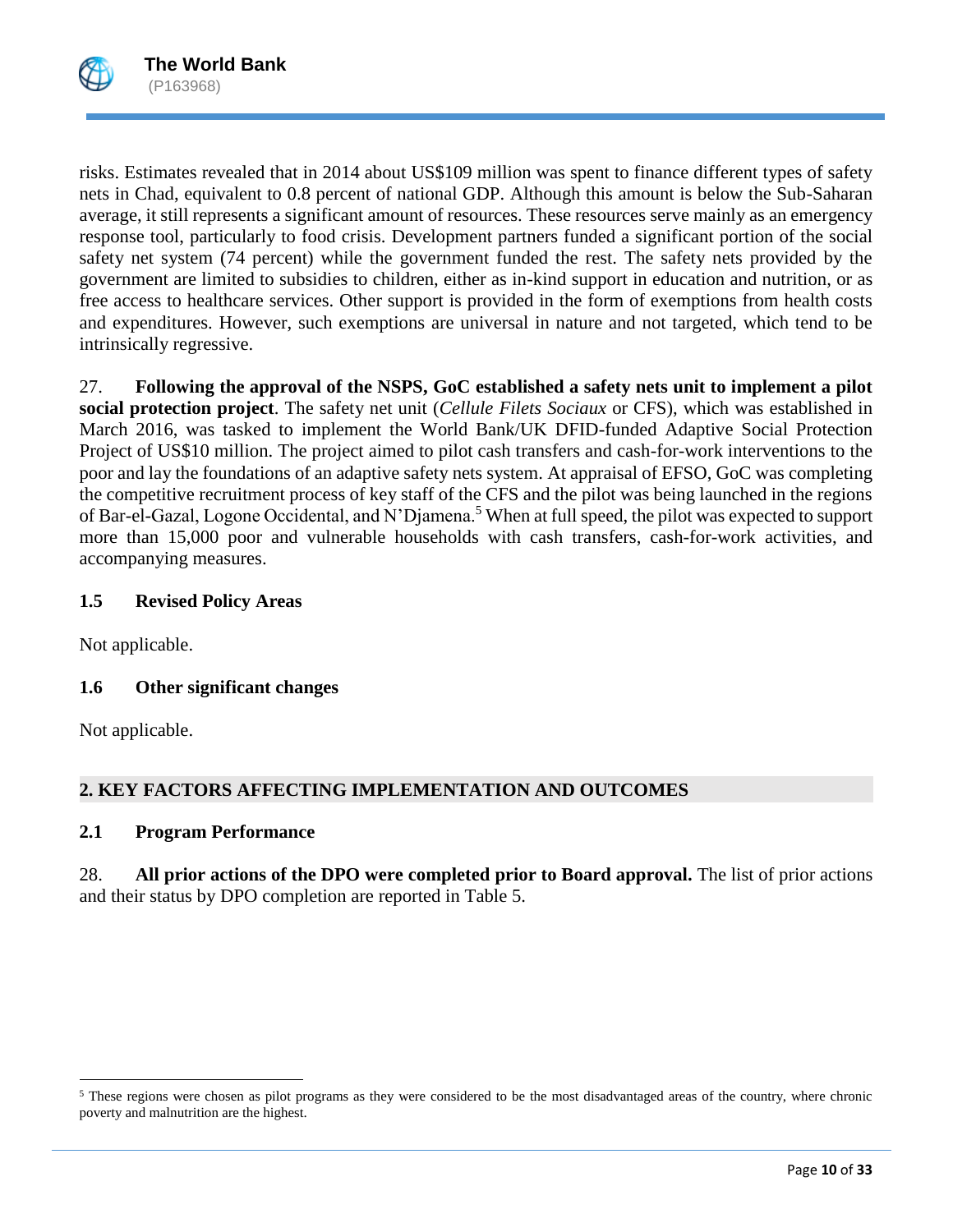

| <b>Prior Actions</b>                                                                                                                                                                                                                                                                                                                                        | <b>Details</b>                                                                                                                                                                         | <b>Status by DPO Completion</b><br>(December 2017)                                                                                                                                                                                                                                                                                                                                               |  |  |  |  |  |  |
|-------------------------------------------------------------------------------------------------------------------------------------------------------------------------------------------------------------------------------------------------------------------------------------------------------------------------------------------------------------|----------------------------------------------------------------------------------------------------------------------------------------------------------------------------------------|--------------------------------------------------------------------------------------------------------------------------------------------------------------------------------------------------------------------------------------------------------------------------------------------------------------------------------------------------------------------------------------------------|--|--|--|--|--|--|
| PDO 1: Support immediate fiscal consolidation                                                                                                                                                                                                                                                                                                               |                                                                                                                                                                                        |                                                                                                                                                                                                                                                                                                                                                                                                  |  |  |  |  |  |  |
| 1. GoC has reduced the allowances for civil<br>servants by 50 percent effective<br>November 2016 through the adoption of<br>decree.                                                                                                                                                                                                                         | Arrêté No.<br>687/PR/PM/MFB/2016                                                                                                                                                       | The decree remained active, but the<br>reduction in allowances did not result into a<br>reduction in wage bill in 2017.                                                                                                                                                                                                                                                                          |  |  |  |  |  |  |
| 2. GoC has commissioned and received an<br>audit report for the public payroll system<br>of central government.                                                                                                                                                                                                                                             |                                                                                                                                                                                        | GoC did not validate the findings of the<br>audit report due to errors and mistakes<br>regarding ineligible government workers;<br>GoC implemented 16 recommendations<br>from the audit report, although this effort<br>was not continued as government workers<br>went on strikes.                                                                                                              |  |  |  |  |  |  |
| 3. GoC has: (i) completed an initial<br>inventory of at least nineteen (19) SOEs<br>with full or partial government ownership;<br>(ii) commissioned an independent audit of<br>its SOE portfolio; and (iii) issued a decree<br>to ensure that all SOEs provide financial<br>statements for 2014, 2015, and 2016 to<br>Ministry of Finance and Budget (MOFB) | Arrêté No.<br>027/PR/PM/MFB/SE/SG20<br>17                                                                                                                                              | GoC continued the inventory of SOEs that<br>consisted of 29 SOEs by December 2017;<br>GoC received the audit report of SOE<br>portfolio but its comprehensiveness was<br>limited by the lack of quality financial<br>statements from SOEs; the decree remained<br>active but only few SOEs submitted their<br>financial statements due to weak<br>enforcement.                                   |  |  |  |  |  |  |
| 4. GoC has: (i) used a decree freezing tax<br>exemptions (except those falling under the<br>Vienna convention and those envisaged<br>under agreements with financial and<br>technical partners as set forth in said<br>decree); and (ii) commissioned and<br>received a tax expenditure study.                                                              | Forbid new tax exemptions:<br>Arrêté No. 112/MF/SG/2016<br>Arrêté No.<br>31/PR/PM/MFB/SE/SG/201<br>7<br>Repealed the freezing of tax<br>exemptions:<br>Arrêté No.<br>79/MFB/SE/SG/2017 | The decree to freeze new tax exemptions<br>had been active during DPO<br>implementation and was supported by<br>another decree that forbids the renewal of<br>previous tax exemption that may have<br>expired, but another decree was issued in<br>January 2018 that repealed the previous<br>decrees. However, no new tax exemptions<br>were granted before DPO completion in<br>December 2017. |  |  |  |  |  |  |
| 5. GoC has: (i) appointed the President of<br>ARMP and the members of its Council of<br>Regulation; and (ii) allocated a regular<br>budget line to the ARMP in the annex to<br>the 2017 budget law.                                                                                                                                                         | Arrêté No. 387/PR/2016 and<br>Arrêté No. 270/PR/2016                                                                                                                                   | The decrees remain active and the ARMP<br>and Council of Regulation are fully<br>operational; but the single-source contracts<br>still account for a relatively large share in<br>total procurement contacts.                                                                                                                                                                                    |  |  |  |  |  |  |
| PDO 2: Establish social protection mechanism                                                                                                                                                                                                                                                                                                                |                                                                                                                                                                                        |                                                                                                                                                                                                                                                                                                                                                                                                  |  |  |  |  |  |  |
| 6. GoC has: (i) issued a decree setting up the<br>steering committee for safety net<br>program; (ii) completed the competitive<br>recruitment of the key staff of the safety<br>net unit; and (iii) conducted a census of at<br>least 17,000 households in Logone<br>Occidental.                                                                            | Arrêté No.<br>0047/PR/PM/MPED/SE/SG/<br>17                                                                                                                                             | The safety net unit was competitively<br>staffed and fully operational. It conducted a<br>census of households to be included in the<br>program, and started delivering poverty-<br>targeted cash transfers.                                                                                                                                                                                     |  |  |  |  |  |  |

# **Table 5: Summary of Prior Actions and Status by DPO Completion**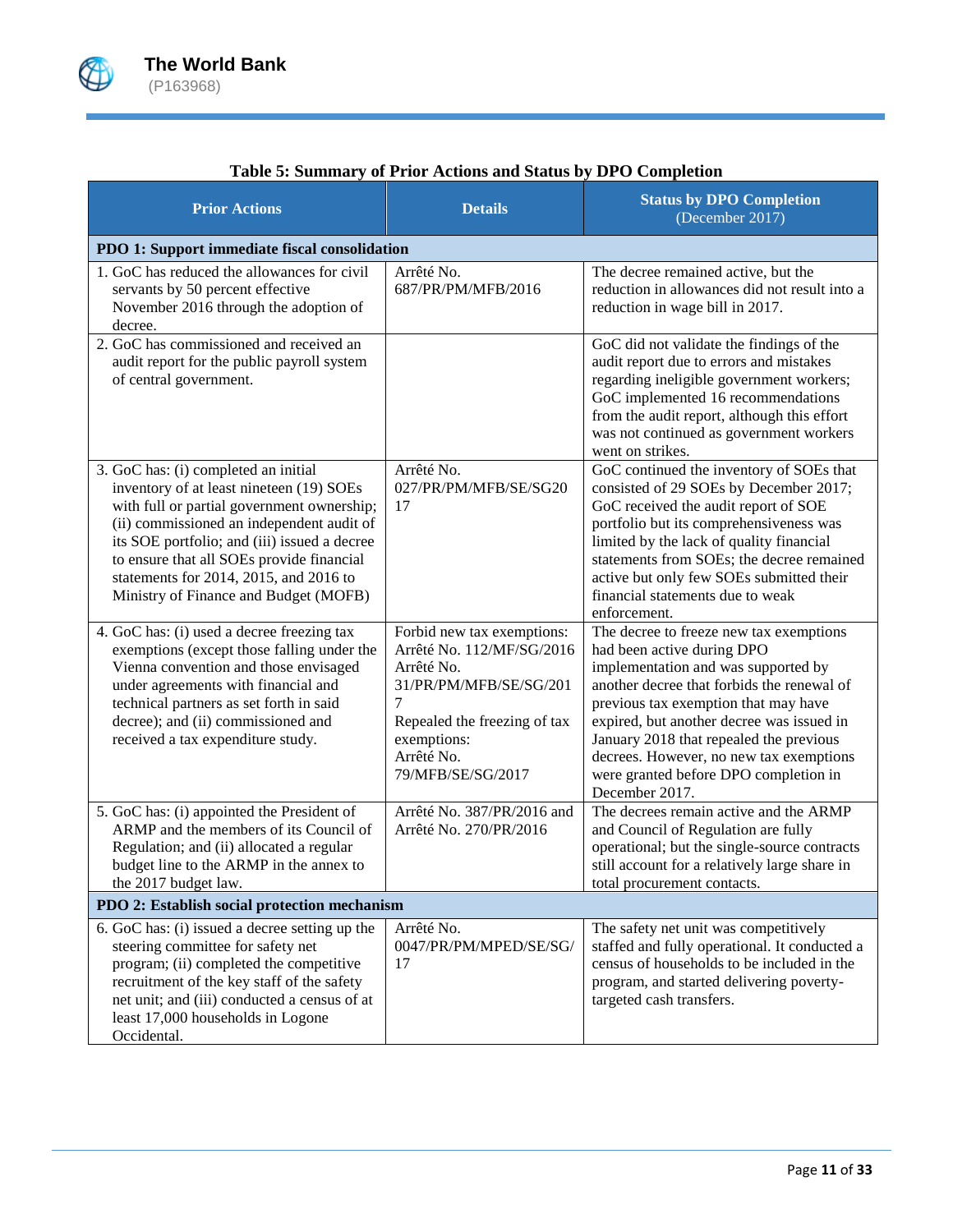

# **2.2 Major Factors Affecting Implementation**

# *Adequacy of Government's commitment*

29. **GoC completed the restructuring of the single-largest oil-collateralized loan with a commercial entity, which freed up some fiscal resources.** Under current oil price price projections, GoC is expected to fully repay the debt by 2026. The new debt contract includes a significantly longer maturity, lower interest rate and fees, and contingency mechanisms to adjust debt service depending on oil revenues.<sup>6</sup> The modifications included the following: (i) a 1 percent floor on the LIBOR; (ii) outsourcing to an agent other than the current entity the financial accounting related to government oil exports, operating costs, and debt service to the current entity; and (iii) exclusion of military assets from the applicable collateral.<sup>7</sup> These terms of the contract will help maintain debt sustainability under different oil revenue scenarios.

30. **Despite the slow progress towards reaching the DPO objectives, GoC also remained committed to undertake deeper and more structural reforms in the fiscal and social fronts.** Beyond the actions that were specifically supported by the program, GoC initiated efforts to achieve expenditure rationalization and the establishment of the social protection mechanisms. For instance, when it was deemed infeasible to cut the allowances of government workers due to social tensions, GoC continued to clean up its payroll system by eliminating ghost workers and ineligible workers. GoC also continued to enhance the capacity of the SOE oversight unit, which could likely lead to improvement in compliance among SOEs to submit financial statements. During the preparation missions for the upcoming DPO series, it was also noted that GoC was committed to achieve expenditure consolidation and showed resolve to follow the path of prudent fiscal policy in the medium-term. *Soundness of the background analysis*

31. **The World Bank's understanding of Chad's economic prospects was strong.** As anticipated, the fiscal front appeared to have stabilized in the second half of 2017. Non-oil revenues increased significantly in 2017, exceeding IMF expectations. <sup>8</sup> This reflected strong efforts by the GoC to secure revenues, including by channeling them through banks and reforming VAT collection. Meanwhile, oil tax revenues began to perform well, as corporate income tax from oil operators was higher than initially expected. GoC also made good progress in clearing domestic and external arrears in 2017. About 0.9 percent of non-oil GDP worth of domestic arrears were cleared in the second half of 2017, while outstanding external arrears were reduced to US\$102 million by the end of 2017 and even further down to US\$55 million in 2018.

32. **However, several factors that contributed to outcomes seem to have not been anticipated**. This is particularly true for the reform areas wherein the performance indicators were not met or partially met. These factors included the social tension arising from the cutting of allowances of civil servants, which prompted GoC to stop further efforts to contain the wage bill (more details to follow); the limited enforcement capacity of the SOE oversight to require and monitor SOEs to submit their financial statements; and the effect of the dramatic decline in public spending on the share of the value of singlesource procurement contracts to total value of procurement contracts.

 $\overline{\phantom{a}}$ 

<sup>6</sup> IMF Country Focus, Stability on the Horizon for Chad, September 28, 2018.

<sup>&</sup>lt;sup>7</sup> IMF Chad, Second Review of the Program under the Extended Credit Facility, August 2018.

<sup>8</sup> Ibid.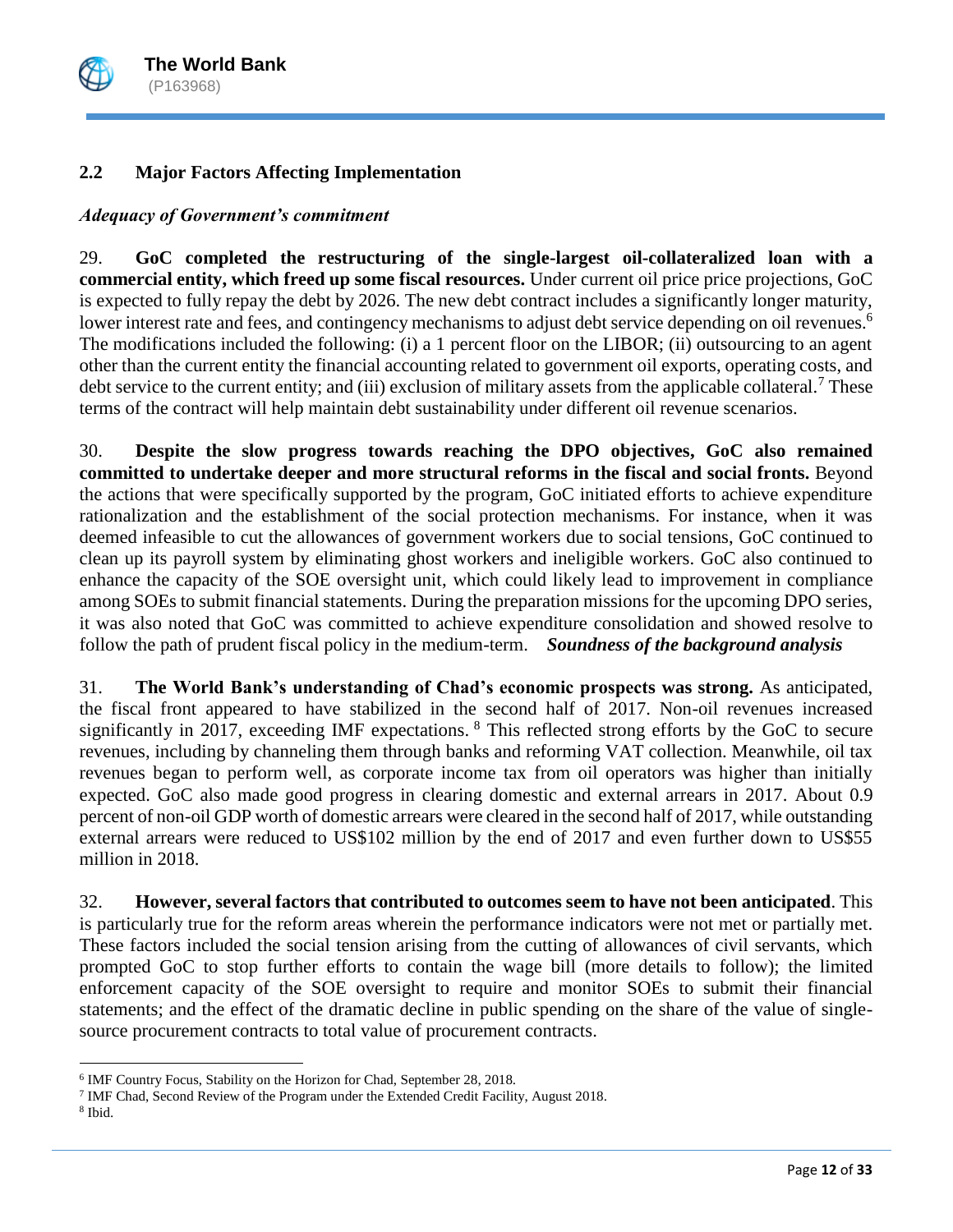

### *Assessment of operation's design*

33. **EFSO was designed to build directly on past operations and to lay the foundation for a medium-term agenda.** The FCPSG (P155480), which became effective in December 2015, as well as its supplemental financing (P162548), supported GoC to maintain stability on the fiscal and macroeconomic fronts, including protecting critical governmental programs and setting the basis for medium-term reforms. The support included broadening the tax base, improving the rationalization of public spending and transparency in public resource management, and improving new business registration. In the area of rationalization of public spending, the FCPSG supported the implementation of the integrated payroll system and the biometric census of the civil service, as well as the improvement of the efficiency of the public procurement.

34. **The design of EFSO was in line with other World Bank, EU, and IMF-supported programs.**  Progress on the fiscal consolidation efforts were made in parallel with GoC's three-year arrangement with the IMF under the Extended Credit Facility that began in June 2017, where the program included support to stabilize and better manage GoC's fiscal position. The EU also helped the fiscal consolidation efforts with a 150-million euros budget-support grant (in total, between 2015 and 2017), geared towards governance and public financial management. In addition, the World Bank/UK DFID Adaptive Social Protection Pilot Project<sup>9</sup> supported the setting up of the social safety net and targeting system. In FY2018, this project supported around 37,200 individuals belonging to 6,200 households through cash transfers and another 5,600 individuals through the cash-for-work interventions. Moreover, the areas of policy support in the upcoming programmatic DPO series cover almost all EFSO areas (except for the public procurement) to continue the progress of reforms.

### *Risk identification and mitigation*

 $\overline{a}$ 

35. **Social tensions that arose due to the rationalization of the wage bill seemed to have not been anticipated in the design.** Following GOC's announcement to reduce the public wage bill, strikes and demonstrations from labor groups arose, which continued even towards early 2018. Several ministries were closed, including schools and hospitals, as government employees did not report to work. This pressure made GoC abandon its aggressive stance to reduce the allowances of civil servants. To ease the tension, GoC committed to pay back the salaries of workers who were previously removed from the payroll system. Moreover, GoC and the labor groups agreed on the suspension of the census of civil servants and to study other measures to save on wage bill.

36. **Political risks remain high even at evaluation**. Since appraisal and until Board approval, GoC went through four different Ministers of Finance. The absence of a stable interlocutor hindered the monitoring of the results framework and raised doubts about the GoC's ownership of the framework.

<sup>9</sup> This project is also supported by the Sahel Adaptive Social Protection Program multidonor trust fund.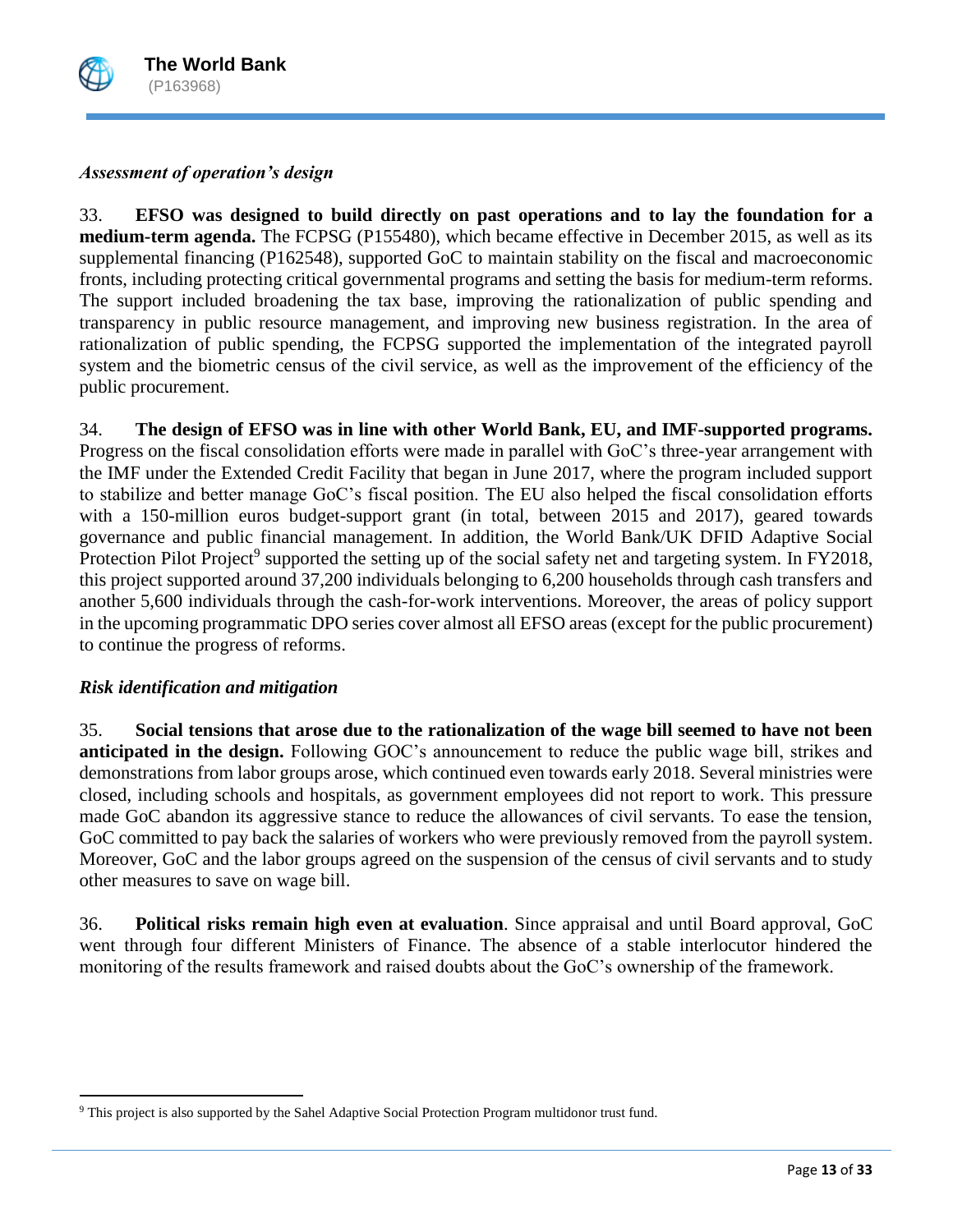

# **2.3 Monitoring and Evaluation (M&E) Design, Implementation, and Utilization**

### *Design*

37. **The results framework provided indicators of performance that were used to monitor progress and facilitate evaluation at the end of the program.** The Negotiation Committee under the MoFB is responsible for coordinating the supervision and monitoring of EFSO. The participating ministries, departments, and agencies furnished relevant information and documentation on the status of their respective programs to the committee, which monitored their progress against program objectives. The Committee has experience in collaborating with the IMF and World Bank, as demonstrated by the successful achievement of HIPC completion and the 2015 stand-alone DPO.

### *Implementation*

38. **The progress towards objectives was monitored through multiple channels.** First, the Bank team-maintained contact with the Negotiation Committee to collect updated information on the progress of EFSO implementation. Second, the Bank team continued to engage with GoC in the policy support areas through other on-going or upcoming projects in Chad such as the Adaptive Safety Net Project (on-going) and the new DPO series (upcoming). Third, the Bank team coordinated with other donors such as the EU and IMF to keep updated with the development of reforms supported by EFSO.

## *Utilization*

39. **The information collected was used to inform the design of the new programmatic DPO series.** As an example, in EFSO, the indicator was a reduction of the public wage bill by 3 percent (compounded) in 2017 relative to 2015 level. In the new DPO series, the indicator on the wage bill is focused more on specific components of the wage bill, such as the number of persons on the payroll who are ineligible for salaries. This revision was informed by the slow progress of achieving the reduction of the public wage bill in 2017, due to several factors (allowances made up of small share of public wage bill and new positions were created in 2017) and unforeseen circumstances (strikes and political pressures). Moreover, experience in EFSO showed that acquiring financial statements from 20 SOEs proved to be difficult. This indicator was also revised in the new DPO series to bring down to 15 or more SOEs.

# **2.4 Expected Next Phase/Follow-up Operation**

40. **An upcoming programmatic DPO series follows through the supported reform areas**. The new programmatic follow-up DPO series supports the same policy areas, except for the procurement reforms as this area is being supported by a governance IPF and ASA.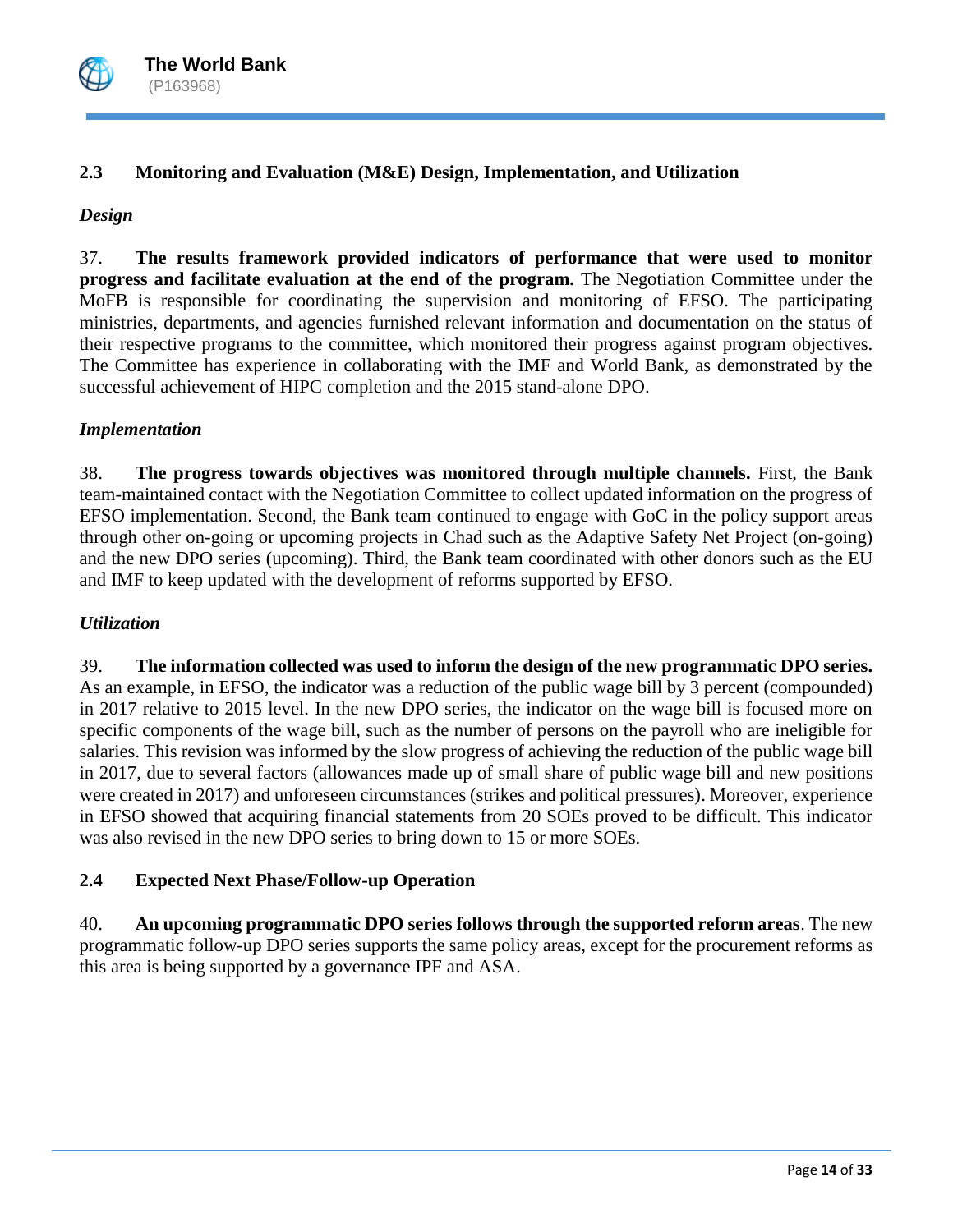

### **3. ASSESSMENT OF OUTCOMES**

#### **3.1 Relevance of Objectives, Design, and Implementation**

#### *Relevance of Objectives: High*

41. **The fiscal consolidation objectives of the DPO were fully consistent with the immediate priorities of GoC.** The rising financing needs at the peak of the crisis, combined with weak institutional capacity to manage the fiscal sector, would have put Chad into an immediate disorderly adjustment, with eventual repercussions, including government default and financial sector collapse. Chad not only needed determined fiscal adjustment and expenditure rationalization but also wider access to external financing to close its large financing gap for the 2017 budget (Table 2 in Section 1). As mentioned in Section 1.1, the needed budget support amounted to US\$252 million. Of this amount, \$65 million was financed by EFSO and was complemented by financing support from other development partners, including the AfDB, EU, and France. Hence, EFSO helped GoC avoid what could have been a major crisis by gaining time while providing the much-needed liquidity.

42. **The process of stabilization could entail pressure on pro-poor and social spending in the shortterm, which should be mitigated to the extent possible.** The emergency response operation was highly relevant to assist GoC in its efforts to stay afloat during the economic and fiscal crisis. Non-action would have entailed short-term insecurity, instability, immediate social unrest and potentially a permanent rolling back of human development and poverty achievements, with negative externalities well beyond Chad and towards CEMAC and the region.

43. **The DPO was part of a larger effort to tackle the impact of exogenous shocks on Chad economy**. Prior to EFSO, the World Bank's Board approved the FCPSG (P155480) in December 2015, which aimed to help maintain macroeconomic stability, protect critical government's programs, and set the basis for medium-term reforms through: (i) broadening the tax base; (ii) improving the rationalization of public spending and transparency in public resource management; and (iii) improving new business registration. The following year, in December 2016, the Board approved a Supplemental Financing for this operation and the implementation of the reform was on track. As such, the EFSO, while it was an emergency response operation, supported GoC efforts that are aligned with more structural reforms that had already begun prior to the operation.<sup>10</sup>

44. **The policy areas supported by the DPO were consistent with the current country partnership framework (CPF)**. The CPF for FY16-20 was discussed with the Board on December 10, 2015 as a successor of the interim strategy note for FY10-12. The current CPF has three themes of engagement: (i) strengthening management of public resources; (ii) improving returns to agriculture and building value chains; (iii) building human capital and reducing vulnerability. The DPO was identified in the CPF as a contributor to the first theme through the improvement of the public resources management while it is also well aligned with the third theme by aiming to protect the most vulnerable populations.

 $\overline{a}$ 

<sup>&</sup>lt;sup>10</sup> The previous DPOs (P155480 and P162548) were rated moderately unsatisfactory in the ICR.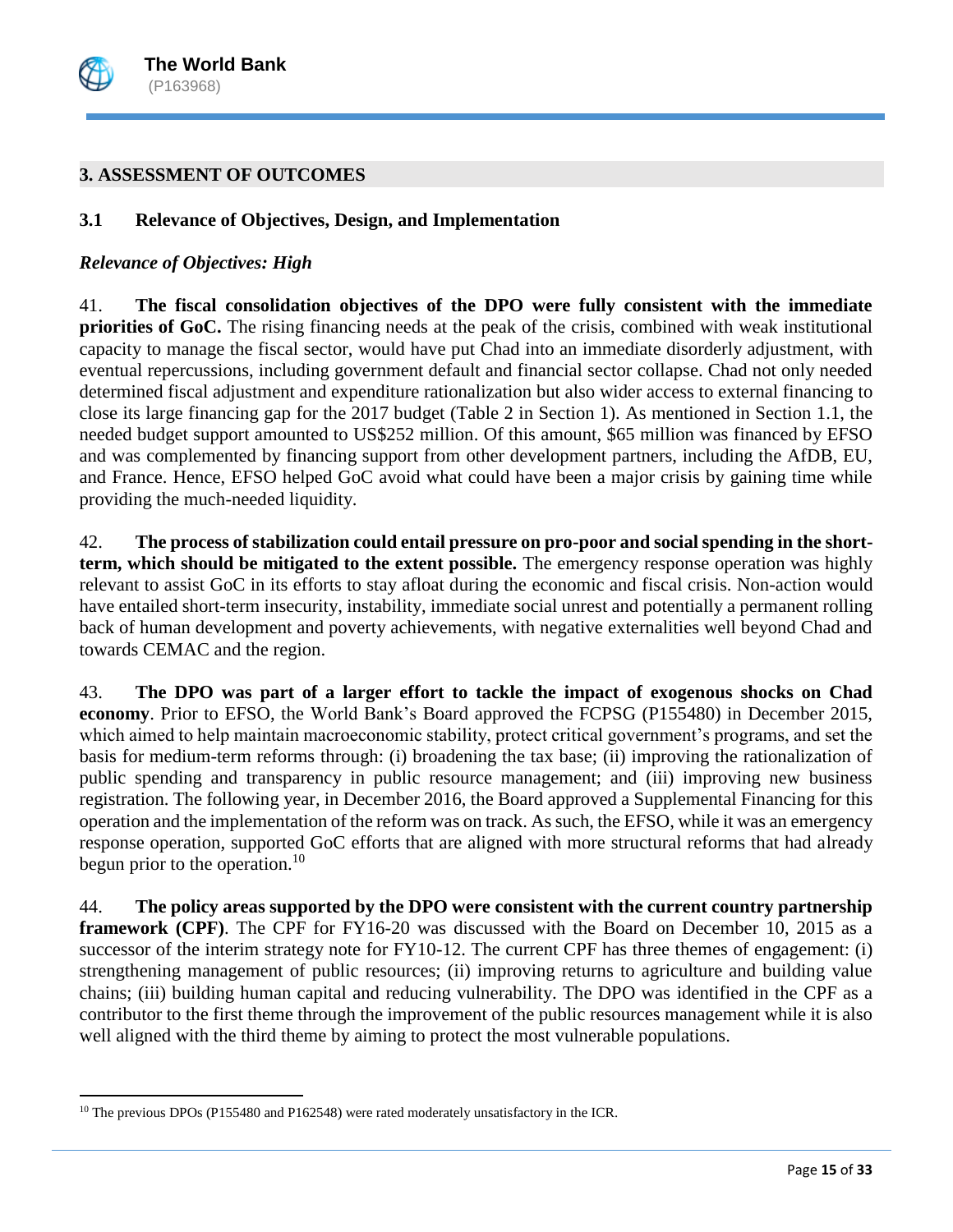

# *Relevance of Design: Moderate*

45. **The choice of instrument was appropriate given the context**. The stand-alone single-tranche emergency DPO was appropriate to respond to GoC's request for a quick disbursing budget support. The instrument was relatively easier to prepare compared to other instruments such as investment project financing or programmatic DPO. Given that EFSO was an emergency DPO, it did not call for deep structural measures from the government side, which was compatible to GoC's limited institutional capacity to carry out reforms during the crisis.

46. **However, some prior actions appeared too simple to generate institutional changes leading to achieving the PDOs.** While the prior actions considered the limited institutional capacity of GoC, they did not seem critical enough to generate further efforts towards achieving the PDOs (e.g., commissioned or received a report or study, or passed a decree). However, given that Chad was in deep crisis and there was unpredictability in the political scene (i.e., several changes in the cabinet in 2017), the Bank team focused on steps that had the potential to move the country toward the recovery path and to prepare the policy ground for deeper reforms. In this regard, the prior actions were aligned with the previous DPOs (P155480 and P162548) and the new programmatic DPO series (P163968) to allow for a continuous policy and analytical engagement on the chosen sectors, to ensure the continuity of reforms.

47. **The results indicators appeared too ambitious relative to the selected prior actions.** The indicator for PA1 and PA2 (streamlining the wage bill), which was a contraction of the wage bill by 3 percent, seemed infeasible, and unlikely to be achieved by December 2017, given that: i) reducing the allowances of government workers may not make a dent on the aggregate wage bill; ii) the aggregate wage bill included military spending, whose amount was unpredictable; iii) reducing allowances was likely to be met with resistance from the workers. Moreover, the indicator for PA5 (strengthening public procurement), which was a reduction in the share of single-source procurement contracts, did not seem to be directly related with the prior action of appointing the President of the ARMP and allocating regular budget.

48. **Furthermore, the results indicators could have been articulated better to reflect the institutional changes they were intended to capture.** On wage bill, for instance, the result indicator should have focused only on the salaries of civil workers, excluding the military as this item was fluctuating unpredictably. On procurement, the indicator could have used the share of single-source contracts for large contracts (it currently includes any contract). On SOEs, while the result indicator for PA3 (number of SOEs submitting financial statements) is well substantiated in the PAD, and well-linked to the prior action, it became clear during the implementation that receiving financial statements was a long way from being linked to an increase in oversight of the SOEs. In those three respects, the design of the operation could have been improved.

# *Relevance of Implementation: Moderate*

49. **The World Bank team provided implementation support, which was done side-by-side with the preparation of the new DPO series and other on-going operations**. Since the Board approval in June 2017, the World Bank team conducted three missions: July 2017, September 2017, and an ICR mission in October 2018. The July and September 2017 missions were conducted for the preparation of the new DPO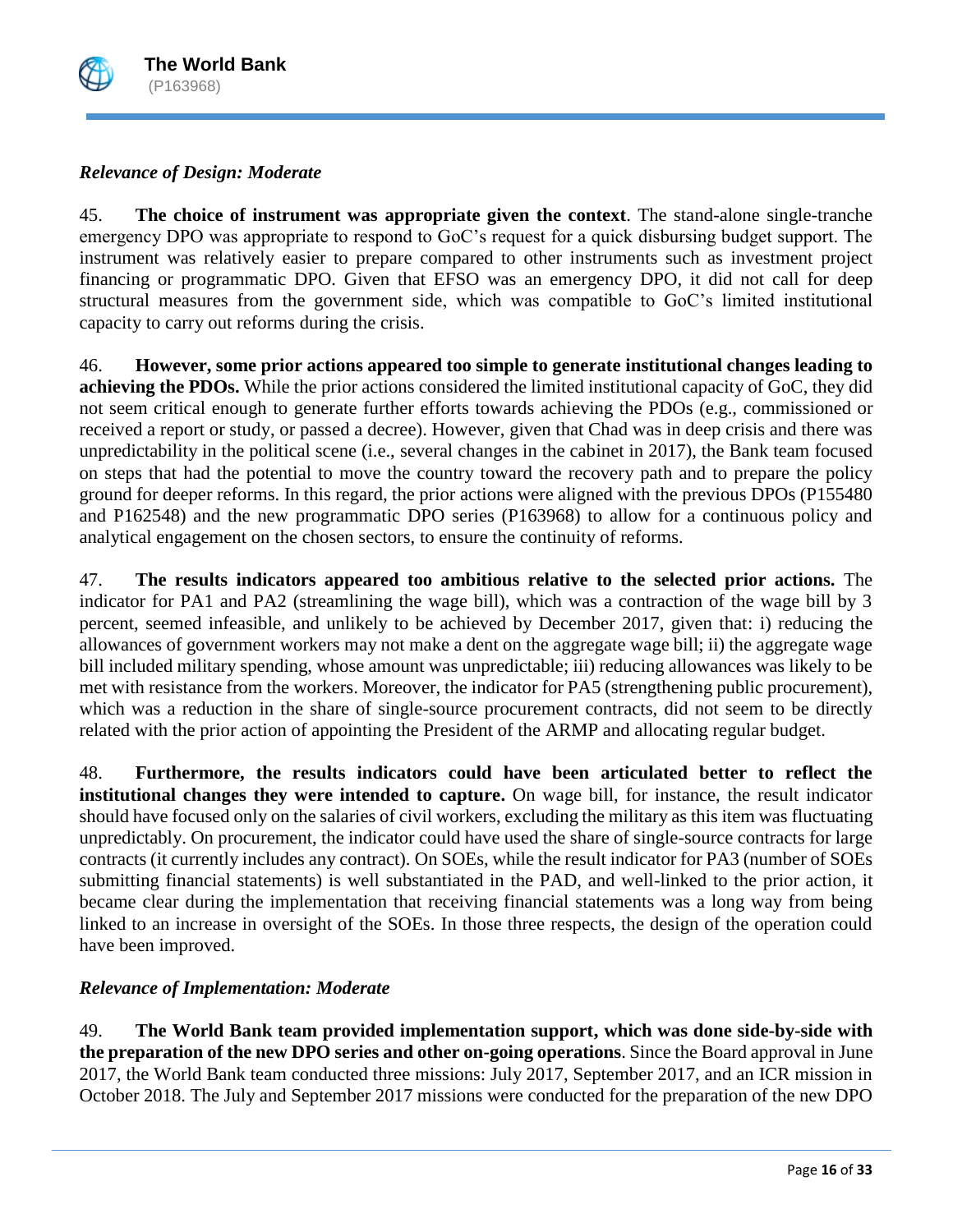

series as four of the five areas of policy support for the EFSO were included in the new DPO series. Given that EFSO was a single-tranche operation and the funds were already released one month after effectiveness, there was a need to keep GoC focused on achieving the program objectives. Not only was a follow-up operation necessary, close supervision in the form of technical assistance could have helped prevent GoC from backtracking on their efforts to sustain the reforms.

# **3.2 Achievement of Program Development Objectives**

### **First objective: Support immediate fiscal consolidation**

### *Rating: Moderately Unsatisfactory*

50. **Only one out of the four performance indicators under the fiscal management pillar was achieved, while another indicator was partially achieved before DPO completion.** The indicator that achieved the target was the freezing of new tax exemptions, which was sustained until the completion of ongoing studies on tax expenditures. The indicator on the number of SOEs submitting financial statements to MOFB was partially achieved. Other indicators that were not achieved were the contraction in the public wage bill and the decline in the share of single-source procurement contracts relative to total contracts (Table 6).

|          | <b>Prior Actions</b>                                                                                                                                                                                                                                                                                                                                  | <b>Expected Results</b>                                                                                             | <b>Status by Completion</b>                                                                                              |
|----------|-------------------------------------------------------------------------------------------------------------------------------------------------------------------------------------------------------------------------------------------------------------------------------------------------------------------------------------------------------|---------------------------------------------------------------------------------------------------------------------|--------------------------------------------------------------------------------------------------------------------------|
| 1.<br>2. | GoC has reduced the allowances for civil servants by<br>50 percent effective November 2016 through the<br>adoption of decree.<br>GoC has commissioned and received an audit report<br>for the public payroll system of central government.                                                                                                            | Public wage bill* to<br>contract by 3 percent<br>(compounded) vis-à-vis<br>the level in 2015                        | Not achieved. Wage bill grew by<br>1% (compounded) compared to<br>2015 level                                             |
| 3.       | GoC has: (i) completed an initial inventory of at least<br>nineteen (19) SOEs with full or partial government<br>ownership; (ii) commissioned an independent audit<br>of its SOE portfolio; and (iii) issued a decree to<br>ensure that all SOEs provide financial statements for<br>2014, 2015, and 2016 to Ministry of Finance and<br>Budget (MOFB) | 20 SOEs to submit their<br>financial statements to<br>MOFB in 2017                                                  | Partially achieved. Only 15<br>SOEs submitted their financial<br>statements to MOFB                                      |
| 4.       | GoC has: (i) used a decree freezing tax exemptions<br>(except those falling under the Vienna convention<br>and those envisaged under agreements with financial<br>and technical partners as set forth in said decree);<br>and (ii) commissioned and received a tax expenditure<br>study.                                                              | No new tax exemptions<br>issued in 2017                                                                             | <b>Achieved.</b> No new tax<br>exemptions were issued in 2017                                                            |
| 5.       | GoC has: (i) appointed the President of ARMP and<br>the members of its Council of Regulation; and (ii)<br>allocated a regular budget line to the ARMP in the<br>annex to the 2017 budget law.                                                                                                                                                         | Value of single-source<br>procurement contracts as<br>a share of total contracts<br>value declines to 30<br>percent | Not achieved. Value of single-<br>source procurement contracts as<br>share of total contracts increased<br>to 42 percent |

#### **Table 6: Prior Actions and Expected Outcomes for Fiscal Management Objective**

\* Based on IMF database, which corresponds to the compensation of all government employees, including civil servants and members of the armed and security forces.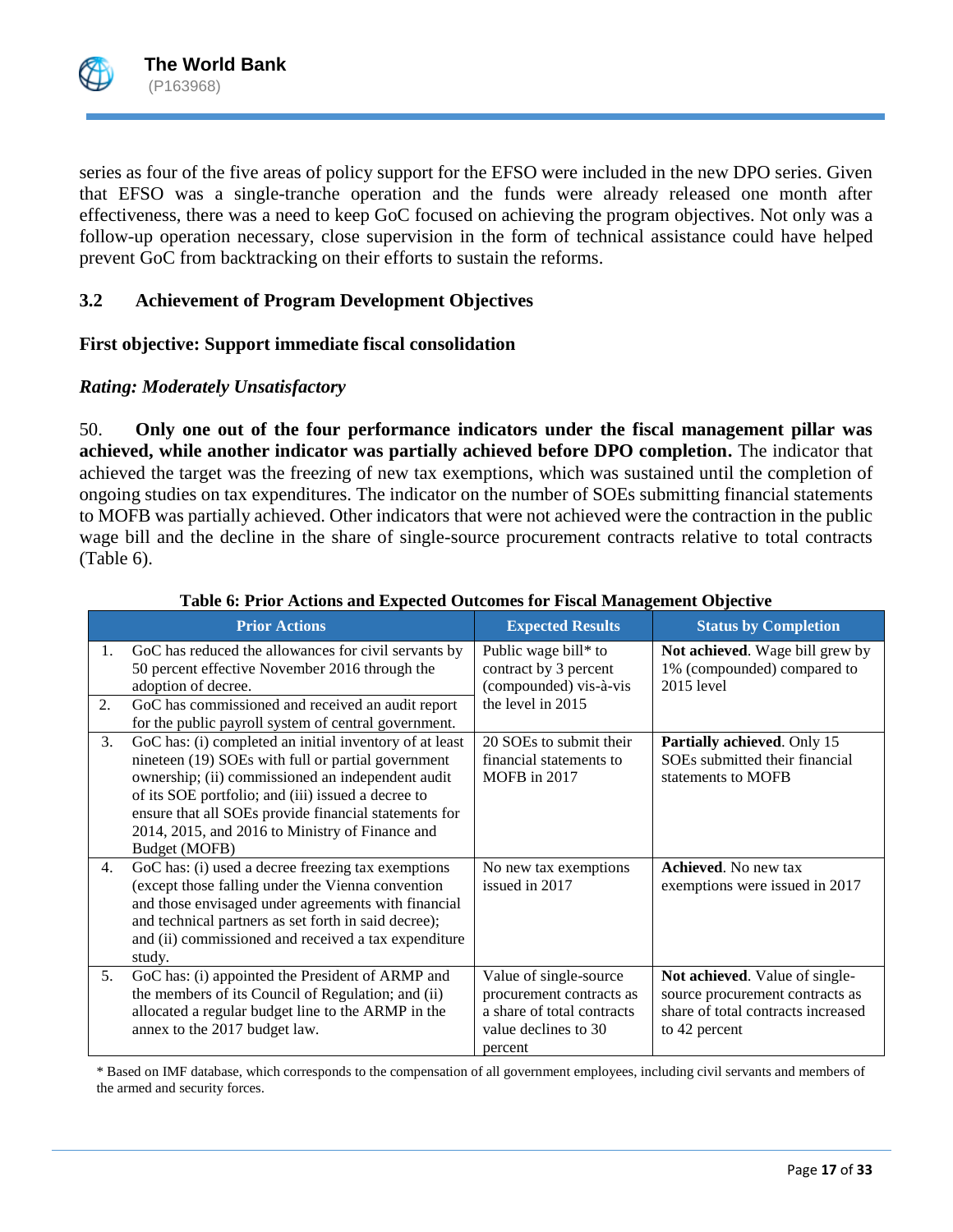

# *Reducing and streamlining of the public wage bill*

51. **The target of public wage bill contracting by 3 percent in 2017 was not met**. Sustained efforts to streamline the public wage bill were expected to result into a contraction of 3 percent by 2017 (compounded) compared to the amount in 2015. However, by the end of 2017, the public wage bill expanded by 1 percent (compounded) compared to the amount in 2015 (Figure 1). Several factors contributed to the expansion of the wage bill in 2017. Among them, the pressure from various groups such as civil servants, labor unions, and political parties that prompted GoC to abandon its plan to make significant reductions in allowances; re-inclusion in the payroll system of the people who had been previously identified to be ineligible for payment but were in fact eligible (discussed below); hiring of more workers in light of on-going structural reforms; and increase in military spending as security challenges within and around the borders of Chad became a primary concern particularly towards the end of 2017.

52. **By 2018, sustained efforts to avoid increases in salaries and allowances led to a contraction of the public wage bill by 1.4 percent relative to the 2015 baseline.** In particular, GoC had taken measures to reduce bonuses and benefits such as: (i) further eliminate ghost workers, civil servants that reached retirement age, and those that are under age; (ii) update the payroll file following the audit of the payroll and further improve workers' information with comprehensive data for public employees to ensure benefits and bonuses are only paid to rightful employees; (iii) improve the budgeting and monitoring of the wage bill; and (iv) implement the recommendations of the planned audit of diplomas of the civil service. These efforts led to a significant reduction in the wage bill (Figure 1), although at the time beyond the DPO coverage (early 2018). The decline of the wage bill reflected further cuts in bonuses and benefits in the 2018 budget as well as efforts to update the payroll file.



# **Figure 1. Chad Public Wage Bill, 2016-2018**

Source: IMF Country Report No. 18/260, Second Review of the Extended Credit Facility, August 2018. Source: IMF; World Bank staff calculations.

53. **Due to errors and mistakes found in the audit report, GoC did not validate the report, but some of the report's recommendations helped GoC formulate measures to improve its payroll system.**  GoC received the audit report of its payroll system and made public announcement of the report's recommendations. However, GoC found errors and mistakes in the report regarding workers who were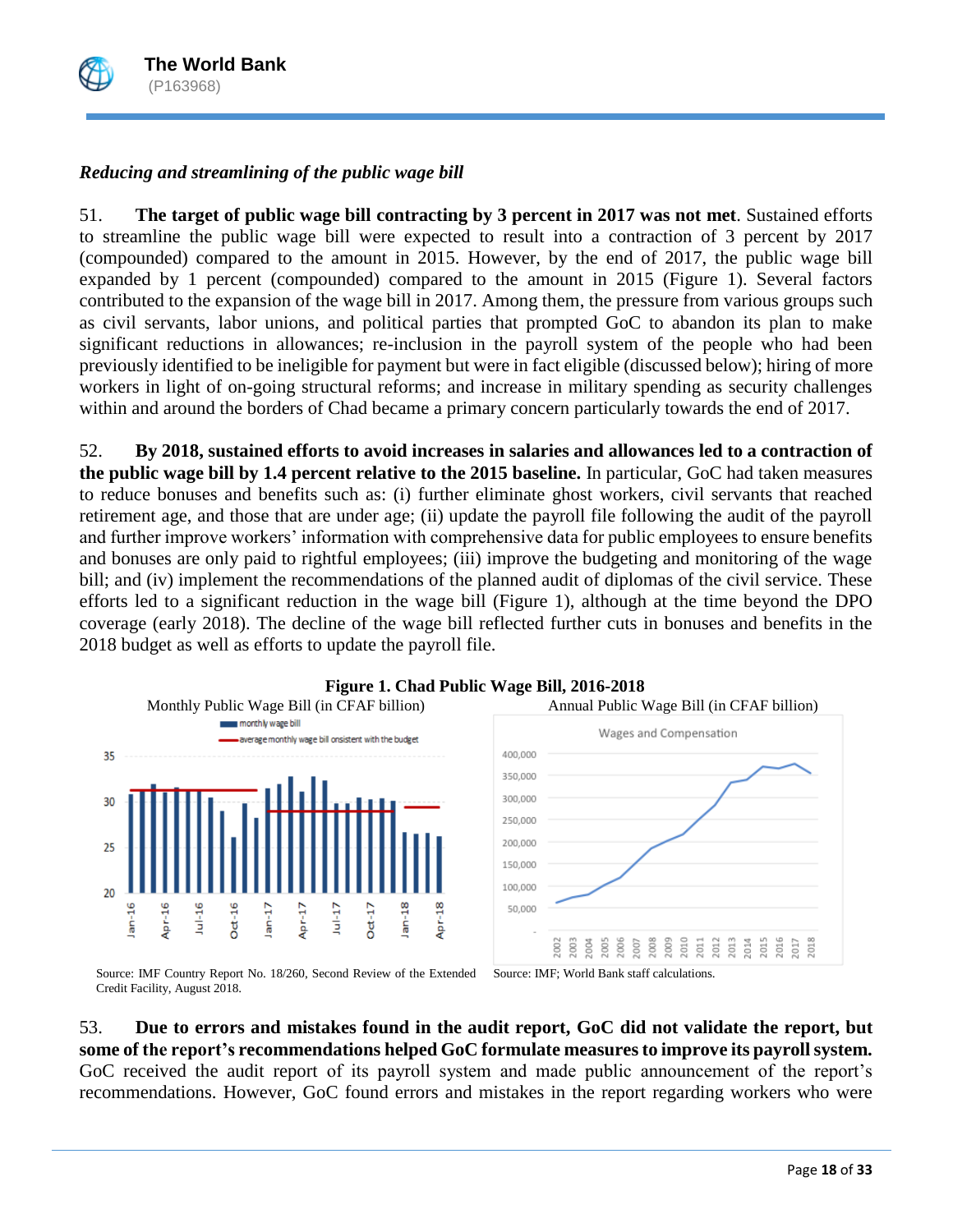

 $\overline{\phantom{a}}$ 

identified to be ineligible of receiving salaries leading to non-validation of the list of workers. For instance, over-aged employees, whom the report indicated to be ineligible—and hence be removed from the payroll system—turned out to be employees who were entitled to lifetime payments due to their functions or because they are considered as traditional chiefs with their security auxiliaries known as *goumiers*. The report resulted in a suspension of 923 employees, but 818 of them were included back into the payroll and were paid the amount entitled to them, including retroactive payments. Despite these errors, GoC implemented some measures from the report's recommendations and selected five ministries to implement these measures in priority.

# *Improving SOE oversight*

54. **Only 15 SOEs submitted their financial statements to MoFB, partially meeting the target of 20 SOEs.** The relatively low number of submissions could be attributed to the weaknesses in the procedures for compliance (e.g., financial statements are received only in print format) and the capacity for enforcement (e.g., lack of follow-up from MoFB). This is despite the decree (Arrete No. 027) that required SOEs to submit their yearly financial statements to MoFB and the tax code that also mandates SOEs to prepare their financial statements every year. Moreover, it should be noted that the oversight unit lacks the human and financial resources, including proper tools and procedures, to be fully operational and competent in overseeing the performance of SOEs and advising the MoFB. The upcoming programmatic DPO series, as well as a technical assistance project, will assist GoC in this regard.<sup>11</sup> Finally, it should be further considered that of the 15 SOEs that were counted as having submitted financial statements, most of them have only submitted one valid financial statement in the past 5 years, whereas the intention of the prior action was to have SOEs submit yearly financial statements. However, this was not observed even for the SOEs that were counted as currently complying.

55. **GoC continued the inventory of SOEs even beyond the program completion, reaching 29 inventoried SOEs towards the end of 2018.** GoC had requested and received an external audit and preliminary inventory of its major SOEs in May 2017, which consisted of 19 SOEs. By October 2018, the inventory consisted of 29 SOEs. This effort indicates that GoC remains committed to assessing the fiscal situation of the SOE sector. The updated inventory will serve as basis for the publication of SOEs audited financial statements going forward. The publication of audited financial statements is a critical performance and accountability tool for the SOE reforms. The SOE oversight unit under the MoFB, which is responsible for this inventory, has published the financial statements of 15 SOEs from the inventory by October 2018.

56. **The independent audit report of SOE portfolio helped GoC identify weaknesses of the SOE sector.** GoC commissioned an international firm to conduct an audit of a sub-set of the SOE portfolio to assess the financial position of these entities and the related implications in terms of fiscal sustainability. The preliminary results of the SOE audit report showed that nine out of the 10 SOEs reviewed for which partial financial information could be obtained consistently incurred losses. The one that reported profits benefitted from government subsidies. Besides the subsidies, it was reported that of the 10 SOEs, seven alone received government subsidies during 2010-2013 that reached 6.6 percent to 7.4 percent of non-oil GDP on average per year. Most SOEs were found to be financially bankrupt and receive subsidies that are

<sup>&</sup>lt;sup>11</sup> The World Bank is preparing an advisory services and analytics for Chad (P168644) that aims to better understand the main characteristics and challenges of the SOE and parastatal sector, and to generate initial policy recommendations.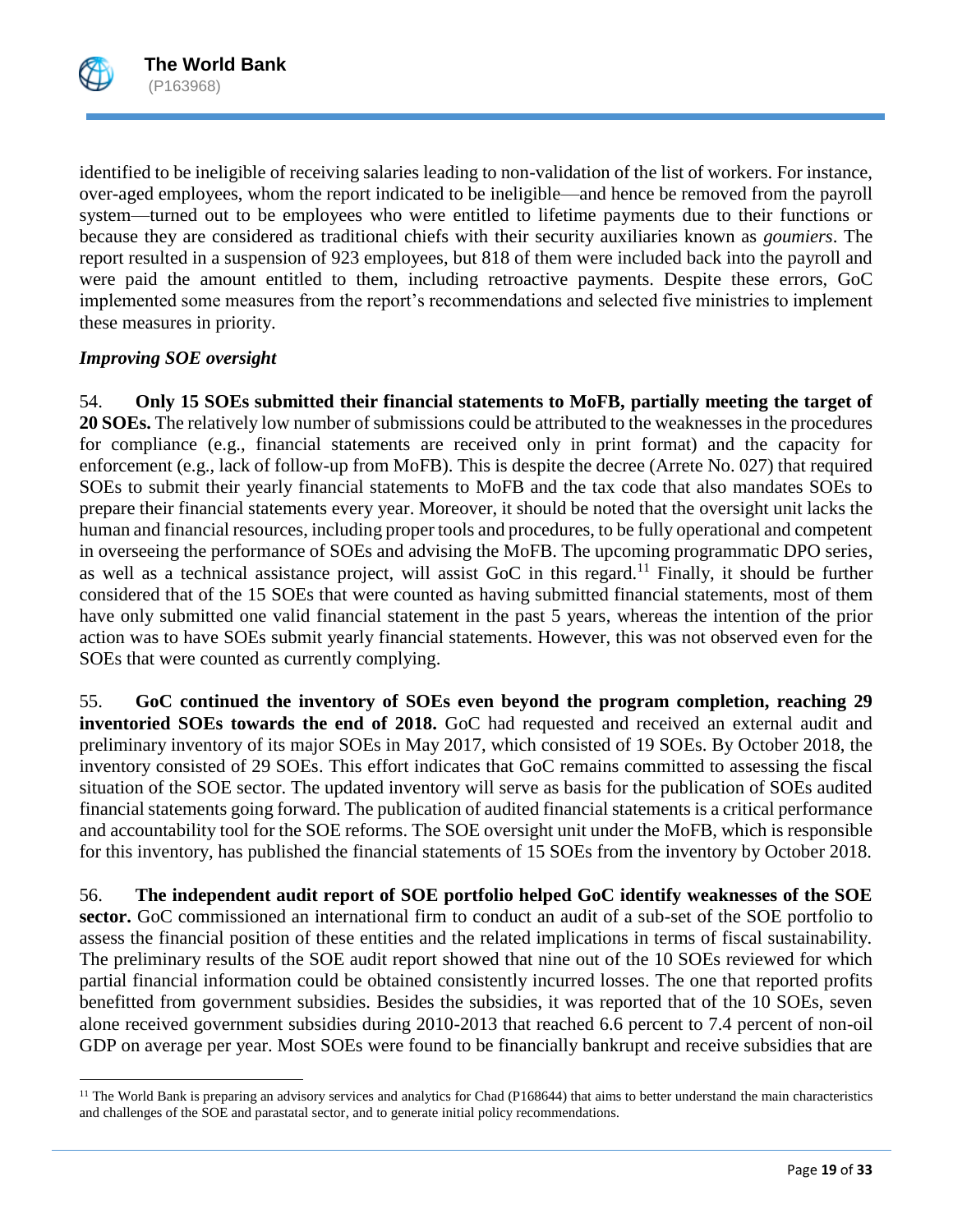

 $\overline{a}$ 

multiples of their capital each year. The final report is expected to provide more detailed assessment of the SOE portfolio, but its analysis is constrained by the lack of comprehensive inventory of SOEs. *Rationalizing tax expenditures*

57. **The indicator on no new tax exemptions issued in 2017 was achieved.** From the time the prior action was met until DPO completion, GoC did not issue new tax exemptions, despite repealing the decree that freezes new tax exemptions in December 2017. The move to repeal the freezing of new tax exemptions was not surprising, however. The Bank team anticipated the freezing of new tax exemptions to be temporary in nature as the intent of the decree was primarily to prevent uncontrolled accumulation of exemptions while GoC was in the process of analyzing various tax expenditure regimes and assessing their fiscal impacts. Such analysis could guide future more limited and more effective tax exemptions.

58. **GoC appeared to remain committed to rationalizing tax expenditures.** In addition to the tax expenditure studies, GoC undertook efforts that sustained its prior actions. For instance, GoC launched a series of audits on current exemptions granted to the largest firms to assess the fiscal losses embedded in their Tax Exoneration Agreements and to correct irregularities arising from its findings. By 2018, over 50 conventions have been reviewed, 17 have been found irregular and suspended, with seven pending appeals by companies, an indication that progress is being made in this area of reform. To continue this policy agenda, and with the support of the new DPO series, GoC issued regulations requiring that any new eligible tax exemptions be approved by the MOFB. This move put a halt to uncontrolled accumulation of exemptions.<sup>12</sup>

# *Strengthening public procurement*

59. **The absolute value of single-source contracts declined, but it missed the target of 30 percent share of total contracts value.** In a strict sense, the results indicator for the prior action was not achieved. However, it should be noted that, following the reduction in public spending in 2017, the total contracts value declined significantly to CFAF 52 billion from CFAF 150 billion in 2016. In this fiscal consolidation context, large public works were halted, which automatically reduced the share of procurement done through public tenders. Single-source procurement contracts value also declined in 2017 to CFAF 22 billion from CFAF 54 billion in 2016, although its share relative to the total contracts value increased from 36 percent in 2016 to 42 percent in 2017. Most of the single-source contracts in 2017 were related to military spending.

 $12$  The program document for the new DPO series details more information on the update on rationalization of tax expenditures in Chad.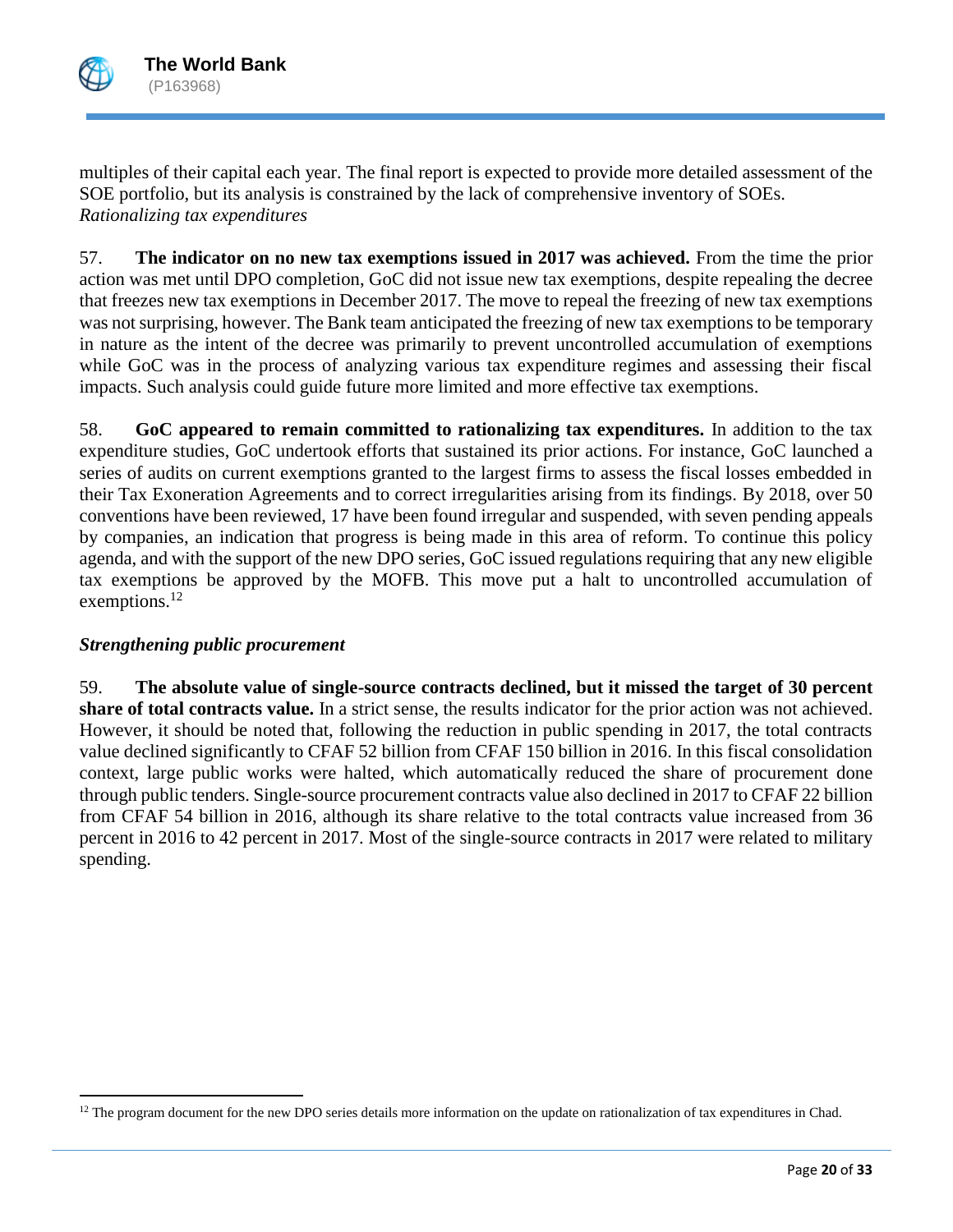





Source: Chad authorities; World Bank staff calculations

60. **GoC has continued its efforts to strengthen the capacity of ARMP**. The General Directorate of control of public procurement continues to publish a quarterly bulletin. The last report shows that in 2016, only 7 of the 146 procurement opportunities (for a total of CFAF 250 billion) were attributed without public tendering. Moreover, GoC is now preparing to implement a new procurement code, while the fiscal consolidation and the recent shift to cash-based budgeting are expected to curb the use of extraordinary spending procedures.

#### **Second objective: Establish social protection mechanism**

### *Rating: Satisfactory*

61. **The social safety net unit (***Cellule Filets Sociaux – CFS)* **exceeded the target of registering 4,500 households in Logone Occidental to benefit from cash transfers by program completion.** In fact, by December 11, 2017, a total of 4,650 households in Logone Occidental were registered in the social safety net (SSN) program and started to receive payments(Table 7)**.** CFS made substantial efforts to achieve this indicator, given that all key positions in the CFS were already filled and an international recruiting firm (which was hired through a competitive process as late as July 2017) has been supporting its operations. CFS built an objective and transparent targeting system to select poor geographical areas and households and, in collaboration with major stakeholders (development partners and NGOs), developed a harmonized questionnaire. This questionnaire served as a reference data collection tool for the SSN programs beneficiaries' households targeting and has been used to collect socioeconomic and demographic data on over 23,000 households in Logone Occidental and Bahr El Gazel regions.

| <b>Status by Completion</b><br><b>Expected Results</b>                                                                                                                                                                                                                                                                                           |
|--------------------------------------------------------------------------------------------------------------------------------------------------------------------------------------------------------------------------------------------------------------------------------------------------------------------------------------------------|
| <b>Achieved.</b> Identification and<br>Identification and targeting<br>strategy is finalized and at least<br>targeting strategy finalized and<br>4,500 poor and vulnerable<br>4,650 poor and vulnerable<br>households in Logone Occidental<br>households are receiving cash<br>transfers in Logone Occidental<br>are registered as identified by |
| such strategy                                                                                                                                                                                                                                                                                                                                    |

**Table 7: Prior Actions and Expected Outcomes for Social Protection Objective**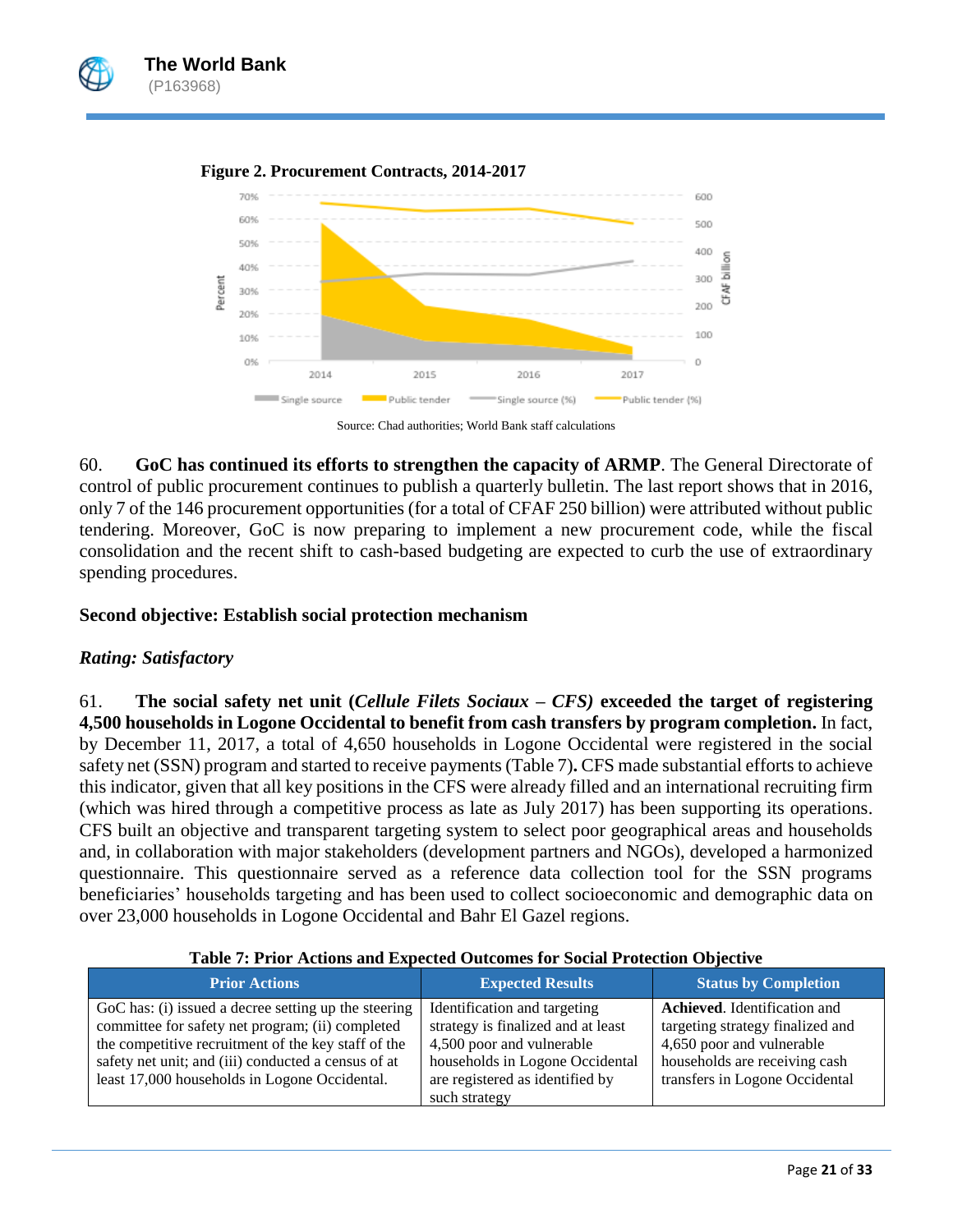

62. **GoC expanded the coverage of the social safety net.** On September 23, 2017, GoC issued a decree requesting all national and international stakeholders intervening in social protection, education, health, agriculture and all key social sectors to: (i) use the harmonized questionnaire for data collection; and (ii) make all data available to Government for the future social registry database. These efforts are supported by the new DPO series, which aims to increase the selection and payment of 6,200 cash transfer program beneficiary households in Logone Occidental and Bahr El Gazel Regions, and to make four quarterly payments by September 2018, using the same well-tested methodology based on service delivery mechanisms. Moreover, the creation of a platform to host a Unified Social Registry is envisaged, under the institutional supervision of the Ministry of Planning, for the management of data collected using the harmonized questionnaire.

# **3.3 Efficiency**

Not applicable.

# **3.4 Justification of Overall Outcome Rating**

# *Outcome Rating: Moderately Unsatisfactory*

63. **The relevance of objectives was high.** The objectives of EFSO were and still are highly relevant to the immediate priorities of GoC and are aligned with the Bank's assistance strategy in Chad. Given the urgency of budgetary support, the emergency operation was essential as the development financing was used to fill a huge financing gap in 2017. Failure to provide the financial support during that period could have put the country at risk of sliding deeper into recession, which could have triggered a prolonged fiscal and social crisis. The instrument used was appropriate to the country context—the country was in a deeper and longer crisis than expected—and was in line with the Bank's engagement strategy with GoC.

64. **However, most of the results indicators were not achieved.** Only two of the five results indicators were achieved (no new tax exemptions in 2017 and finalization of identification and targeting strategy for a social safety net); one indicator was met but with delay (wage bill contraction); and one indicator was partially met (15 out of 20 SOEs submitting financial statements). The indicator on procurement was not met as the fall in total procurement value automatically reduced the share of public tenders. Although most of the indicators were not achieved, partially achieving them indicated GoC's commitment towards achieving the PDOs.

65. **Some prior actions were not sufficient enough to generate the expected outcomes.** These mainly refer actions such as commissioning a report or study. The selection of the prior actions, however, was justified based on the country's limited institutional capacity during the crisis. The prior actions nonetheless contributed substantially to institutional strengthening, independently of whether the results were achieved. On indicators, they were a mix of somewhat ambitious targets (e.g., contraction of wage bill by 3 percent in 2017) and those that are likely to be achieved (e.g., use of identification strategy in social safety nets) as they are supported by other operations.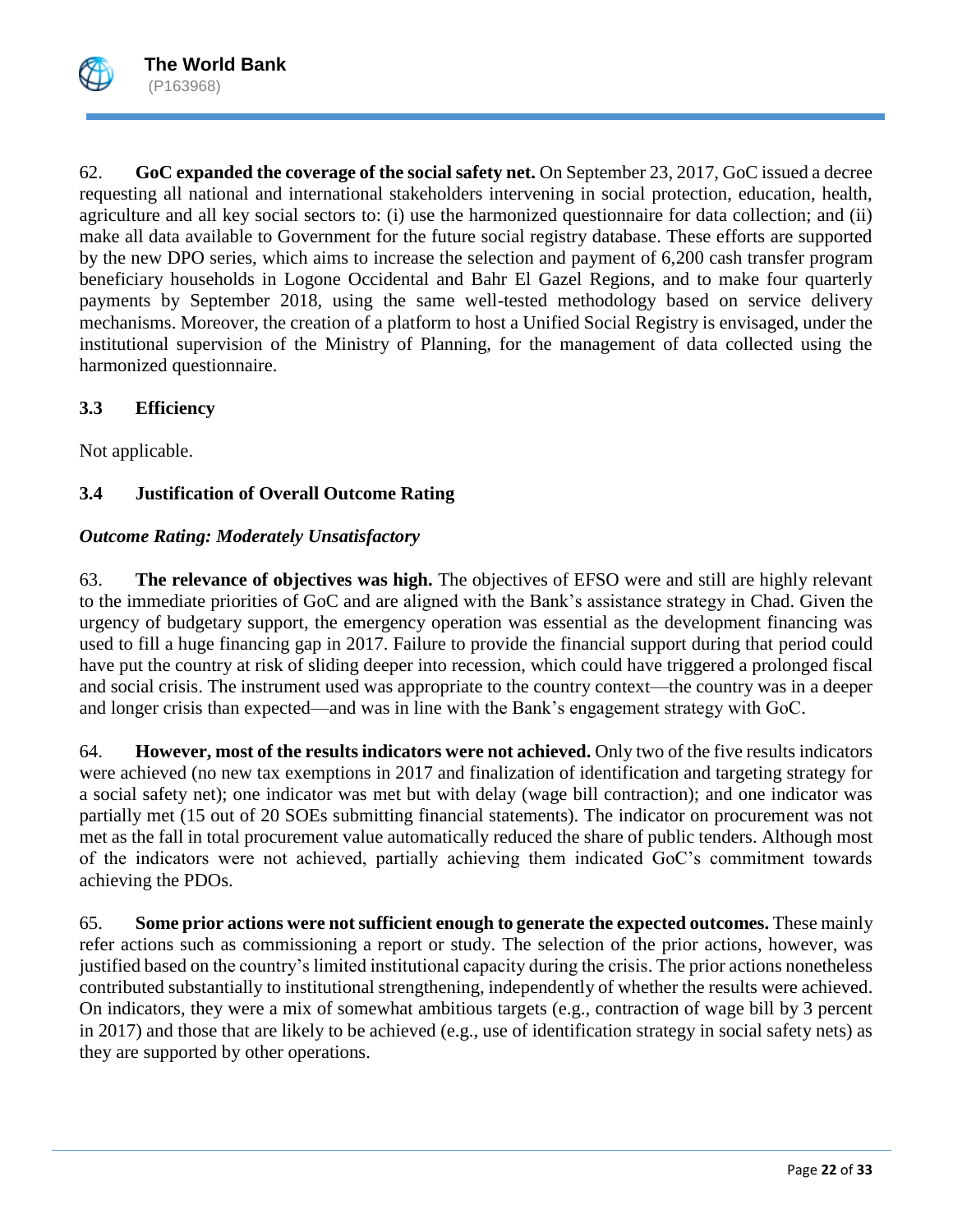

66. **The design of the results indicators could have been improved.** Given the limited time to achieve the targets (6 months), data availability, and government capacity, the results indicators could have been designed more appropriately. For instance, the indicator on single-source procurement could have been phrased differently (e.g., "the value of single-source procurement contracts as a share of total contracts, for non-military expenses that are above a certain threshold, for example \$50,000"). The result indicator for SOEs submitting financial statement could have been further detailed, by being explicit about the frequency required for financial statements and the format of submitting them. Currently, a financial statement submitted only in paper and four years ago is still counted as valid, whereas the intention was to have yearly statements.

67. **Beyond the PDO indicators, however, the DPO was instrumental in keeping GoC engaged in the policy dialogue, and open about the reform agenda.** Given the inherent limitations of an emergency operation, EFSO was designed to serve as a "bridge" for the new DPO series, which focuses on a transition from fiscal stabilization towards a more permanent social and structural reform agenda. In that regard, the DPO fully serves this stated purpose. In addition, EFSO kept the country engaged with the international community and focused on institutional reforms to improve state capacity, which in itself a positive outcome, even if results indicators are not met, somehow reversed, or progress towards achievement is slow.

# **3.5 Overarching Themes, Other Outcomes, and Impacts**

# **(a) Poverty Impacts, Gender Aspects, and Social Development**

68. **It is difficult to estimate the impact on poverty in the short run, but there is a strong case that the EFSO served as a tool to avoid a major crisis.** The grant was aimed to provide the fiscal space necessary to manage GoC's expenditure, and in so doing, prevented GoC's from cutting the spending on social sectors. A full-blown macro crisis would have been more abrupt and immediately have adverse impact on the poor and non-poor alike. In fact, short-term increases in poverty are most likely to materialize through cuts in services such as education, health, provision of agricultural inputs, and through the generally subdued economic environment caused by continued austerity. Poor and near-poor households have few options beyond public services and their disruption would have negative consequences, though the impact is difficult to quantify. The prior actions related to cuts in allowances target civil servants, who are less vulnerable and sought to protect spending on the poorest through the social protection and cash transfer program.

69. **The expected medium-term impact of the reforms included in this operation on gender equity is positive**. Similar to poverty, in the short term, reductions in public services may be detrimental to women. In the longer term, however, increased government resources directed to health, education, and social safety nets would have positive impacts as increased spending for health, for example, could improve maternal mortality; increased funding for education and social safety nets could increase school attendance for girls, as families with limited resources often prioritize the education of sons; and implementing the NSPS affect women asthe program identified women as the most vulnerable and thereby helping them primarily through cash transfers and cash for works programs by making them the primary recipient of the benefit of the programs.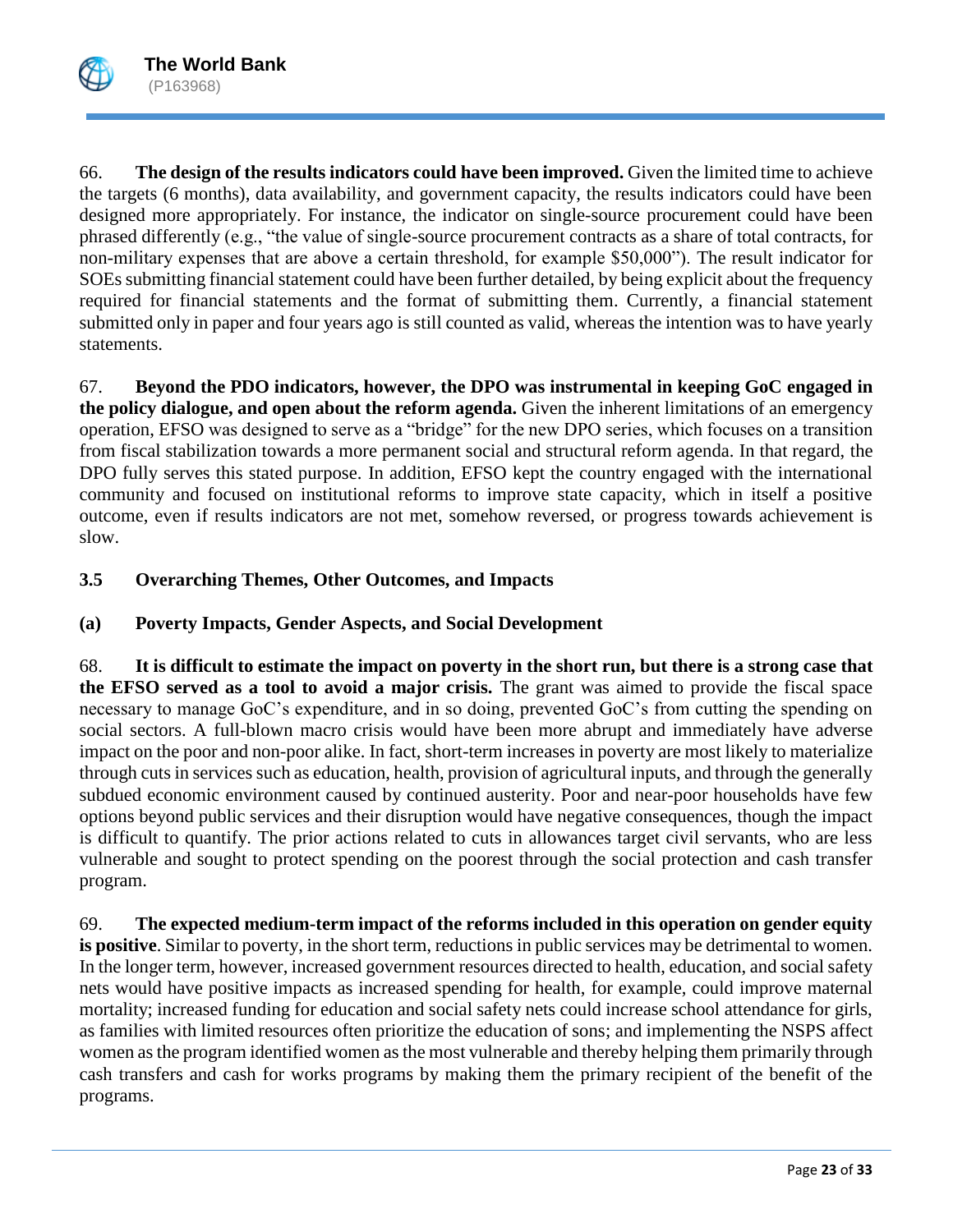

# **(b) Institutional Change/Strengthening**

70. **Given the short duration of the operation, the DPO was not expected to generate significant institutional change but was expected to support the on-going institutional strengthening**. The DPO improved capacity in the areas of expenditure management, public procurement, and social safety nets. As this operation is expected to serve as a bridge for the upcoming programmatic DPO series, the interventions were weighted toward emergency response, while strengthening institutional foundations to support future programmatic reforms.

# **(c) Other Unintended Outcomes and Impacts**

None.

# **3.6 Summary of Findings of Beneficiary Survey and/or Stakeholder Workshops**

Not applicable.

# **4. ASSESSMENT OF RISK TO DEVELOPMENT OUTCOME**

# *Rating: High*

71. **The level of risk was recognized as high at appraisal.** The capacity of GoC to accommodate and implement major changes to their expenditure management systems has been weak, and it was further aggravated by the crisis. Institutions have been weakened through decades of conflict in the region and poor governance. The political scene continues to be volatile. The security challenges, which became a primary concern at the peak of the crisis, threatened to overwhelm any ownership and commitment to support the reforms.

72. **The risk remains high at the time of evaluation**. Despite GoC's efforts to move the policy agenda forward, the governance issues remain and the possibility of GoC reversing these efforts is high, particularly if technical staff in the bureaucracy who supported the reforms are replaced. In fact, there has been a high turnover rate in the cabinet (i.e., there were four Finance Ministers in one year), which hampered the progress of reforms. There has also been a history of backtracking of reforms. In this operation, however, while GoC abandoned its plan to reduce the allowance of civil servants, it continued to clean up its payroll by eliminating ineligible workers; and while it repealed the decrees that forbid new tax exemptions, it did not issue new tax exemptions during the DPO implementation, although new tax exemptions were issued in 2018 after the monitoring period.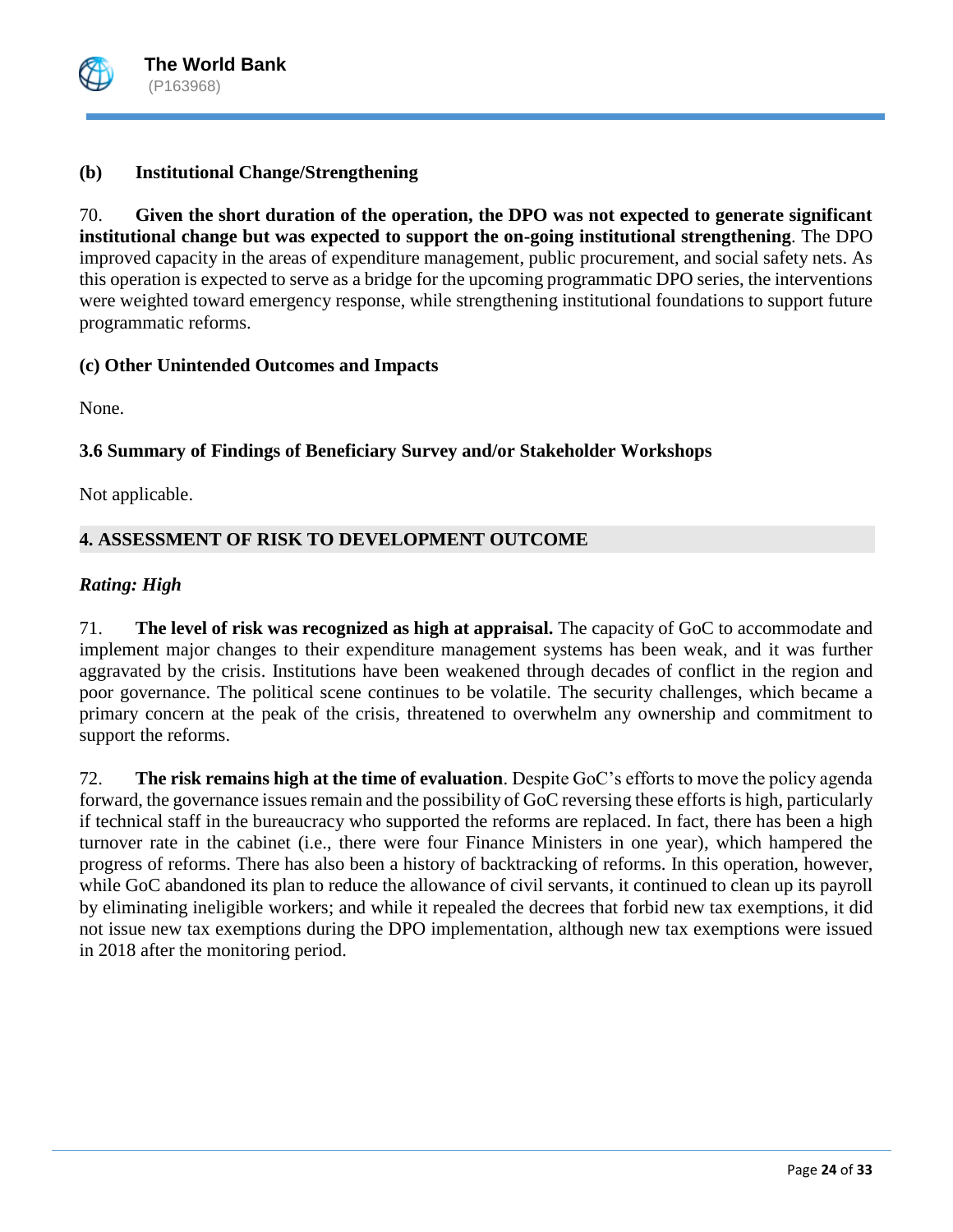

### **5. ASSESSMENT OF BANK AND BORROWER PERFORMANCE**

#### **5.1 Bank Performance**

### **(a) Bank Performance in Ensuring Quality at Entry**

#### *Rating: Satisfactory*

73. **EFSO was the best possible instrument given the context.** Given the huge financing gap at the peak of the crisis, the external budget support was extremely necessary to avoid a full macro crisis. The tight financial situation that was likely to lead to protracted crisis, combined with security challenges and GoC's limited capacity, necessitated an emergency response operation. The budget support complemented the financing support from other development partners including the AfDB, the EU, and France, as well as the three-year IMF ECF arrangement.

74. **The engagement was timely but could have been prepared early on.** The operation was prepared under tight deadlines—the Appraisal Mission was conducted in May 2017, the Board approved the operation in June 2017, the funds were disbursed in July 2017, and the operation was closed in December 2017, giving GoC almost six months to reach the targets. Given that the oil prices began to fall in end-2014 and there was an on-going operation in Chad (P155480 and P162548), the need for a budget support could have been anticipated early on and could have given both the Bank team and the GoC sufficient time to ensure a stronger link between reform efforts and indicators, and to assess whether or not the targets could be feasibly achieved with the given time frame.

### **(b) Quality of Supervision**

# *Rating: Moderately Satisfactory*

75. **The Bank team provided supervision to the DPO implementation**. As a stand-alone, singletranche operation, there was no required supervision mission for EFSO. However, during the DPO implementation, the Bank team continued to engage with GoC on the areas of policy support through other engagements such as the preparation for the new DPO series or the implementation supervision of other on-going projects, which cover similar policy support areas as the EFSO. Through continued engagement, the Bank team was able to keep updated with the developments in these areas and address concerns when they arise.

76. **Monitoring and supervision were hampered by a lack of quality and timely data and limited information**. Despite efforts of the Bank team to monitor the progress of EFSO implementation, the data from the government were of poor quality and came with a lag. The data pertinent to assessing the progress in the results framework (e.g., disaggregated data on wages and procurement contracts) and other updates to evaluate performance were difficult to obtain. To address this, the Bank team had to coordinate with other development partners (e.g., IMF) in analyzing the limited information at hand.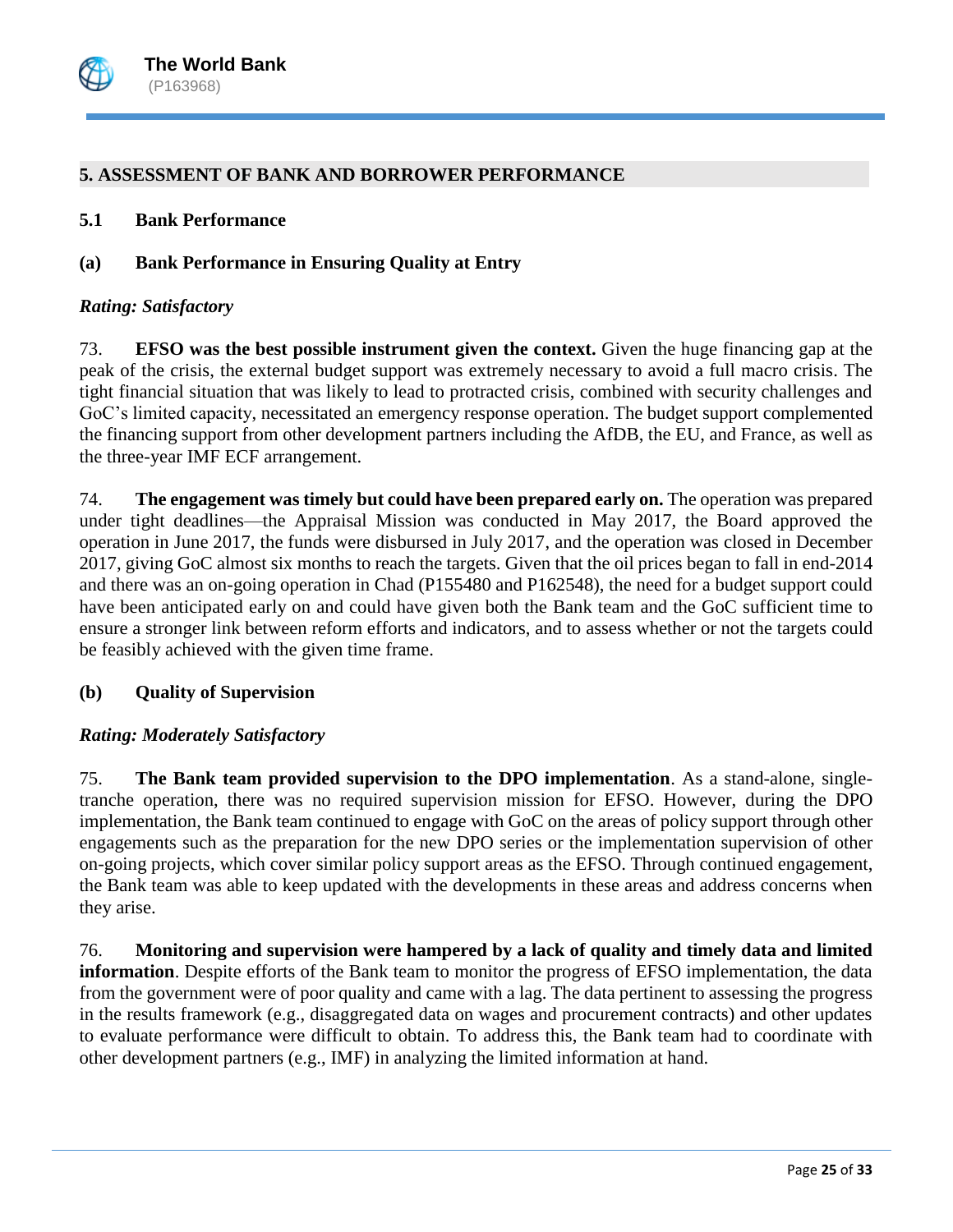

# **(c) Justification of Rating for Overall Bank Performance**

## *Rating: Moderately Satisfactory*

77. **The operation was timely, but the design could have been strengthened.** EFSO was a highly relevant operation and the most appropriate instrument given the context and that it averted an otherwise catastrophic fiscal crisis. The Bank team implemented EFSO under a fragile situation, with GoC having to deal with deep and protracted crisis, a large financing gap, growing security concerns; and with limited institutional capacity to carry out substantial reforms. However, the design of EFSO did not fully take into account certain factors that could affect outcomes. For example, the results indicators were too broad that they failed to capture other efforts of GoC towards achieving the PDOs; the time frame was limited to achieve such indicators; and there was no supplementary technical assistance that could have directly supported GoC in the implementation and provided room for hands-on supervision.

### **5.2 Borrower Performance**

### **(a) Government Performance**

### *Rating: Moderately Unsatisfactory*

78. **GoC made efforts to achieve the PDOs, but in terms of results indicators, the progress was slow.** Despite completing the prior actions prior to Board approval, the subsequent efforts of GoC through the course of EFSO implementation were not sufficient enough to achieve the PDO indicators. This could be attributed to the unforeseen circumstances and immediate priorities that prompted GoC to make policy changes, which delayed the achievement of the results indicators. For instance, strikes from government workers made GoC slowdown in its efforts to rationalize the public wage bill; and security concerns demanded increased military spending, which accounted for significant portion of single-source procurement contracts.

### **(b) Implementing Agency or Agencies Performance**

### *Rating: Moderately Satisfactory*

79. **There was lack of supervision on the progress of implementation.** After effectiveness, there were indications that some of the PDO targets would not be met by DPO completion, particularly on the size of the public wage bill, the number of SOEs submitting financial statements, and the share of the singlesource procurement contracts relative to the total contracts. This could be due to the limited human resource capacity in GoC to monitor the progress of DPO implementation, as well as the limited knowledge of how DPO work in terms of reporting and timelines.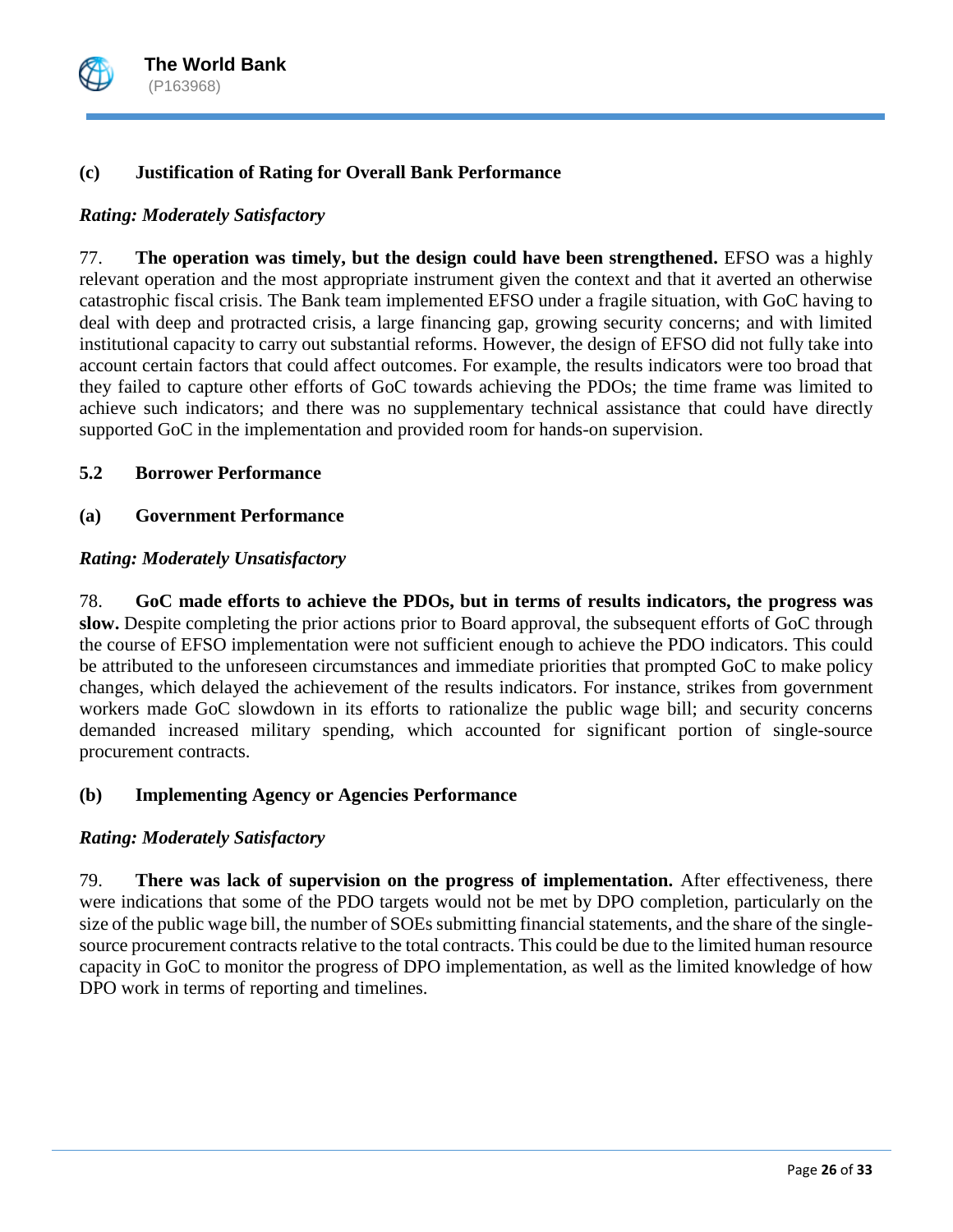

# **(c) Justification of Rating for Overall Borrower Performance**

## *Rating: Moderately Unsatisfactory*

80. **There was lack of focus to achieve the targets.** Within the policy areas of support, there were more immediate concerns that needed GoC's attention such as military spending, which bloated the wage bill, but was necessary to address the security challenges; enhancement of SOE oversight, which did not result in SOEs submitting their financial statements; and reduction in total spending, but not necessarily on items that are purchased through single-source procurement.

### **6. LESSONS LEARNED**

81. **An emergency DPO would be the most appropriate instrument to respond to a government's request for an immediate relief to a massive fiscal crisis**. EFSO was implemented under a fragile situation, with the government having to deal with a deeper- and longer-than-anticipated crisis, a large financing gap, growing security concerns; and with limited institutional capacity to carry out substantial reforms. An emergency DPO would be an appropriate choice of instrument in similar cases in the future as it is relatively easier to prepare (compared to other alternatives such as IPF) and as such can respond to a government's request for quick disbursing budget support, yet can still sustain the momentum for policy reforms.

82. **It is important to have on-going longer-term operations that will complement the emergency response.** A stand-alone, single-tranche operation such as the EFSO, by itself, would be at risk of failing (i.e., not meeting the PDOs) if its PDOs were not aligned with other Bank operations that have longer implementation period. This is particularly important with the indicator on social protection, wherein the indicator for the prior action was in line with the on-going investment project on social safety net and, in so doing, received continued guidance and support.

83. **However, attention should be given to achieving the DPOs amidst existence of other operations**. The on-going or upcoming operations, while they help in keeping the government on track with reforms, could also distract the government's attention in keeping track with the progress of the implementation of the emergency DPO. There would be a tendency to focus on reaching the targets of the next DPO rather than the targets of the emergency DPO especially if the targets of the next DPO seemed more feasible to achieve.

84. **A supplementary and dedicated technical assistance could help government stay focused on achieving the PDOs of an emergency DPO.** A stand-alone single tranche DPO does not have supervision. Moreover, government capacity is weak especially during a crisis. In this regard, hands-on technical assistance to an implementing agency to monitor implementation progress could help in achieving the PDOs. Indications of not achieving the target can be derived not only through collecting data but also through frequent engagement with the government to be able to keep up-to-date on any relevant developments. In EFSO, there was no supervision required as it was stand-alone, but technical assistance to GoC to address rationalize expenditure may have helped them in their efforts to achieve the targets.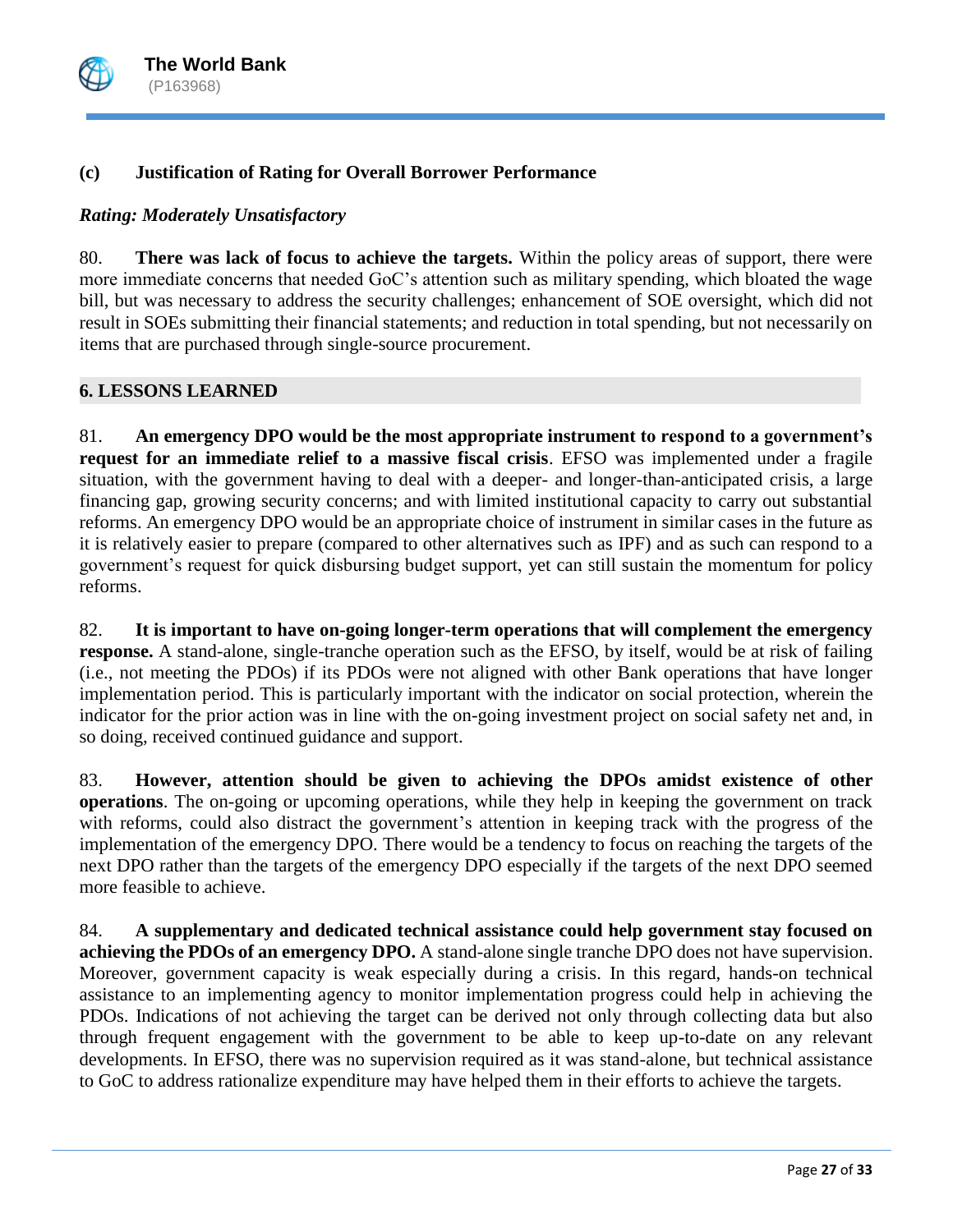

85. **Relatedly, close dialogue and complementary conditionality with the IMF on an emergency operation are critical**. This particularly applies to operations in countries where the government has limited capacity to undertake reforms on their own and rely heavily on technical assistance to carry out these reforms. Close dialogue with the government can inform on the feasibility and the type of support that is needed to progress on reforms., while complementary conditionality can allow governments to focus on the reform agenda.

86. **The design of an emergency operation should take into account the lag in materializing the outcomes**. Given that the country is in deep crisis, there is a need to thoroughly assess the government's capacity to achieve the targets of the DPO. A high bar put could put the operation at risk of not achieving the target, and hence receive a low rating in evaluation, but it could also keep the government on track towards substantial structural reforms.

87. **The results indicators should better articulate the institutional change they were intended to capture**. As such, they should be precise, specific and rely on obtainable data. As indicated in the previous sections, some of the results indicators in EFSO did not capture well the efforts of GoC towards achieving the PDOs. For instance, the wage bill indicator included military spending, the exact amount of which was not known, whereas GoC's efforts to clean up the payroll only referred to the civil servants salary only. As such, efforts of GoC in cleaning up its civil service payroll, with a view to reduce the oversized wage bill, did not make significant effect on the indicator.

88. **Foreseeing data availability and quality should be strengthened at the design stage.** It is important to know what type of data will support the monitoring of the results indicators. In the case of EFSO, the lack of reliable, updated, and good quality data on procurement contracts and wage-bill reduced the monitoring and oversight capacity.

89. **Institutional strengthening requires continued engagement between the development partners and the country, particularly in a fragile context.** The engagement prevented the country's population from being exposed to high risks of poverty and insecurity. The past provides cases of World Bank disengagement (RDC early 1990s for example) which resulted in adverse outcomes as the government responded with worse policy choices. The subsequent result and lessons learned from disengaging was to remain engaged. While maintaining political stability and taking slow steps toward institutional reforms may lead to only marginal improvements, past country cases (e.g., Sudan, Mali, Burkina Faso, Central African Republic, and DRC) are reminders that the alternatives could be worse.

### **7. COMMENTS ON ISSUES RAISED BY BORROWER/IMPLEMENTING AGENCIES/PARTNERS**

- **(a) Borrower/Implementing Agencies**
- **(b) Cofinanciers**

Not applicable.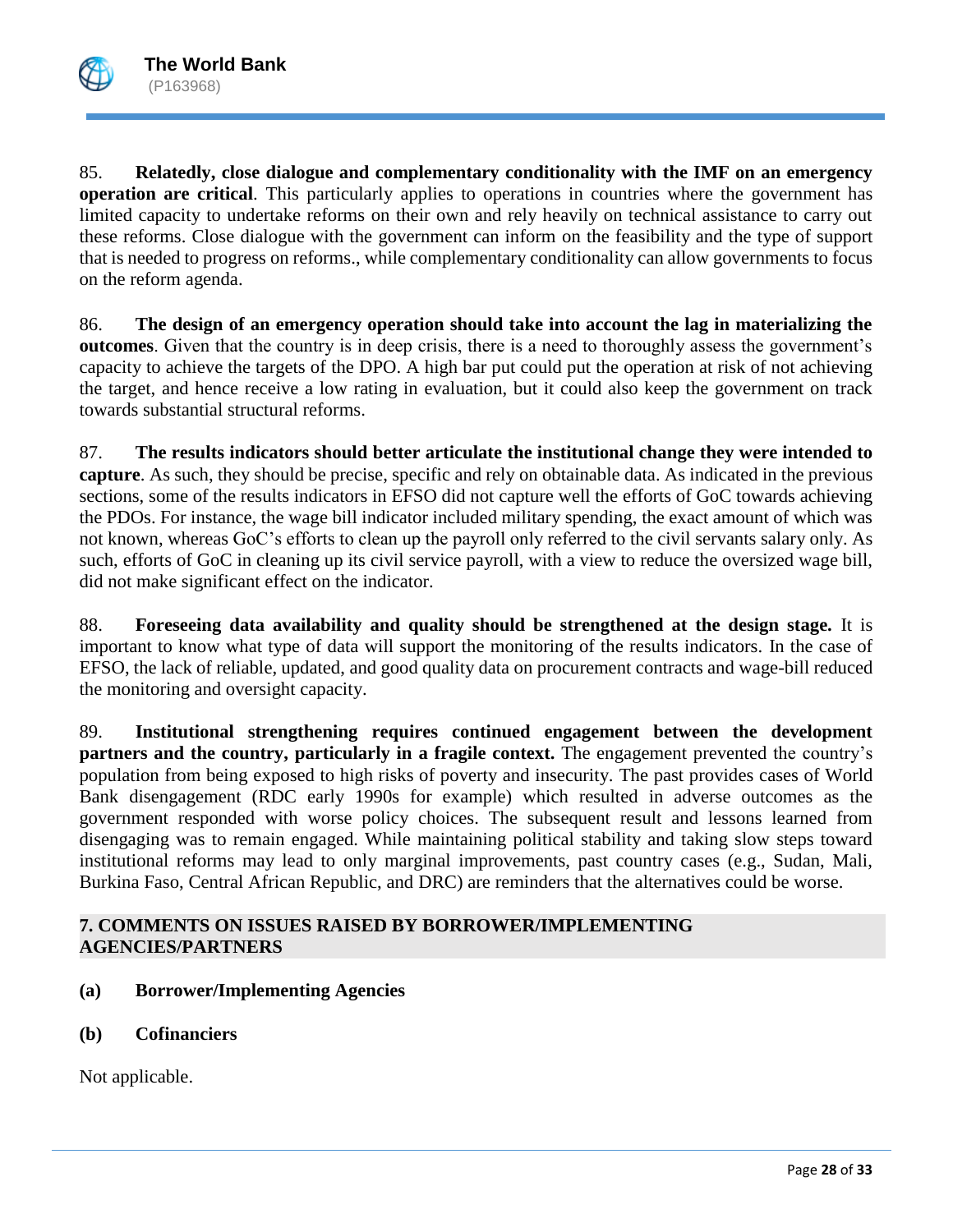

# **(c) Other Partners and Stakeholders**

Not applicable.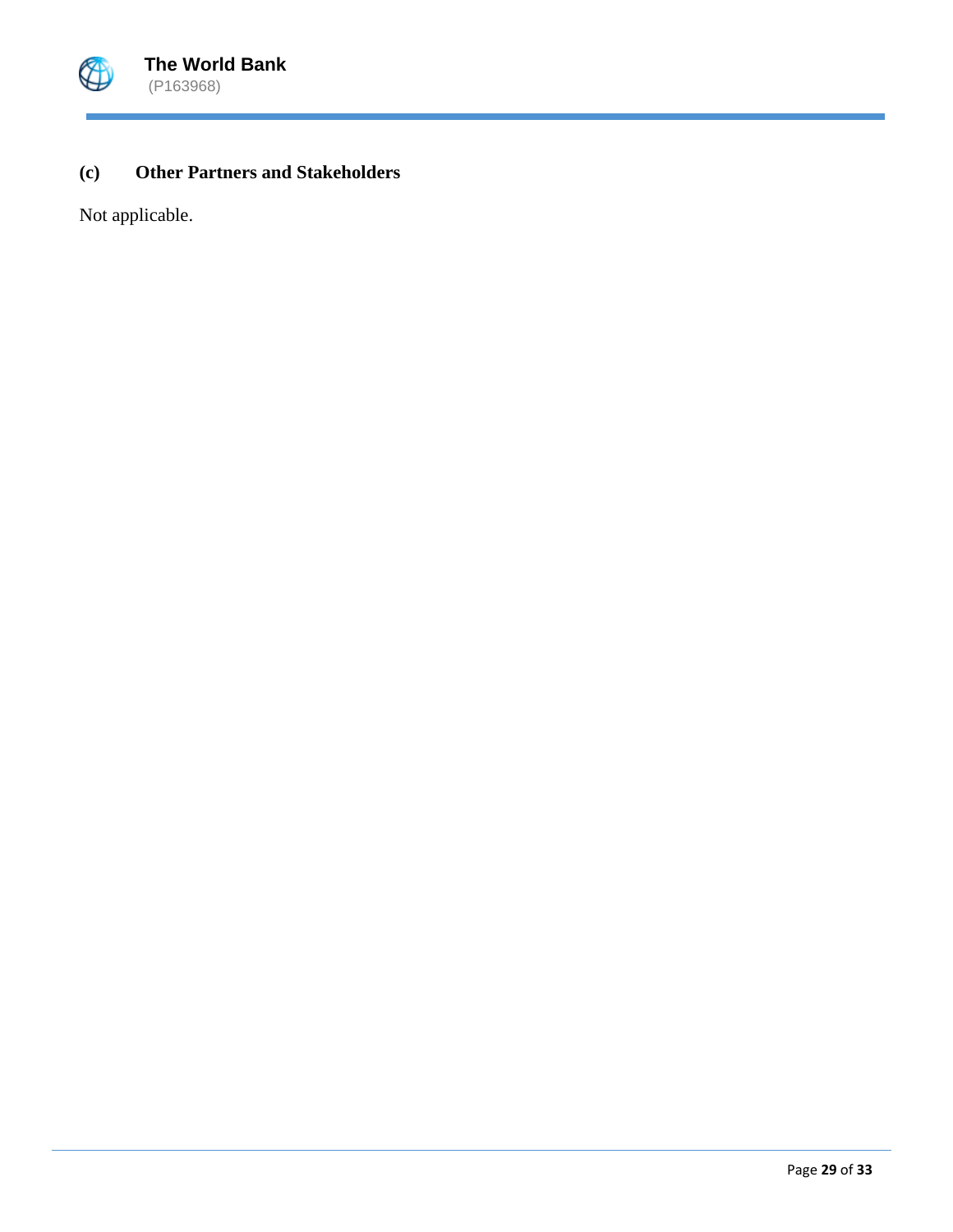

# **ANNEX 1: BANK LENDING AND IMPLEMENTATION SUPPORT/SUPERVISION PROCESSES**

| (a) Task Team members        |                                                       |              |                                     |  |  |  |
|------------------------------|-------------------------------------------------------|--------------|-------------------------------------|--|--|--|
| <b>Names</b>                 | <b>Title</b>                                          | Unit         | Responsibility/<br><b>Specialty</b> |  |  |  |
| <b>Lending</b>               |                                                       |              |                                     |  |  |  |
| Giuseppe Zampaglione         | <b>Lead Social Protection</b><br>Specialist           | GSP07        | Team leader                         |  |  |  |
| Markus Kitzmuller            | Senior Economist                                      | GMTA2        | <b>Team Leader</b>                  |  |  |  |
| Ningayo Charles<br>Donang    | Procurement Specialist                                | <b>GGOGI</b> | Procurement Specialist              |  |  |  |
| Maimouna Mbow Fam            | <b>Lead Financial</b><br><b>Management Specialist</b> | <b>GGOAW</b> | Financial Management Speci          |  |  |  |
| Lydie Anne Billey            | Program Assistant                                     | GSP07        | Program Assistant                   |  |  |  |
| Antonia Koleva               | Senior Operations Officer                             | GSP01        | Team member                         |  |  |  |
| Stefano Paternostro          | Practice Manager                                      | GSP07        | <b>Practice Manager</b>             |  |  |  |
| <b>Lars Christian Moller</b> | <b>Practice Manager</b>                               | GMF08        | <b>Practice Manager</b>             |  |  |  |
| <b>Olivier Beguy</b>         | Economist                                             | GMF08        | Team member                         |  |  |  |
| Rafika Chaouali              | Lead Financial<br><b>Management Specialist</b>        | GGO026       | Team member                         |  |  |  |
| Penny Williams               | Senior Social Protection<br>Specialist                | GSP07        | Team member                         |  |  |  |
| Micky Ananth                 | <b>Operations Analyst</b>                             | GMF08        | Team member                         |  |  |  |
| Maude Jean-Baptiste          | Program Assistant                                     | GMF08        | Team member                         |  |  |  |
|                              |                                                       |              |                                     |  |  |  |

### **Supervision**

| Giuseppe Zampaglione | Lead Social Protection<br>Specialist | GSP07             | Team leader       |
|----------------------|--------------------------------------|-------------------|-------------------|
| Markus Kitzmuller    | Senior Economist                     | GMTA <sub>2</sub> | Team Leader       |
| Lydie Anne Billey    | Program Assistant                    | GSP07             | Program Assistant |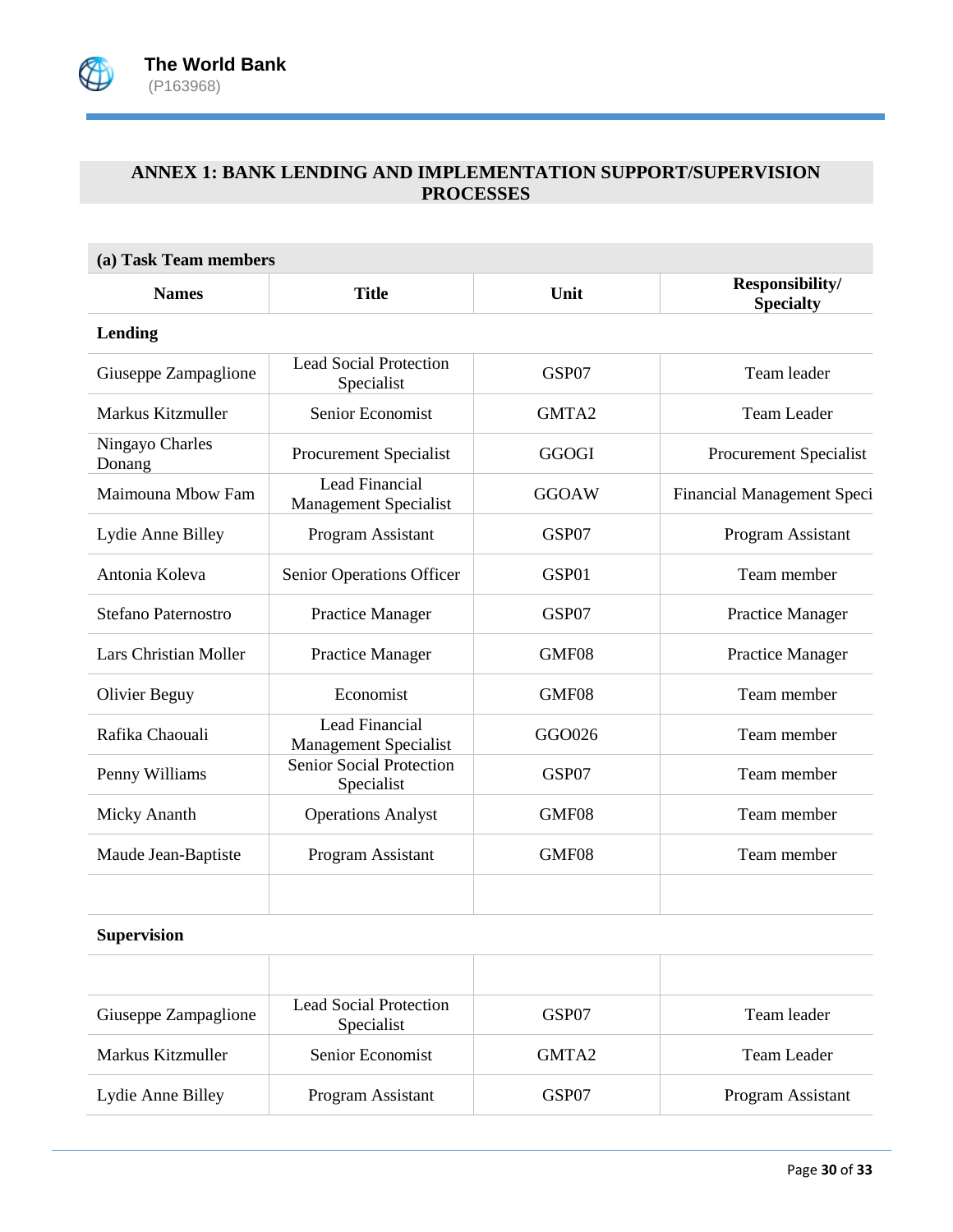

| Antonia Koleva              | Senior Operations Officer                 | GSP01             | Team member             |
|-----------------------------|-------------------------------------------|-------------------|-------------------------|
| Jehan Arulpragasam          | Practice Manager                          | GSP07             | <b>Practice Manager</b> |
| Lars Christian Moller       | <b>Practice Manager</b>                   | GMF08             | <b>Practice Manager</b> |
| Kandi Magendo               | <b>Financial Management</b><br>Specialist | GGOAW             | <b>Team Member</b>      |
| <b>Olivier Beguy</b>        | Economist                                 | GMF08             | Team member             |
| Olanrewaju Malick<br>Kassim | Economist                                 | GMTA <sub>2</sub> | <b>Team Member</b>      |
| Rony Djekombe               | <b>Operations Analyst</b>                 | GSP07             | Team member             |
| Dimitris Mayridis           | Social Protection<br>Specialist           | GSP07             | Team member             |
| Micky Ananth                | <b>Operations Analyst</b>                 | GMF08             | Team member             |
| Paulette Zoua               | Program Assistant                         | GMF08             | Team member             |

# **(b) Staff Time and Cost**

|                               | <b>Staff Time and Cost (Bank Budget Only)</b> |                                                              |  |
|-------------------------------|-----------------------------------------------|--------------------------------------------------------------|--|
| <b>Stage of Project Cycle</b> | No. of staff weeks                            | <b>USD Thousands (including travel)</b><br>consultant costs) |  |
| Lending                       | 8                                             | 32983.7                                                      |  |
| <b>Total:</b>                 |                                               |                                                              |  |
| Supervision/ICR               | $\theta$                                      | $\Omega$                                                     |  |
| <b>Total:</b>                 | 8                                             | 32.983.7                                                     |  |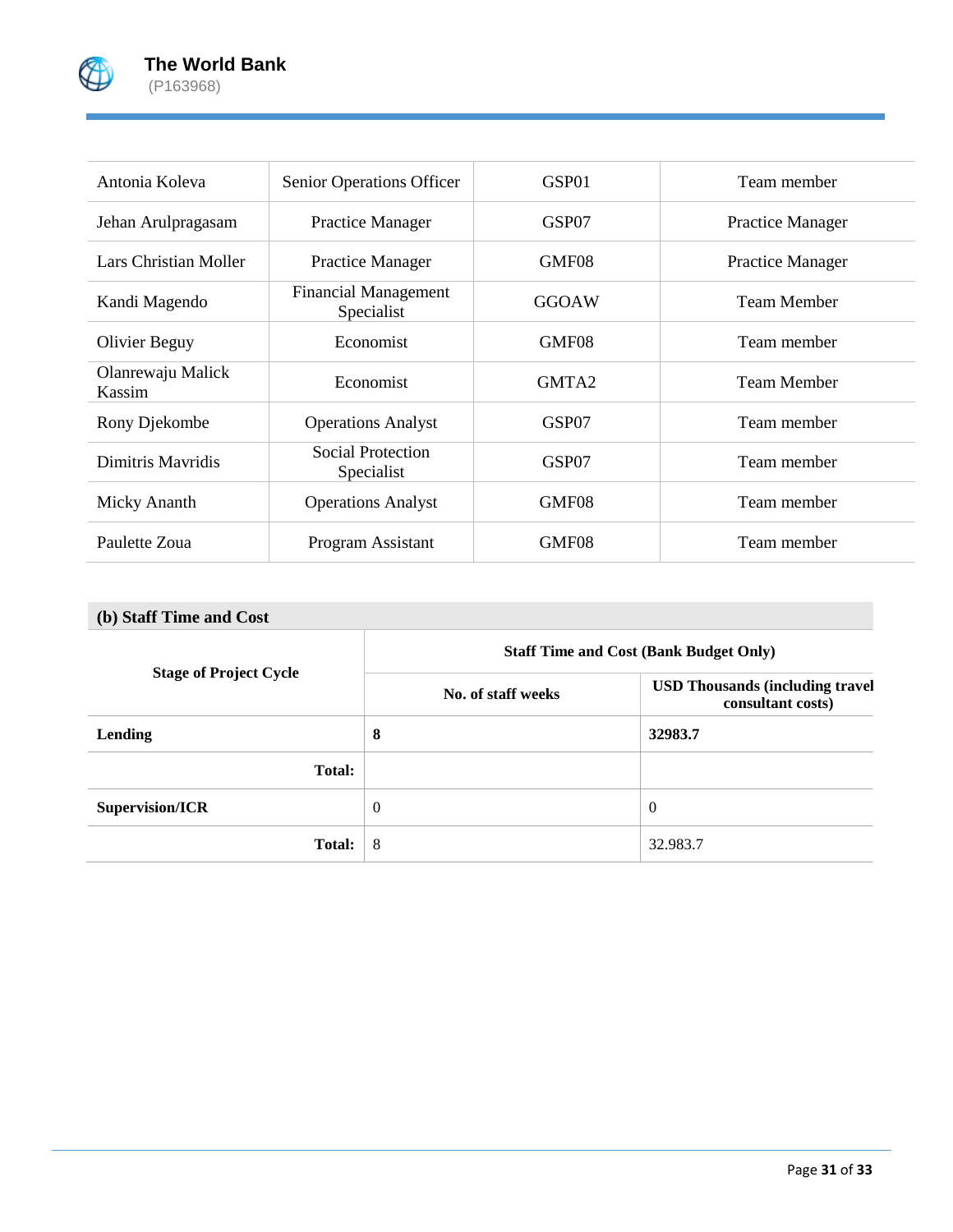

# **ANNEX 2: LIST OF SUPPORTING DOCUMENTS**

### **ICR Chad EFSO Summary of Ratings**

| <b>ICR</b> Sections                                                           | Rating                              | <b>Remarks</b>                                                                                                                                                                                                                |
|-------------------------------------------------------------------------------|-------------------------------------|-------------------------------------------------------------------------------------------------------------------------------------------------------------------------------------------------------------------------------|
| 3. Assessment of Outcomes                                                     |                                     |                                                                                                                                                                                                                               |
| 3.1 Relevance of Objectives, Design, and Implementation                       |                                     |                                                                                                                                                                                                                               |
| Objectives                                                                    | High                                | Operation was necessary to prevent an otherwise<br>catastrophic crisis                                                                                                                                                        |
| Design                                                                        | Moderate                            | Served as bridge between past and upcoming PDOs;<br>but prior actions did not match with indicators;<br>indicators did not capture changes they were intended<br>to capture as they were too broad and not specific<br>enough |
| Implementation                                                                | Moderate                            | Progress was slow as most targets were achieved in<br>2018                                                                                                                                                                    |
| 3.2 Achievement of Program Development Objectives                             | (No rating scale, descriptive only) |                                                                                                                                                                                                                               |
| 3.3 Efficiency                                                                | (N/A, For IPF and GEF only)         |                                                                                                                                                                                                                               |
| 3.4 Justification of Overall Outcome Rating                                   | Moderately Unsatisfactory           | Only 2 of 5 indicators were met                                                                                                                                                                                               |
| 3.5 Overarching Themes, Other Outcomes, and Impacts                           | (No rating scale, descriptive only) |                                                                                                                                                                                                                               |
| 3.6 Summary of Findings of Beneficiary Survey and/or Stakeholder<br>Workshops | (No rating scale, descriptive only) |                                                                                                                                                                                                                               |
| 4. Assessment of Risk to Development Outcomes                                 | High                                | PDO is still at high risk of not being met at time of<br>evaluation                                                                                                                                                           |
| 5. Assessment of Bank and Borrower Performance                                |                                     |                                                                                                                                                                                                                               |
| 5.1 Bank Performance                                                          |                                     |                                                                                                                                                                                                                               |
| (a) Bank Performance in Ensuring Quality at Entry                             | Satisfactory                        | Instrument was appropriate; there was on-going<br>engagement                                                                                                                                                                  |
| (b) Quality of Supervision                                                    | Moderately Satisfactory             | No supervision for a stand-alone single-tranche<br>operation but could have assisted government through<br>a supplementary technical assistance                                                                               |
| (c) Justification of Rating for Overall Bank Performance                      | Moderately Satisfactory             | $S + MS = MS$                                                                                                                                                                                                                 |
| 5.2 Borrower Performance                                                      |                                     |                                                                                                                                                                                                                               |
| (a) Government Performance                                                    | Moderately Unsatisfactory           | Indications of backtracking reforms during<br>implementation (e.g., stopped reducing allowances,<br>repealed decrees on tax exemptions)                                                                                       |
| (b) Implementing Agency or Agencies Performance                               | Moderately Satisfactory             | Lack of focus to achieve targets; poor data collection<br>to inform progress of implementation                                                                                                                                |
| (c) Justification of Rating for Overall Borrower Performance                  | Moderately Unsatisfactory           | $MU + MS = MU$                                                                                                                                                                                                                |